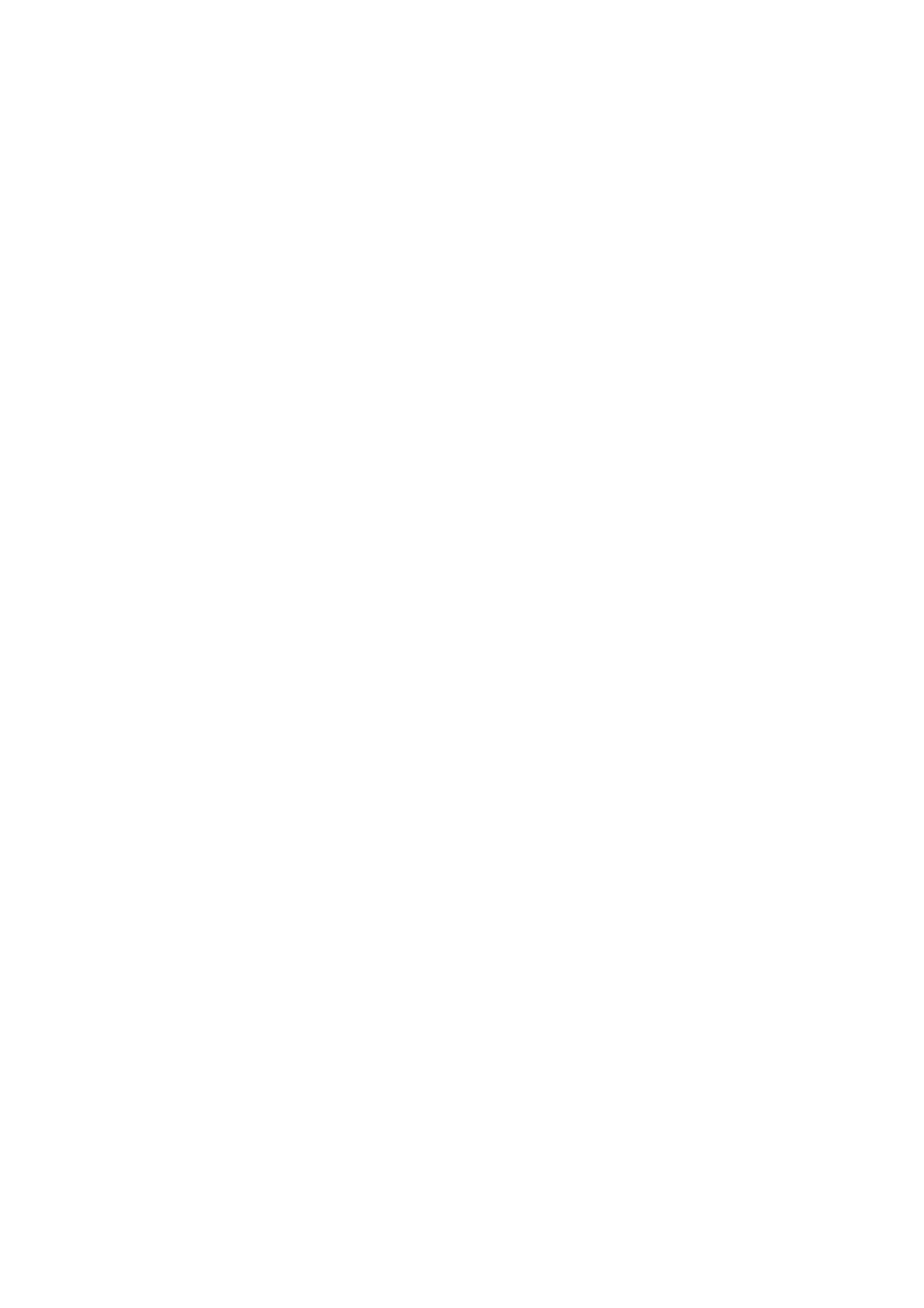AGRICULTURAL management, MARKETING AND FINANCE 28



# **Enhancing farmers' access to markets for certified products: A comparative analysis using a business model approach**

by

**Emmanuelle Le Courtois** FAO Consultant

with

**Eva Gálvez-Nogales Pilar Santacoloma Florence Tartanac** Rural Infrastructure and Agro-Industries Division

FOOD AND AGRICULTURE ORGANIZATION OF THE UNITED NATIONS Rome, 2011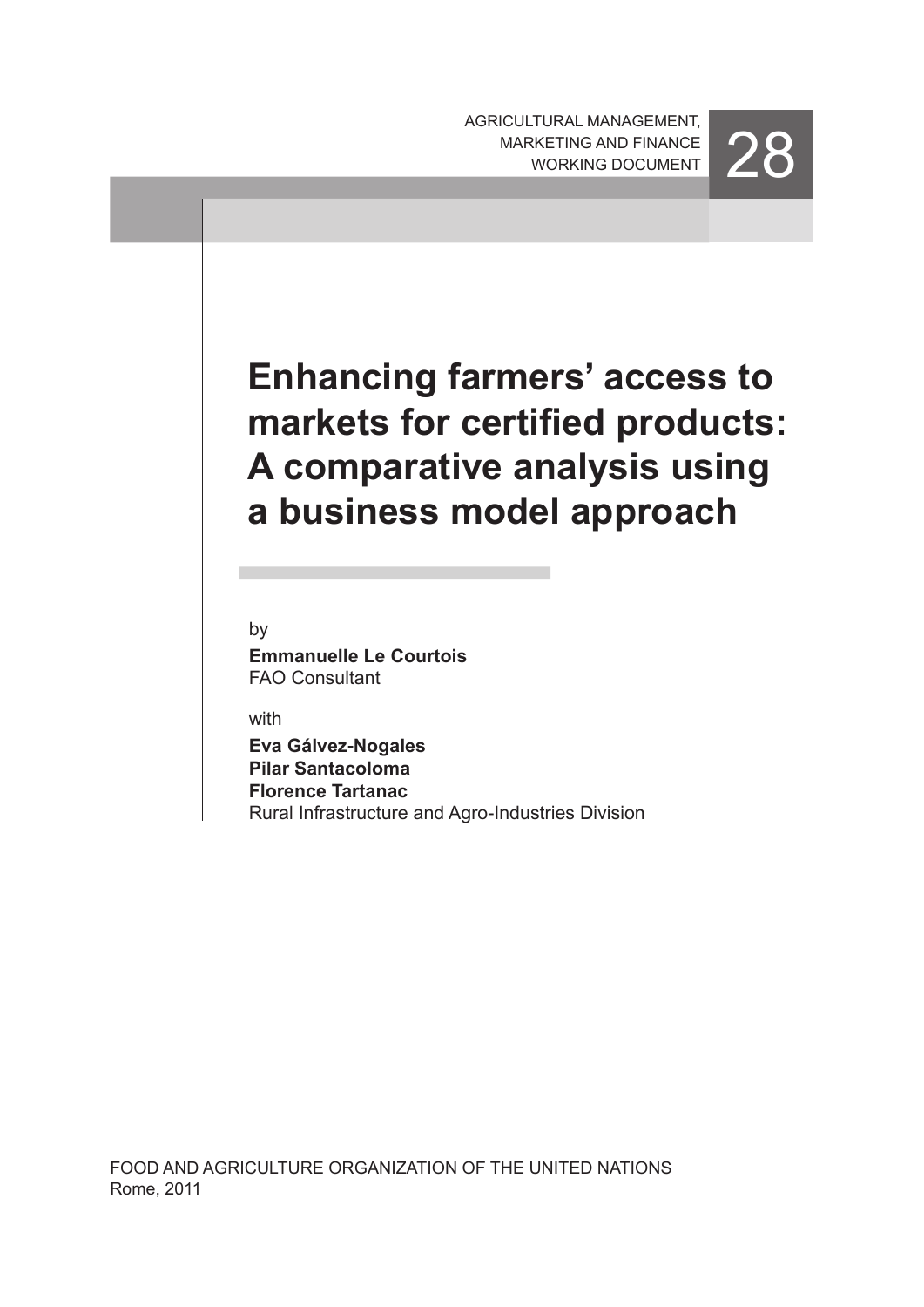The designations employed and the presentation of material in this information product do not imply the expression of any opinion whatsoever on the part of the Food and Agriculture Organization of the United Nations (FAO) concerning the legal or development status of any country, territory, city or area or of its authorities, or concerning the delimitation of its frontiers or boundaries. The mention of specific companies or products of manufacturers, whether or not these have been patented, does not imply that these have been endorsed or recommended by FAO in preference to others of a similar nature that are not mentioned. The views expressed in this information product are those of the author(s) and do not necessarily reflect the views of FAO.

All rights reserved. FAO encourages the reproduction and dissemination of material in this information product. Non-commercial uses will be authorized free of charge, upon request. Reproduction for resale or other commercial purposes, including educational purposes, may incur fees. Applications for permission to reproduce or disseminate FAO copyright materials, and all queries concerning rights and licences, should be addressed by e-mail to copyright@fao.org or to the:

Chief, Publishing Policy and Support Branch Office of Knowledge Exchange, Research and Extension FAO Viale delle Terme di Caracalla 00153 Rome, Italy

© FAO 2011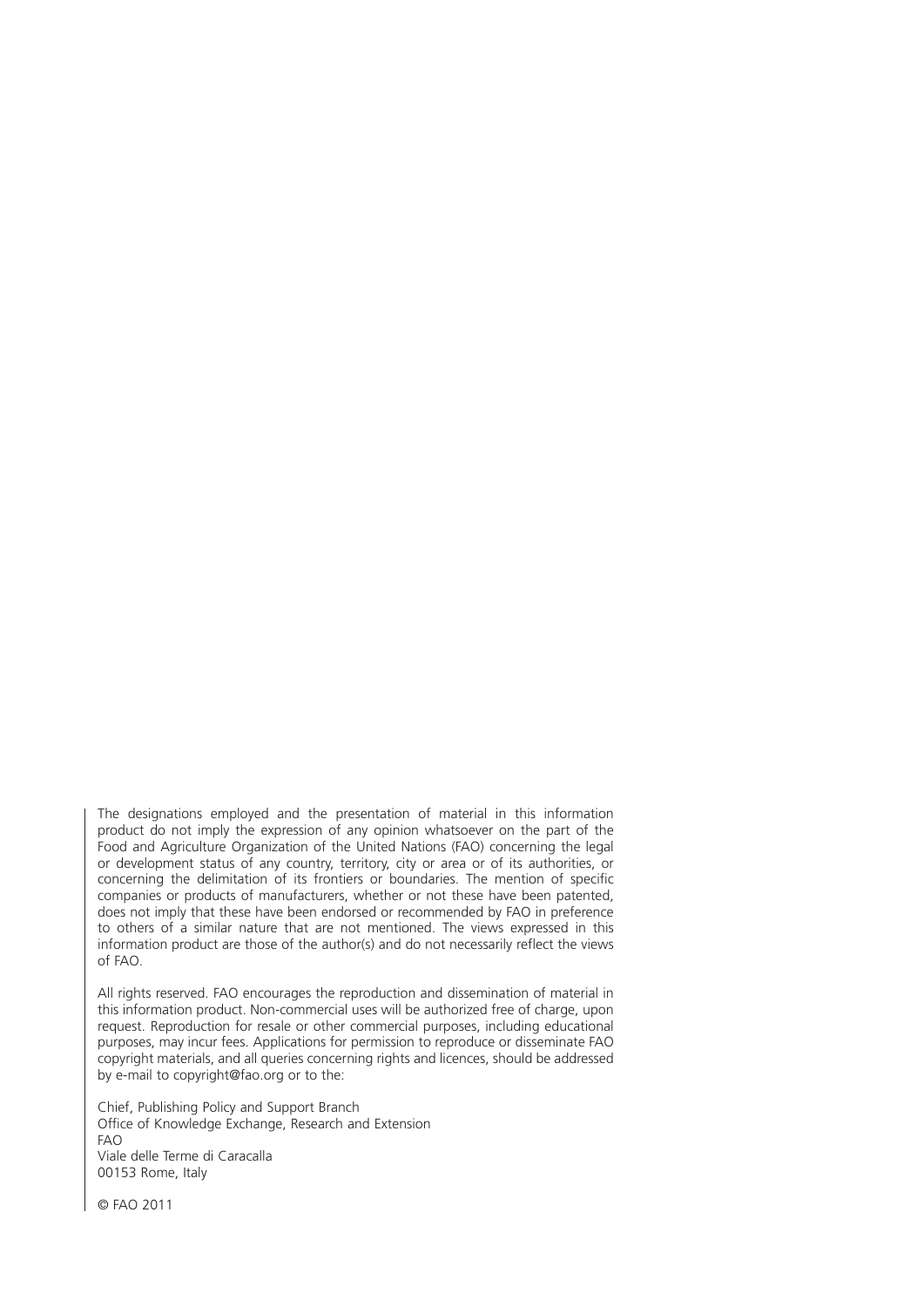# **Contents**

| <b>Acknowledgements</b>                                         | vii            |
|-----------------------------------------------------------------|----------------|
| <b>Executive summary</b><br><b>Acronyms</b>                     |                |
|                                                                 |                |
| 2. Methodology                                                  | 3              |
| 2.1 Secondary information                                       | $\mathsf{3}$   |
| 2.2 Selected case studies                                       | 3              |
| 3. Developing an analytical framework                           | 5              |
| 3.1 Background                                                  | 5              |
| 3.2 Business model and business strategy                        | $\,$ 6 $\,$    |
| 3.3 Business model and value chain                              | $\sqrt{6}$     |
| 3.4 Rationale for a definition of business model                | $\overline{7}$ |
| 3.5 A possible definition: proposal                             | $\overline{7}$ |
| 4. Business model building blocks applied to certified products | 11             |
| 4.1 Strategic choices                                           | 11             |
| 4.2 Creating value                                              | 19             |
| 4.3 Capturing value                                             | 22             |
| 4.4 Value network                                               | 24             |
| 5. Conclusions and the way forward                              | 29             |
| 5.1 Main business models for enhancing market access            | 29             |
| 5.2 Key success factors                                         | 32             |
| 5.3 Way forward                                                 | 33             |
| <b>Annexes</b>                                                  | 35             |
| <b>References</b>                                               | 39             |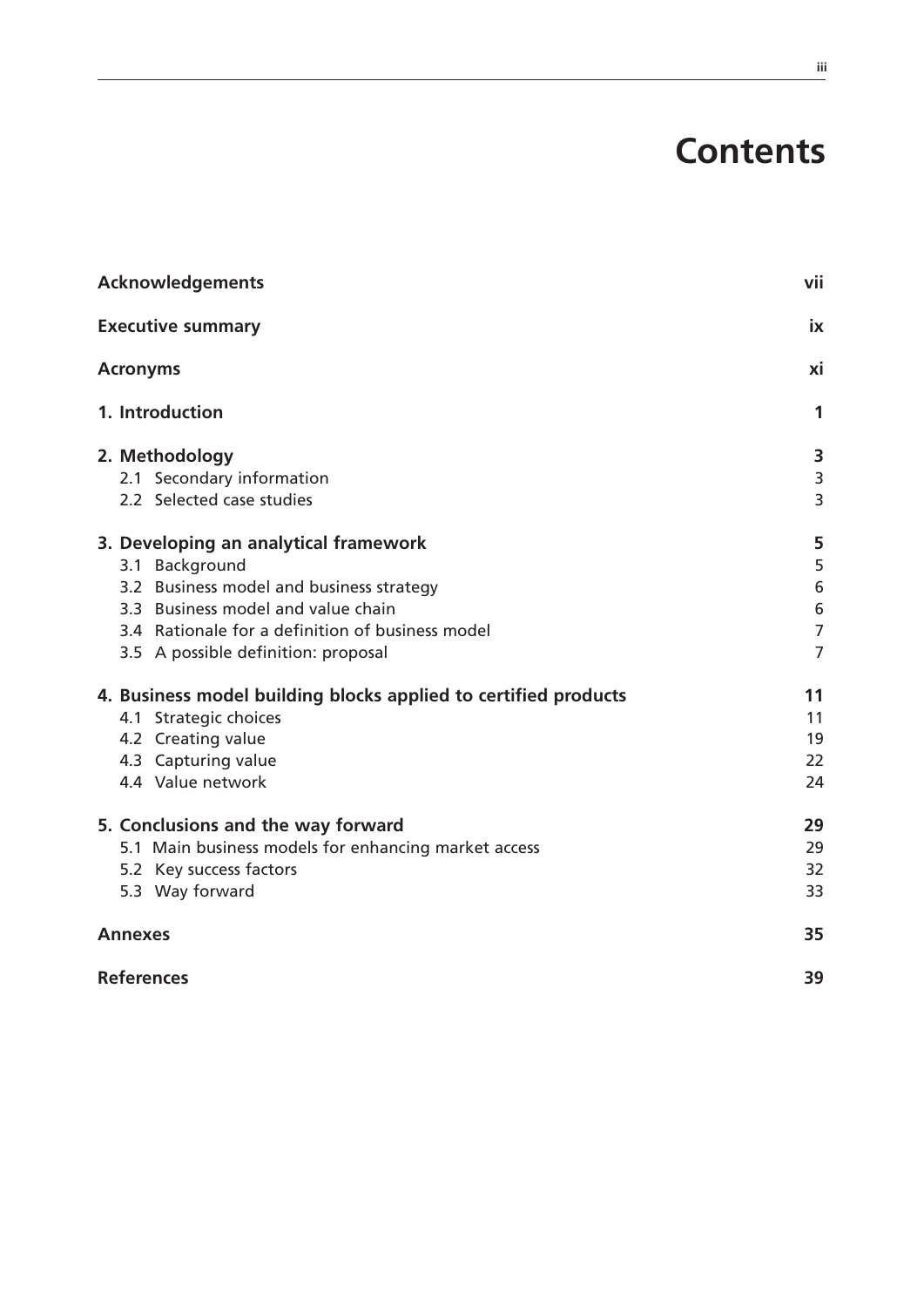# **List of boxes**

| 1. Targeting the market                                      | 12 |
|--------------------------------------------------------------|----|
| 2. Sunstar Overseas Ltd., India                              | 13 |
| 3. Café de Colombia                                          | 16 |
| 4. Limón de Pica, Chile                                      | 17 |
| 5. Chivito (baby goat) Criollo del Norte Neuguino, Argentina | 20 |
| 6. National Federation of Coffee, Colombia                   | 27 |

# **List of figures**

| 1. Overlap of the components of the definitions                        | 8  |
|------------------------------------------------------------------------|----|
| 2. A merged definition of BM adapted to small farmers entering markets |    |
| for certified products                                                 | -9 |
| 3. The driver models                                                   | 29 |
| 4. Matrix of the driver models                                         | 30 |
| 5. The right mix for sustainable business models                       | 31 |
|                                                                        |    |

# **List of tables**

1. Different meanings of business model 6 and 5 and 5 and 5 and 5 and 5 and 5 and 5 and 5 and 5 and 5 and 5 and 5 and 5 and 5 and 5 and 5 and 5 and 5 and 5 and 5 and 5 and 5 and 5 and 5 and 5 and 5 and 5 and 5 and 5 and 5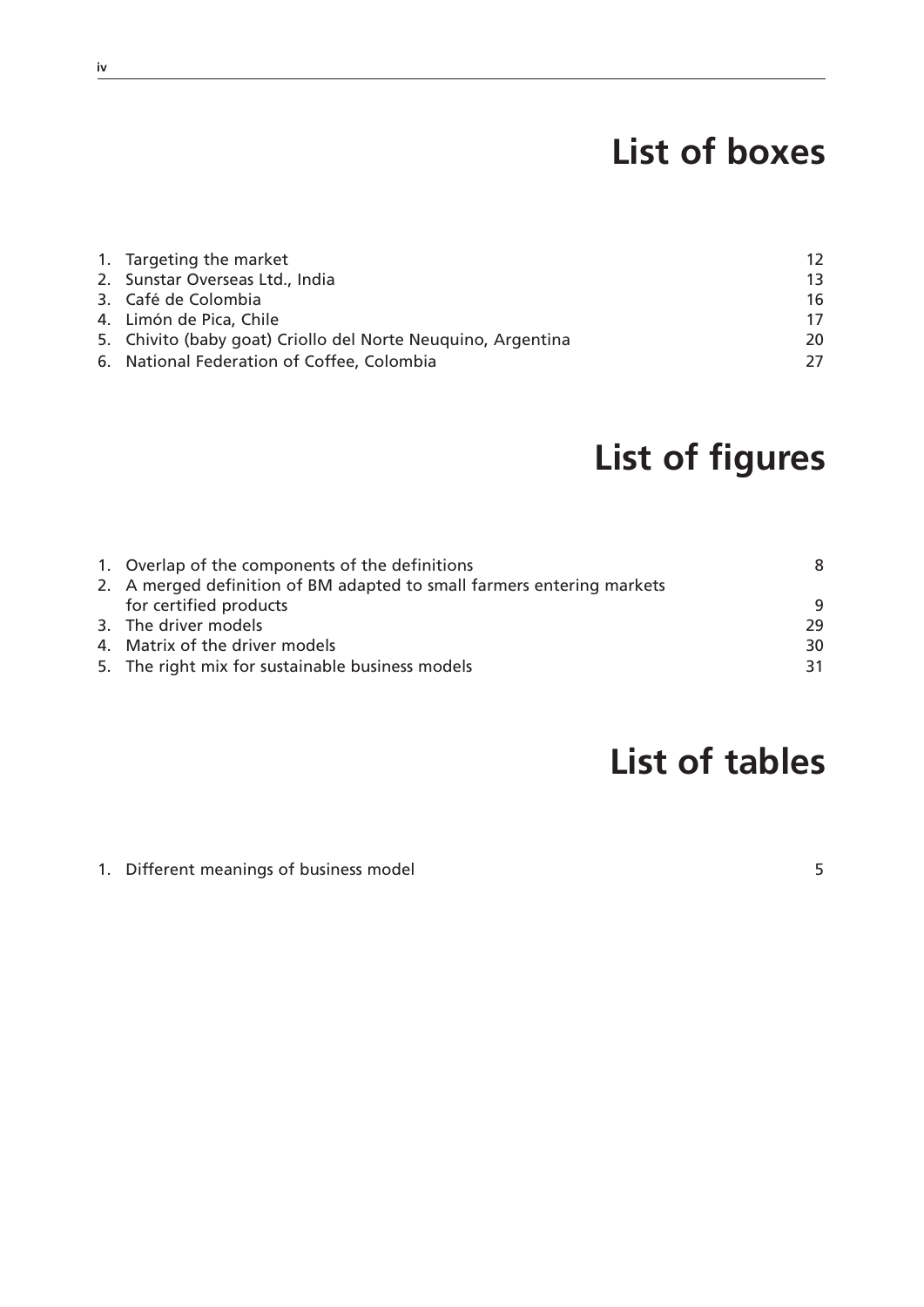# **Acknowledgements**

This study has been carried out together with Eva Gálvez, Pilar Santacoloma and Florence Tartanac from the Rural Infrastructure and Agro-Industries Division (AGS). Émilie Vandecandelaere from the Nutrition and Consumer Protection Division (AGN) provided some of the case studies on geographical indications and further editorial comments. Their constant involvement and guidance during the course of the study are deeply appreciated. The authors also thank Andrew Shepherd, Calvin Miller, Edward Seidler (AGS); Jo Cadilhon from the Regional Office for Asia and the Pacific (RAP); as well as Cora Dankers from the Trade and Markets Division (EST), for their valuable comments. Finally, the authors are thankful to Doyle Baker, Chief, AGS, for his comments and advice.

Additional thanks go to the authors of the case studies for the precious information: A. Juhász, T. Václavík, J. Mung'oma, P. Villalobos, C.F. Robert, S. Menon, M. Blanco, J.C. Gallego Gómez, M. Pérez Centino, E. Vandecandelaere, J.E. Mery, T. Poméon, E. Quingaísa, E. González Jiménez, G. Rivera Campos and H. Riveros Serrato.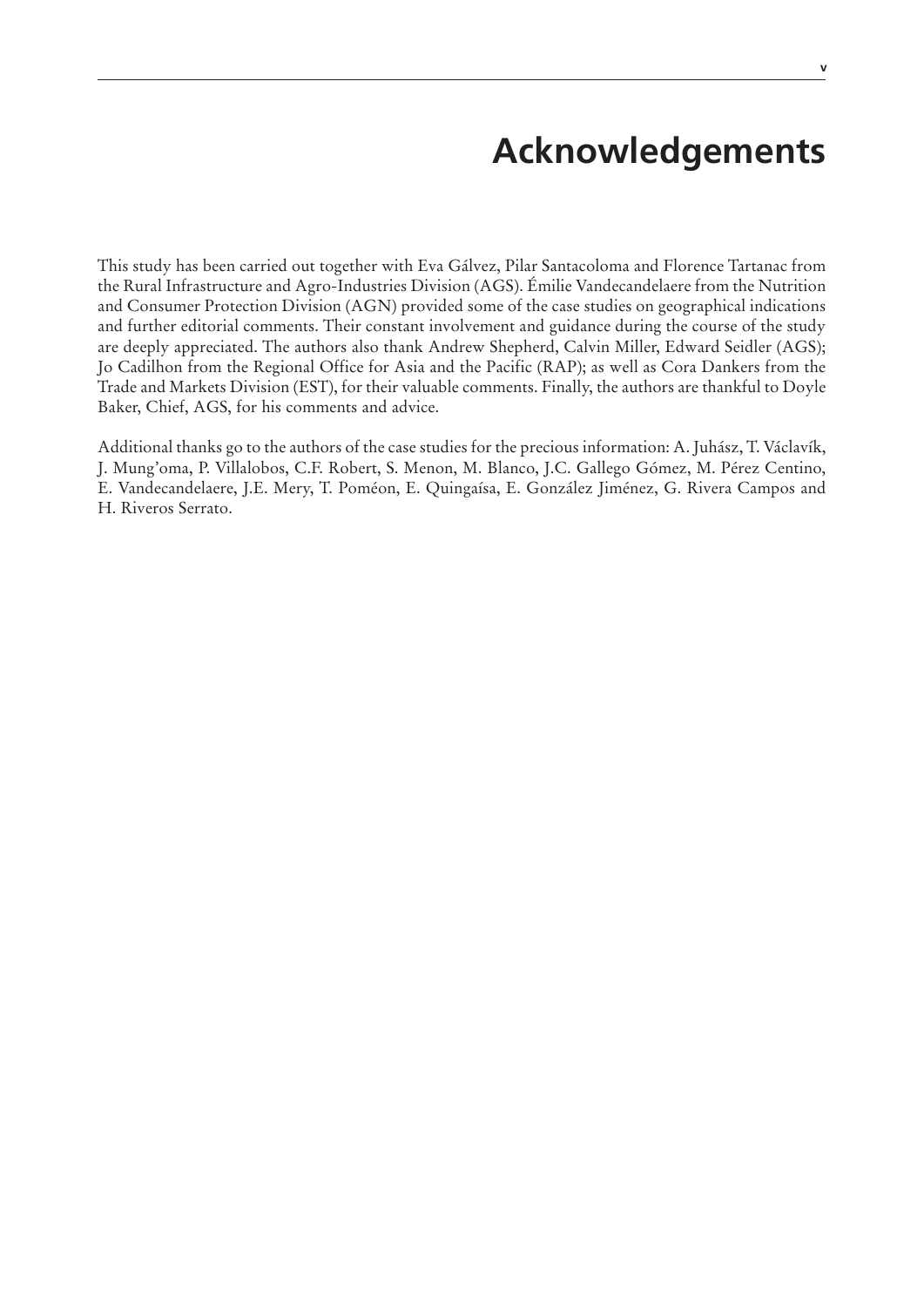# **Executive summary**

Certified products are those differentiated on the basis of specific quality attributes that can be certified under various schemes. Participation in markets for certified products can represent a good income generation opportunity for small farmers in developing countries. However, to avail of this opportunity they would have to comply with voluntary quality and safety standards and procedures. Such compliance involves quality and safety assurance, brand development, product niche definition and shifts in the chain coordination. In brief, it means changing the way farmers are doing business.

The present study is directed at development practitioners working on ways to support the development of markets inclusive of small farmers. It focuses on identifying business models (BM) and innovative institutional arrangements that enhance small farmers' access and permanence in segmented markets, where they can obtain higher prices for certified products. The schemes covered in this study are organic agriculture; good agricultural practices (GAP) and geographical indications (GI).

The paper opens with the development of an analytical framework, putting forward an agreed definition and a conceptual framework for carrying out a comparative analysis of a selection of case studies on certified products conducted by FAO. This analysis is organized around the four building blocks that form the framework, namely: i) strategic choices; ii) elements creating value; iii) value capture and income generation; and iv) actors and factors forming the value network around farmers. The objective is to learn from each BM in order to identify success factors at the farmer level, as well as at the level of other value-chain actors and strategic partners. The success factors are identified and categorized into the BM's building blocks:

- *Strategic choice*. This implies:
	- i) having a clear target market to maximize the performance of market linkages will determine which types of standards and certification schemes are the most advantageous for a specific situation;
	- ii) having an efficient producer organization in terms of production and management will enable sustainability of a BM by insuring longer-term income generation and maintenance of the certification;
	- iii) that farmers should retain some ownership of the certification and control over the quality management and monitoring systems to ensure long-term market performance, even when the certification process is driven by other value-chain agents;
	- iv) the appropriation of standards by farmers is essential in order for them to understand the underlying principles behind the standards, and adapt them to their conditions; the participation of producers in promotion activities is crucial to allow producers to become aware of consumers' preferences for their products;
	- v) that producers of certified products have opportunities to diversify their income generating activities and their market segments by linking their production to other local sectors such as agro-industries or tourism.
- *Value creation*. Creating value involves:
	- i) building farmers' capacity with long-term vision and interventions based on a continuous learning process is necessary to allow farmers to obtain and maintain the certification;
	- ii) adding value to a food and agricultural product through attributes that are clear for farmers and consumers: farmers should understand the characteristics that are valued by consumers and the principles on which the certification process is based, while consumers need to have a clear idea of the attributes that add value and differentiate the product from others.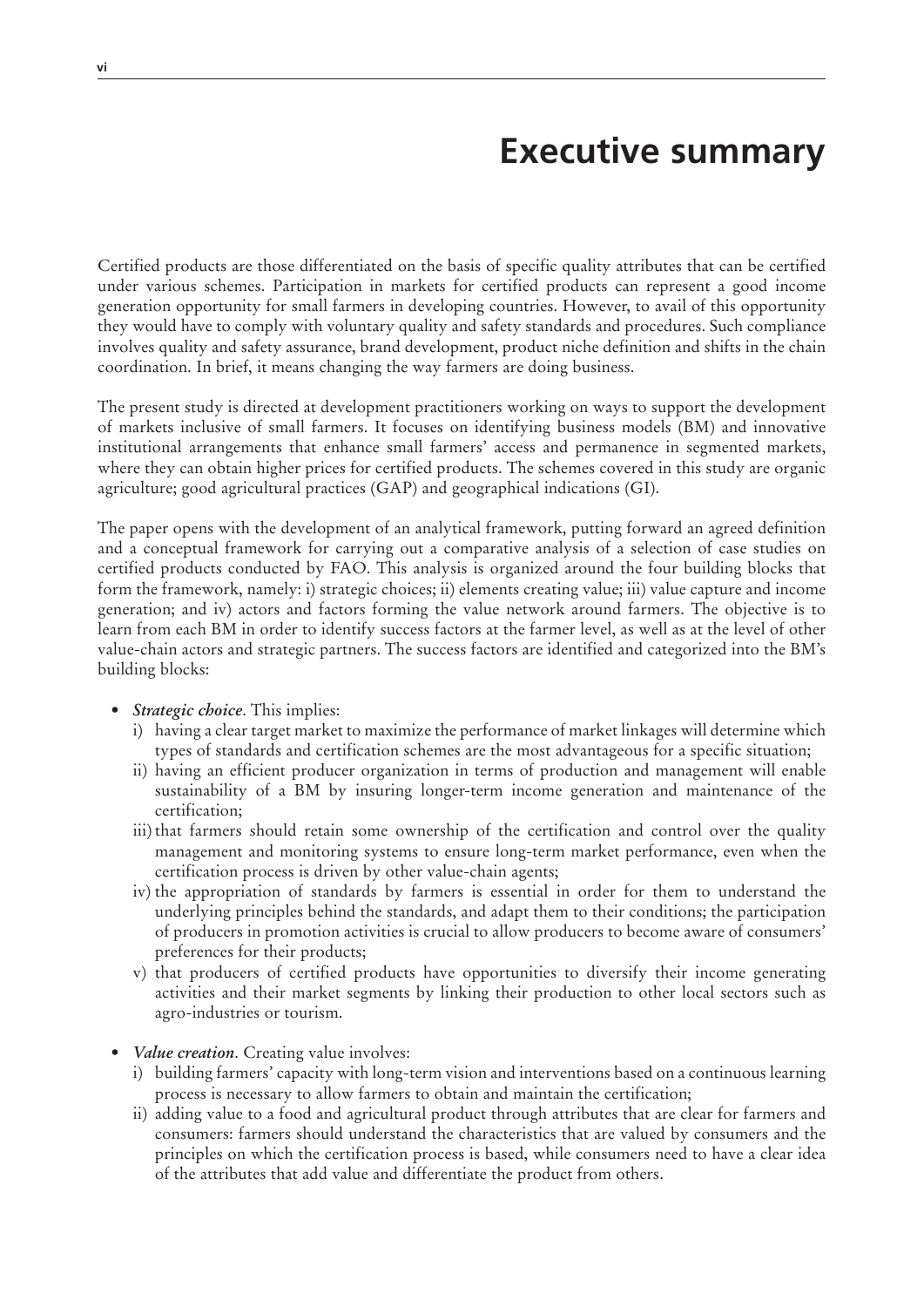- *Value capture*. The main issues regarding value capturing are:
	- i) farmers often expect an attractive price premium when they embark upon a certification process for high-value products, but they may or may not receive this, depending on market performance and sale contract conditions;
	- ii) group certification or other cost-efficient schemes are necessary for farmers to face the various costs directly or indirectly related to the certification process and maintenance;
	- iii) the costs and benefits of joining a certification process should be clear to farmers.
- *Value network*. This implies the following:
	- i) farmers should be able to have access to information about markets in order to increase their bargaining power and implement effective marketing strategies;
	- ii) bargaining power is important to allow farmers to gain control over their business activities and improve their negotiation position in the value chain;
	- iii) participatory processes are necessary for farmers to understand impacts on their livelihoods and for intermediaries to support the product when developing market access, to differentiate the product at the point of sale and to preserve the value of the products;
	- iv) the development of a strong linkage with a strategic partner is often necessary, as most small farmers lack the capacity to participate in a certification scheme without strong and sustainable support from an external actor.

From the comparative analysis of the case studies, three main BMs for certified products emerge. They differ in the actor driving the certification process, which in turn influences market performance and the approach to capacity building. The first model involves a non-private entity as the initiator of the process, namely a governmental body, international development agency, non-governmental organization (NGO) or other institution. In the second model, the process is driven by a private sector agent, such as a processor, exporter or retailer. The third model involves producer organizations as drivers of a certification or registration process.

The main challenge for stakeholders in agrifood chains is to reach a win-win situation based on these models, by achieving the right mix of public and private sector efforts to increase market performance, and to provide long-term capacity building and adequate certification control systems that ensure the sustainability of BMs for small farmers.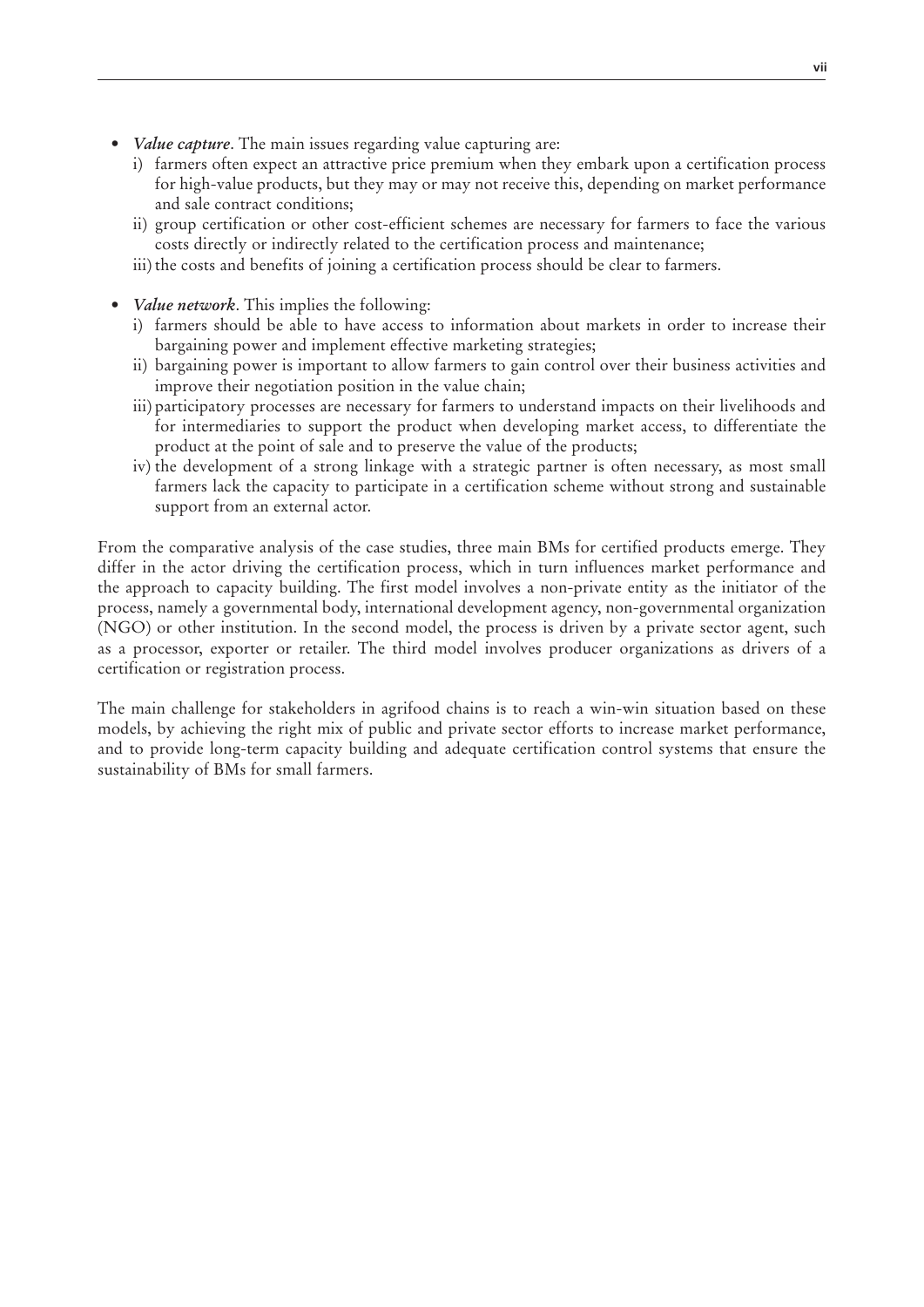# **Acronyms**

| BM            | business model                                                     |
|---------------|--------------------------------------------------------------------|
| <b>BRFO</b>   | Bak Ruea Farmer Organization (Thailand)                            |
| EU            | European Union                                                     |
| <b>FAMA</b>   | Federal Agricultural Marketing Authority of Malaysia               |
| <b>FAO</b>    | Food and Agriculture Organization of the United Nations            |
| FFV           | fresh fruits and vegetables                                        |
| <b>FNC</b>    | National Federation of Colombian Coffee Producers                  |
| GAP           | good agricultural practices                                        |
| GI            | geographical indication                                            |
| <b>GMO</b>    | genetically modified organism                                      |
| <b>HCDA</b>   | Horticulture Crop Development Authority (Kenya)                    |
| <b>ICS</b>    | Internal Control System                                            |
| <b>IFOAM</b>  | International Federation of Organic Agriculture Movements          |
| <b>IICA</b>   | Inter-American Institute for Cooperation on Agriculture            |
| <b>INTA</b>   | Instituto Nacional de Tecnología Agropecuaria (Argentina)          |
| <b>NGO</b>    | non-governmental organization                                      |
| PO            | producer organization                                              |
| QM & CS       | Quality Management and Control System                              |
| SALM          | Farm Accreditation Scheme of Malaysia                              |
| <b>SME</b>    | small and medium enterprise                                        |
| <b>TOPS</b>   | Top Organic Products and Supplies Company Limited (Thailand)       |
| <b>TRIPS</b>  | Agreement on Trade Related Aspects of Intellectual Property Rights |
| <b>UNESCO</b> | United Nations Educational, Scientific and Cultural Organization   |
| <b>WTO</b>    | World Trade Organization                                           |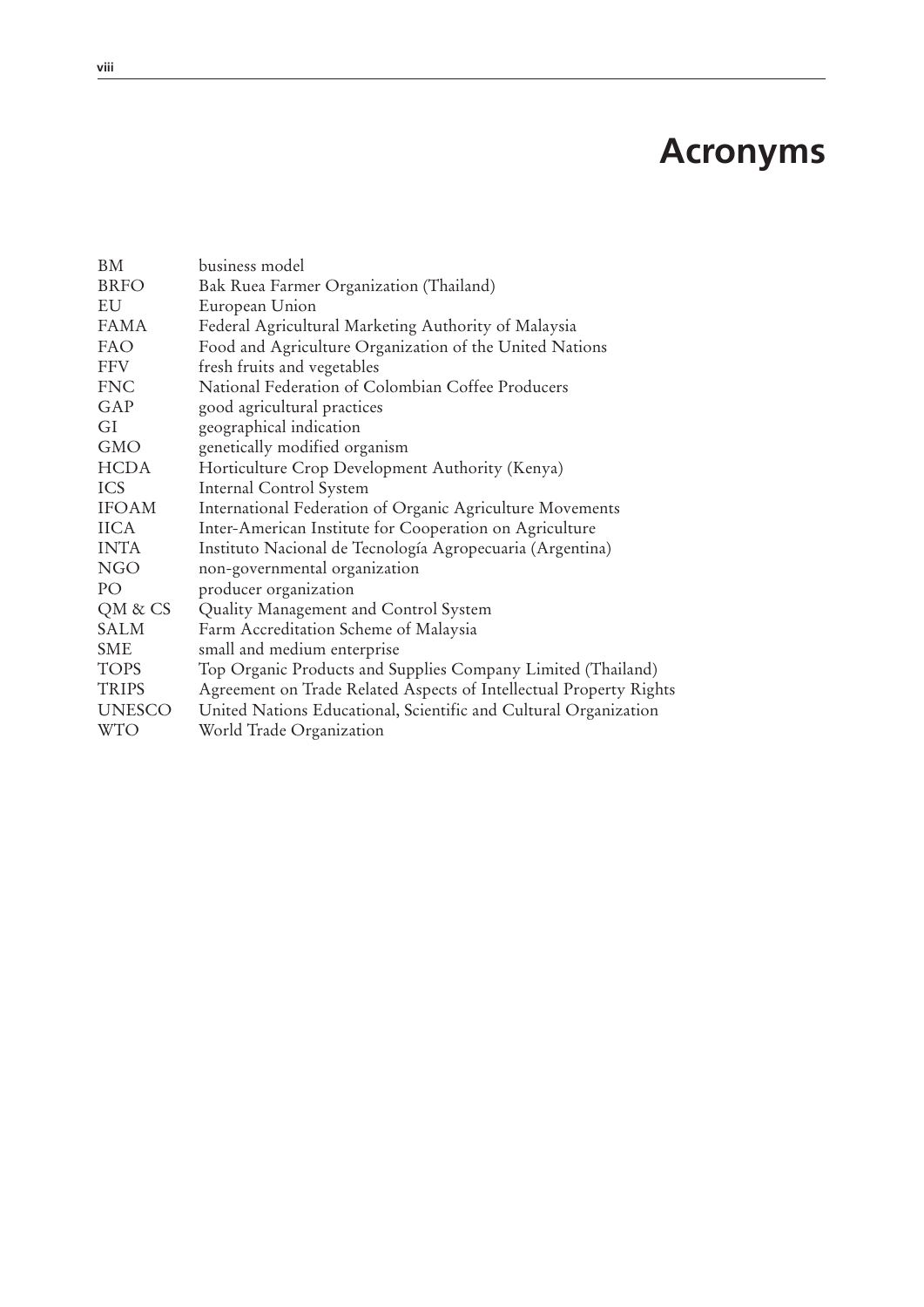# **1. Introduction**

Agriculture in developing countries has encountered challenges and deep changes in the last decades. Increasingly stringent food standards, retail consolidation, trade agreements and consumer trends have all had a strong impact on the agrifood sector. Both domestic and export chains have had to adjust to address rapidly changing production, marketing and economic conditions, particularly reflected in the new-found commitment to food quality and safety.

Small farmers in developing countries wishing to participate in markets for certified products have to comply with voluntary quality and safety standards. In fact, compliance with some of these standards has become de facto compulsory to access markets in developed economies. Such compliance involves quality and safety assurance, brand development, product niche definition and shifts in the chain coordination. In brief, it means changing the way farmers are doing business.

The present study focuses on identifying BMs and innovative institutional arrangements that enhance small farmers' access and permanence in segmented markets, where they can obtain higher prices for certified products. The concept of BM used in this paper builds on the work carried out by AGS about BM in the context of agro-industrial development, and in particular for the preparation of the Global Agro-industries Forum held in India in 2008 (Vorley, Lundy and MacGregor, 2009), but it has been adapted to the specific case of certified agricultural products.

The paper opens with the development of an analytical framework and puts forward an agreed definition and a conceptual framework for carrying out a comparative analysis of a selection of case studies on certified products. These case studies, commissioned by FAO, cover three widespread certification schemes, namely: i) organic certification; ii) private and public national Good Agriculture Practices (GAP) programmes; and iii) Geographical Indications (GI).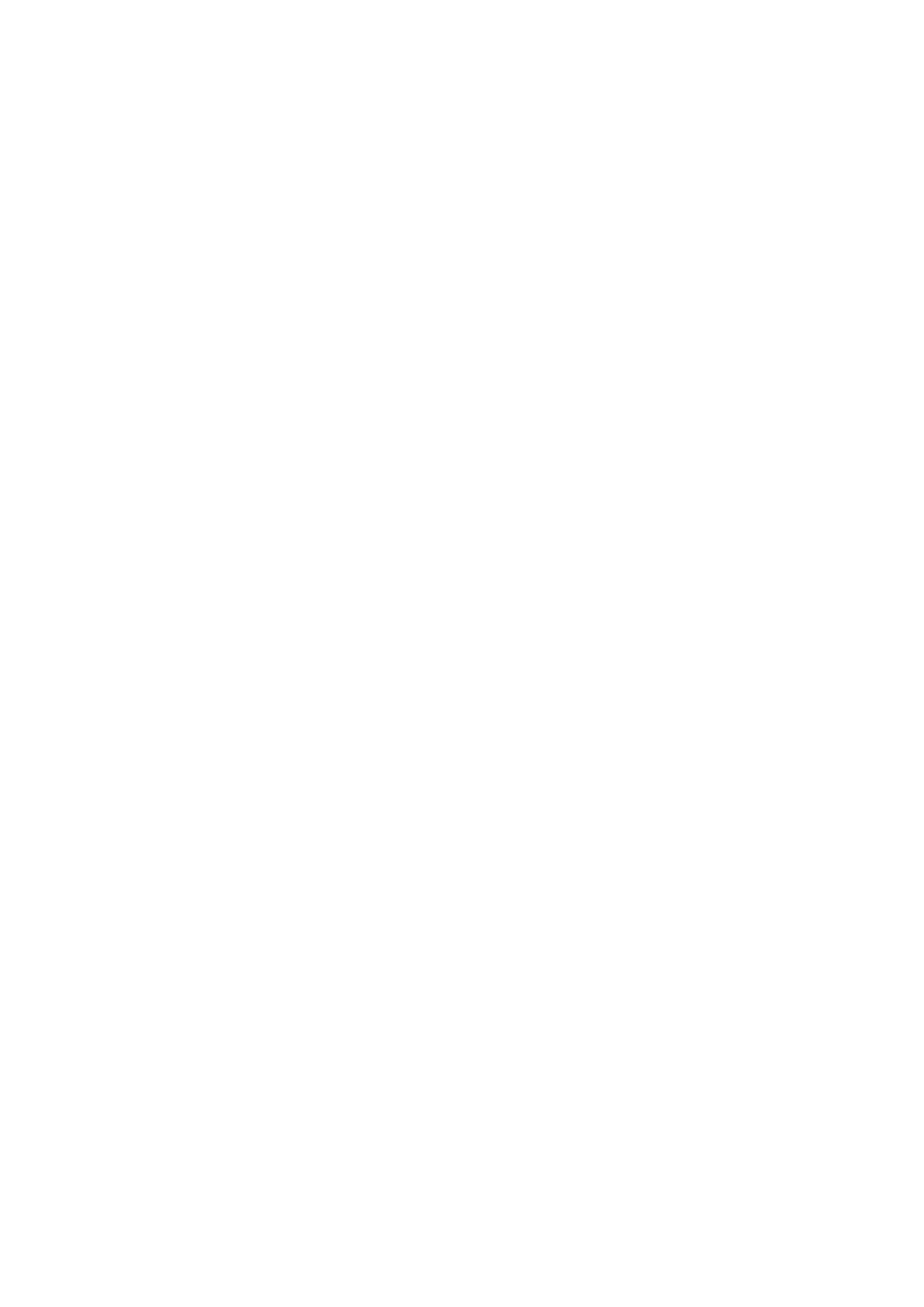# **2. Methodology**

The methodology used in this study combined the following: review of secondary information, documentation of case studies and information analysis. By gathering and analysing literature on business models, it was possible to develop a conceptual framework to analyse a selection of case studies covering three markets for certified products in Asia, Africa and Latin America:

- Organic-certified products;
- GAP-certified products;
- GI products.

# **2.1 Secondary information**

A literature review on the definition of BM was carried out in order to establish a logical framework for analysing the case studies on certified products. The objective was not to provide a universal definition, but to explain the concept of BM and how it can be relevant as a framework when analysing market access for small farmers.

The literature review entailed a selection of articles from management and development journals. Most literature references were from business articles specialized in e-business and Internet commerce. A review of FAO publications was also carried out in order to gather information on the main issues related to standards for food and agricultural products, as well as challenges facing small farmers in modern value chains.

### **2.2 Selected case studies**

The case studies were already available as part of ongoing initiatives undertaken by FAO. (See summary of the case studies in Annex 1).

#### **Organic certification**

The results of the organic case studies have been published in a synthesis report (Santacoloma, 2007a) and in a selected cases report(Santacoloma, 2007b). They were originally conducted by FAO as an economic assessment on the certification costs and managerial skills needed by farmers in developing countries. The six case studies were:

- • Organic jasmine rice farmers, Northeast Thailand: Top Organic Products and Supplies Company Limited (TOPS);
- Organic jasmine rice farmers, Northeast Thailand: Bak Ruea Farmer Organization (BRFO);
- Organic basmati rice farmers, Northeast India;
- Horticulture farmers participating in the ECOVIDA Agro-ecological Network, Brazil;
- Organic horticultural farmers, Hungary;
- Organic horticultural farmers, Czech Republic.

### **GAP certification**

The case studies related to GAP certification were commissioned by FAO to enquire about capacity building and investments needed to comply with GlobalGAP standards in various countries, as well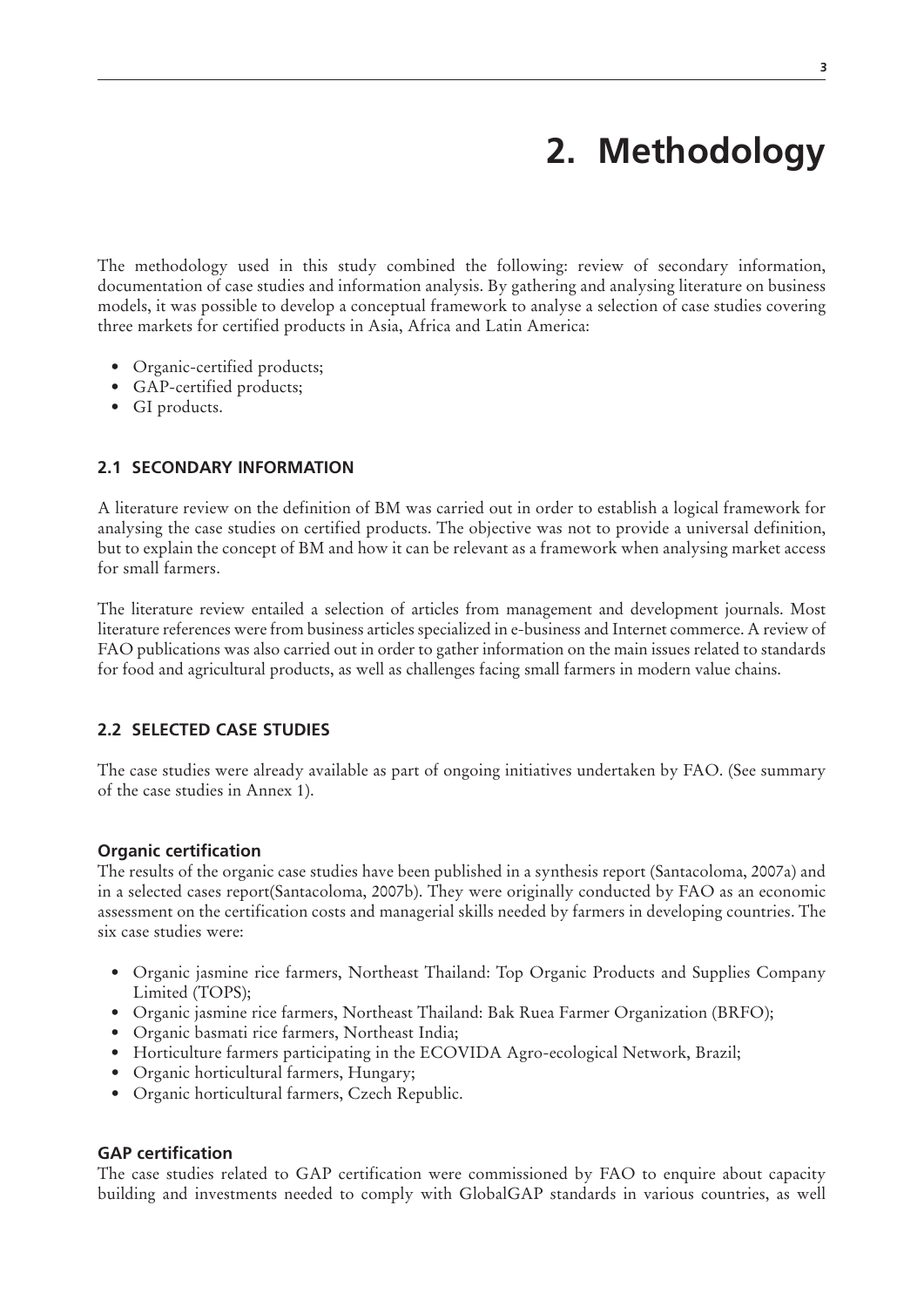as support activities needed to be developed by public and private actors in order to assist farmers. GlobalGAP (formerly known as EurepGAP) are quality and safety standards set up by a private entity, the Euro-Retailer Produce Working Group.

Many countries have started to develop national GAP programmes, either initiated by the private or public sector, or a partnership of both. These all plan to benchmark or are already benchmarked to GlobalGAP standards. These case studies refer to the national programmes developed in Kenya (Mung'oma, 2006), Chile (Villalobos, 2006) and Malaysia (Robert and Menon, 2006).

# **Geographical indications**

The GI case studies were commissioned by FAO with the collaboration of the Inter-American Institute for Cooperation on Agriculture (IICA). They are part of research on the process and impact of the registration of products with specific quality linked to origin in developing countries. The case studies reviewed the advantages and challenges of going through a process for registering a GI<sup>1</sup>, the success factors related to economic and social aspects, as well as the conservation of resources and sustainable rural development issues.

These case studies concern the following products:

- • Turrialba cheese (Queso Turrialba), Costa Rica;
- • Colombian Coffee (Café de Colombia), Colombia;
- Norte Neuquino's baby goat (Chivito criollo del Norte Neuquino), Argentina;
- • Pica lime (Limón de Pica), Chile;
- • Cotija cheese (Queso Cotija), Mexico;
- • Cocoa Arriba, Ecuador;
- • Cocoa Chuao, Venezuela;
- • Cuzco's giant white corn (Maíz blanco gigante de Cuzco), Peru.

<sup>1</sup> In most GI systems, products do not undergo a certification, but a registration procedure at a relevant institution.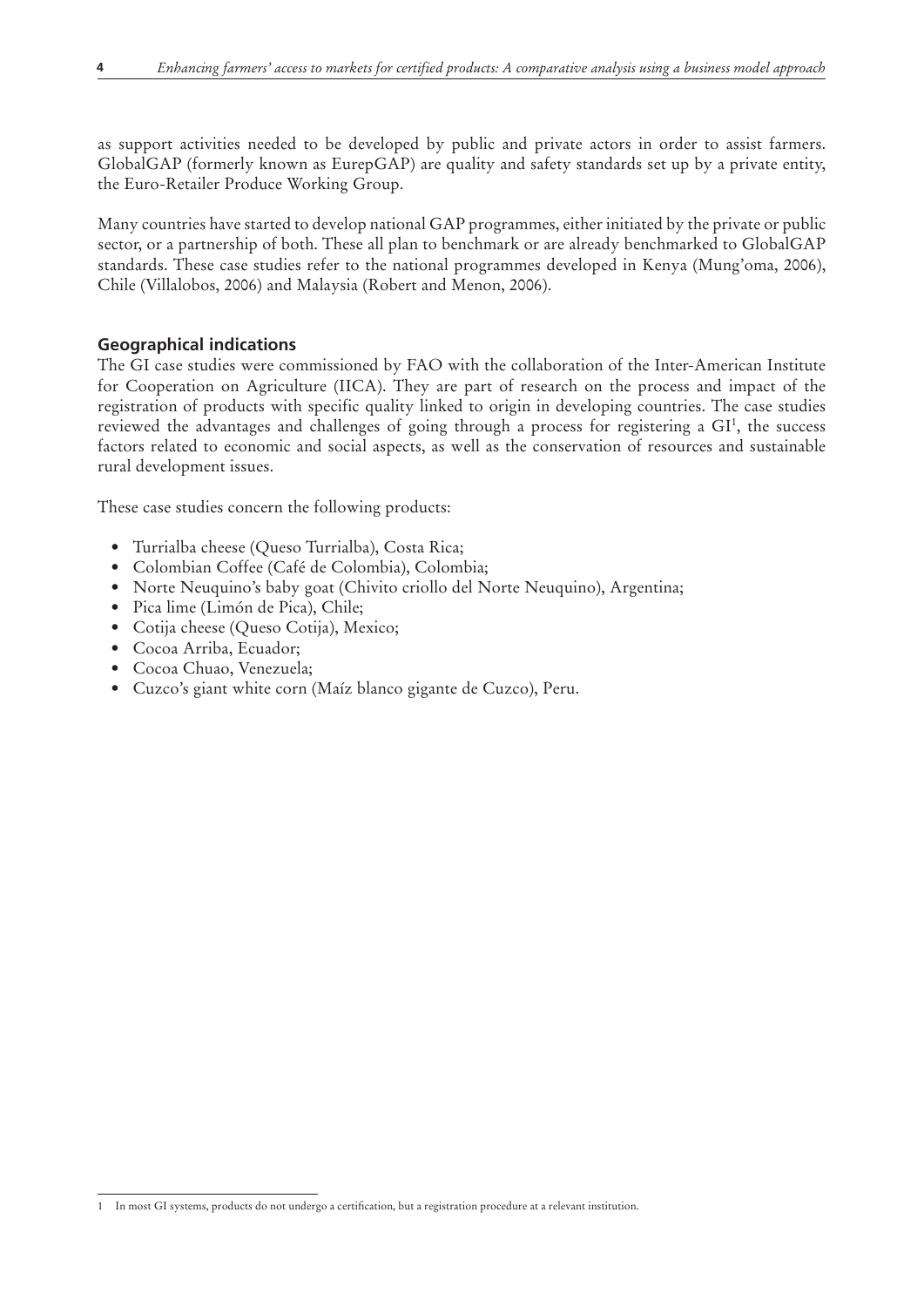# **3. Developing an analytical framework**

# **3.1 Background**

Over the past decade, extensive research has been carried out on BMs, allowing for a vast literature review on the subject. Academic research on the concept was mainly formulated in the context of e-business and e-commerce (Shafer, Smith and Linder, 2005). Although BMs have always existed, they started being popular only when, driven by the Internet, systems to create value changed dramatically, as we entered the new information era. Since then, the idea of BMs has been widely discredited because of the abuses in using the term (Porter, 2000). However, it remained supported by researchers, who tried to establish definitions, as it became a managerial research topic in itself.

Diffusion of the term is now widespread in e-commerce ventures as well as in development, particularly in the context of enterprise development and small farmers' access to markets. For example, see USAID, 2006. Although many make reference to the specific term, no one has provided a clear definition, thus creating more confusion and promoting a wrong use of BM in the long run. Some authors refer to organizational models, other to revenue models (see Table 1 from Linder and Cantrell, 2001), growing apart from the original idea of BM as intended by most for-profit practitioners who started using the concept. There is nothing wrong with adapting a concept to one's own context; however, the concept needs to be defined before it is used systematically.

In the absence of an officially agreed definition of BM, the topic remains somewhat undefined. Therefore, it is crucial to put forward a definition in order to communicate the same message and use it in the context of an analytical framework.

| They say "business model",<br>but they mean: | For example:                                                                            | As in:                                                                                                                                                                                                                                                                 |
|----------------------------------------------|-----------------------------------------------------------------------------------------|------------------------------------------------------------------------------------------------------------------------------------------------------------------------------------------------------------------------------------------------------------------------|
| Pricing model                                | $\bullet$ Cost plus<br>• (CPM) cost per thousand)                                       | "Free is almost a default mode on the<br>web". Fortune, March 1998                                                                                                                                                                                                     |
| Revenue model                                | • Advertising or broadcast model<br>• Subscription or cable model<br>• Free-for-service | "The solution for many established<br>companies and start-ups has been to<br>apply traditional business models, such<br>as advertising, subscription services and<br>retail sales to the web" Webmaster<br>Magazine, October 1998                                      |
| Channel model                                | • Bricks'n'mortar<br>• Chicks'n'mortar<br>• Direct-to-customer                          | "Disintermediation is already taking<br>a hit on the business-to-consumer<br>front, where new business models,<br>such as cobranding and digital channel<br>management are beginning to take<br>hold." Computerworld, December 1999                                    |
| Organizational form                          | • Stand-alone business unit<br>• Integrated Internet<br>capability                      | "The eCommerce Steering Committee<br>the following electronic<br>considered<br>commerce business models: skunkworks.<br>standing<br>steering committee,<br>eCommerce executive VP, new business<br>unit, spin-off and outsourcing." Big 5<br>Consultant, December 1999 |

#### **Table 1. Different meanings of business model**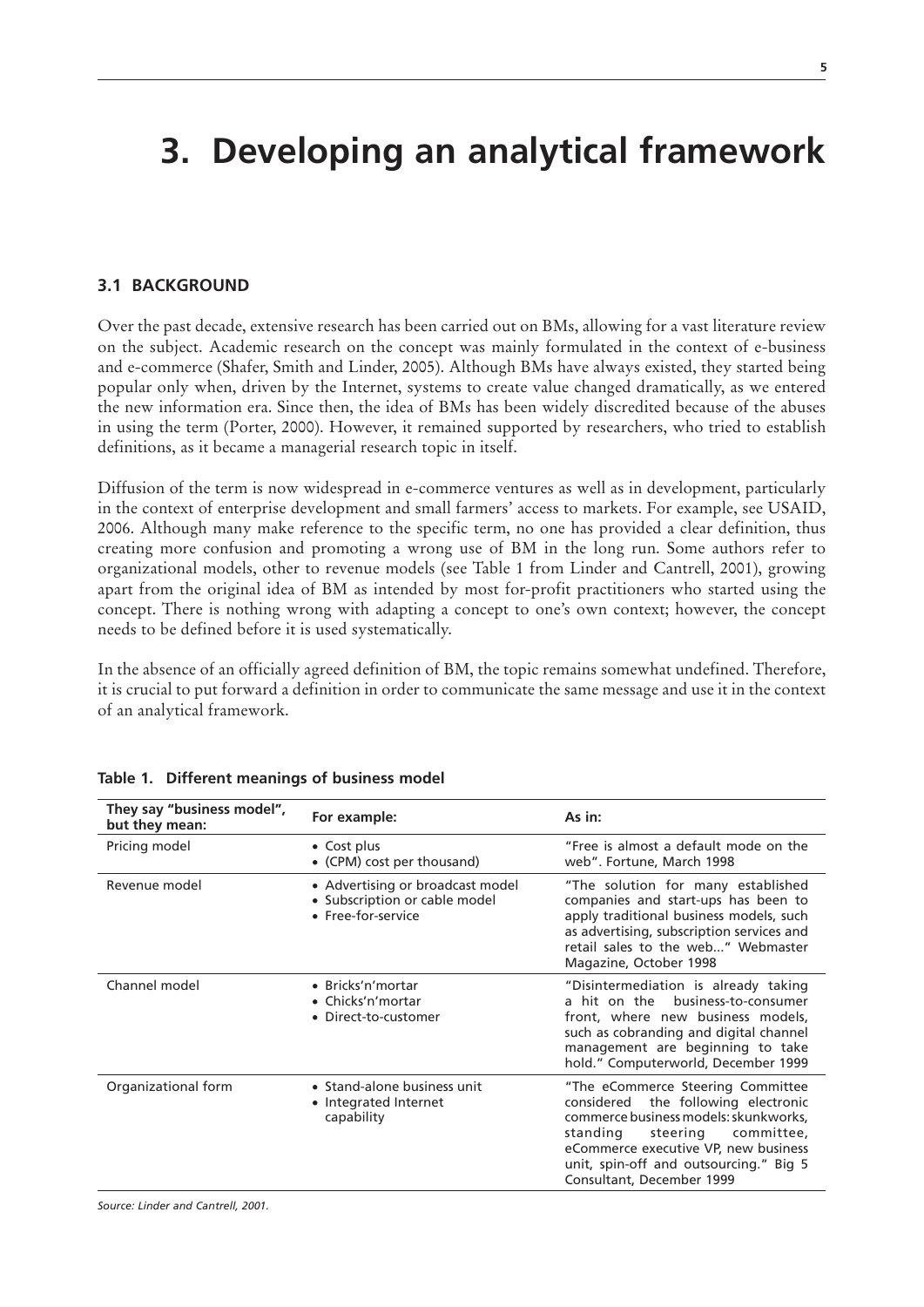# **3.2 Business model and business strategy**

BMs have repeatedly been confused with various things, and in particular with strategy or organizational strategy. According to Linder and Cantrell (2001), BMs are often mistaken with some of their isolated parts, thus naming BM something that is in fact only one of its components. They found as well that 71 percent of company executives they interviewed were unable to clearly articulate their BM.

According to Shafer, Smith and Linder (2005), a BM is not a strategy, although it will reflect the strategic choices made. They argue that it can be an effective tool for the analysis, the implementation and the communication of the strategic choices.

Moreover, according to many business owners and academics, a BM is also a way to clarify strategic choices, making it easier to communicate to employees and have them adhere to these specific choices (Magretta, 2002). Indeed, refining the BM in order to share it with the stakeholders, and in particular with employees, will have a positive impact on the organization's focus and will clarify the framework to compete efficiently.

It also impacts on the motivation because when members of the organization understand their own BM, they understand how their own actions impact on the model and their importance in contributing to its success (Linder and Cantrell, 2000). It can also be useful to identify any bottlenecks within the system and the processes, the illogical elements of the model and to foresee weak areas in the long run.

Ultimately, a BM must fit with the overall strategy of the business. In a good BM, the components of the model should reinforce each other, delivering the essence of the business logic. It means that if one element is changed, the structure of the whole BM will need to be changed or it may collapse (Linder and Cantrell, 2000). Indeed, the importance of the cause-and-effect relationships within a BM is crucial as it holds the components together.

Finally, the process of making strategic choices is ongoing, and it evolves as the environment and the markets evolve.

# **3.3 Business model and value chain**

Many authors focus on the relationship of the business with other entities in the value chain (Rappa, 2007). This indicates that the critical point of a BM is the interaction of the company with its market- place.

According to Rappa (2007) a BM should clarify the way a company makes money and its position in the value chain. He also suggested a generic-model classification according to the nature of their value proposition or the way they generate revenue, but he remains very specific to business models for the Internet companies.

The major concern about BM came forward during the Internet revolution and the frenzy of e-commerce. The new channel configurations emerging from these new ways of doing business altered the arrangements in the value chain, the revenue models and ways in which value could be added (Linder and Cantrell, 2000). Many people failed to distinguish the difference between new value chain organizations, new linkages within supply chain management and actual BM.

New arrangements have appeared in the agricultural sector as well, contributing to the perception that BMs are increasingly important. The forces driving changes within agrifood chains are mainly linked to the increasing retail consolidation and the influence of food retailers on value- chain governance, as well as to the tighter links between farmers, processors, retailers and other stakeholders needed to address the rapidly changing economic, production and marketing environment. Consumer demand associated with globalization and urbanization, and consumer awareness of food quality and safety issues in the sector have also led to the need for new models for high-value agricultural products.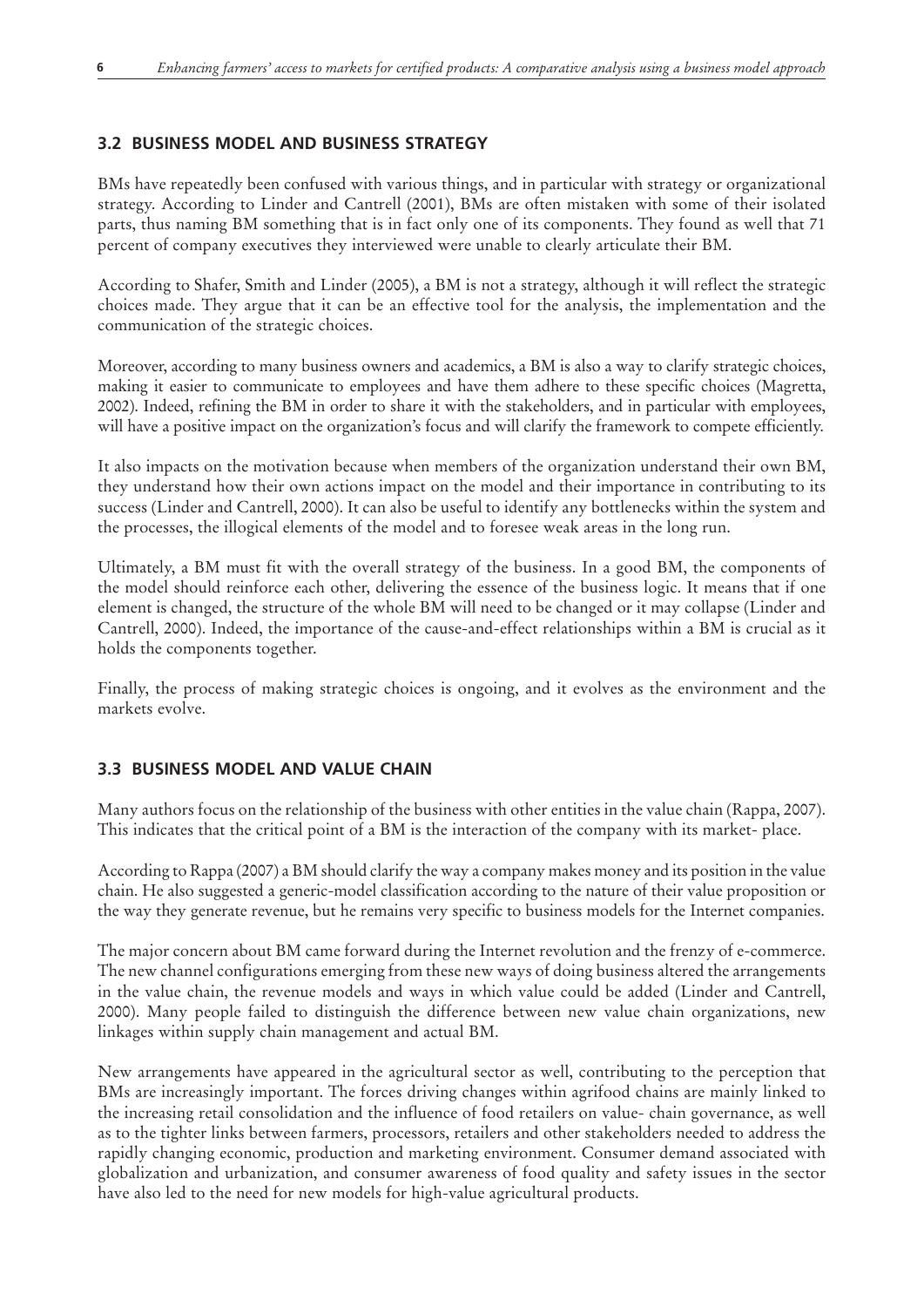Finally, the main issue with value network is that it is constantly evolving, thus requiring special attention in the BM. Two factors can affect this issue: First, choices are made on the existing value network. Second, the major success factor is the trust between business partners (Osterwalder, Ben Lagha and Pigneur, 2002). Taking into consideration these relationship dynamics, as well as the ever-evolving markets, all actors in the value chain have to adapt their own BM to the fast-moving environment.

#### **3.4 Rationale for a definition of business model**

Most authors have reached the consensus that a BM refers to the way a business operates. In 2000, the Accenture Research Institute developed an interest for the topic, arriving to the conclusion that BMs could be considered as "operating business models" (Linder and Cantrell, 2000), referring to the fact that a BM is constantly developing, as a business grows and evolves.

As mentioned before, the most common difficulty with BM is that people can mistake the components of a business model with the business model itself, thus referring only to a piece of the whole model instead (Linder and Cantrell, 2000). Most definitions do not provide information on which attributes should be included in the model and many remain very abstract. For example, according to Hamel (2000), "a BM is nothing more than a business concept that has been put into practice".

Moreover, according to Linder and Cantrell (2000), the BM of every profit-oriented enterprise will be different as the components taken into account for each case depend on its essential logic. This means that a BM has to be studied from the perspective of one entity, which could be a small farmer, a cooperative, a group of organized farmers, or a small and medium enterprise (SME). This might be one of the reasons for the many opinions around the concept.

Only recently, researchers have taken major steps towards developing accepted definitions. In 2005, Shafer, Smith and Linder (2005) looked at the range of definitions published between 1998 and 2003 and found that they varied from one sector, industry, and academic institute to another. In fact, they found no less than 43 different elements included in the 12 definitions they studied. Still, they were able to provide an updated and comprehensive overview of the different definitions and components taken into account.

Osterwalder (2007) has also tried to integrate the large array of definitions available, coming up with a framework of four pillars, similar to Shafer's four components.

#### **3.5 A possible definition: proposal**

The definitions provided by Shafer*,* Smith and Linder (2005) and Osterwalder (2007), besides being the most recent, are both based on the same principles. They are built upon previous research on the topic, and they are transferable to any situation as "they can be easily understood, communicated and remembered" (Shafer, Smith and Linder, 2005).

According to them, a BM is a tool that should describe the way a business operates, looking at it through a certain framework defined below.

As maintained by Osterwalder (2007), a BM is made up of four main pillars:

- The value proposition, i.e. the products and services offered;
- The infrastructure or network of partners and value configuration (arrangement of activities and resources);
- The customer relationship capital: customer relationship and the distribution channel;
- The financial aspects: including cost and revenue structure.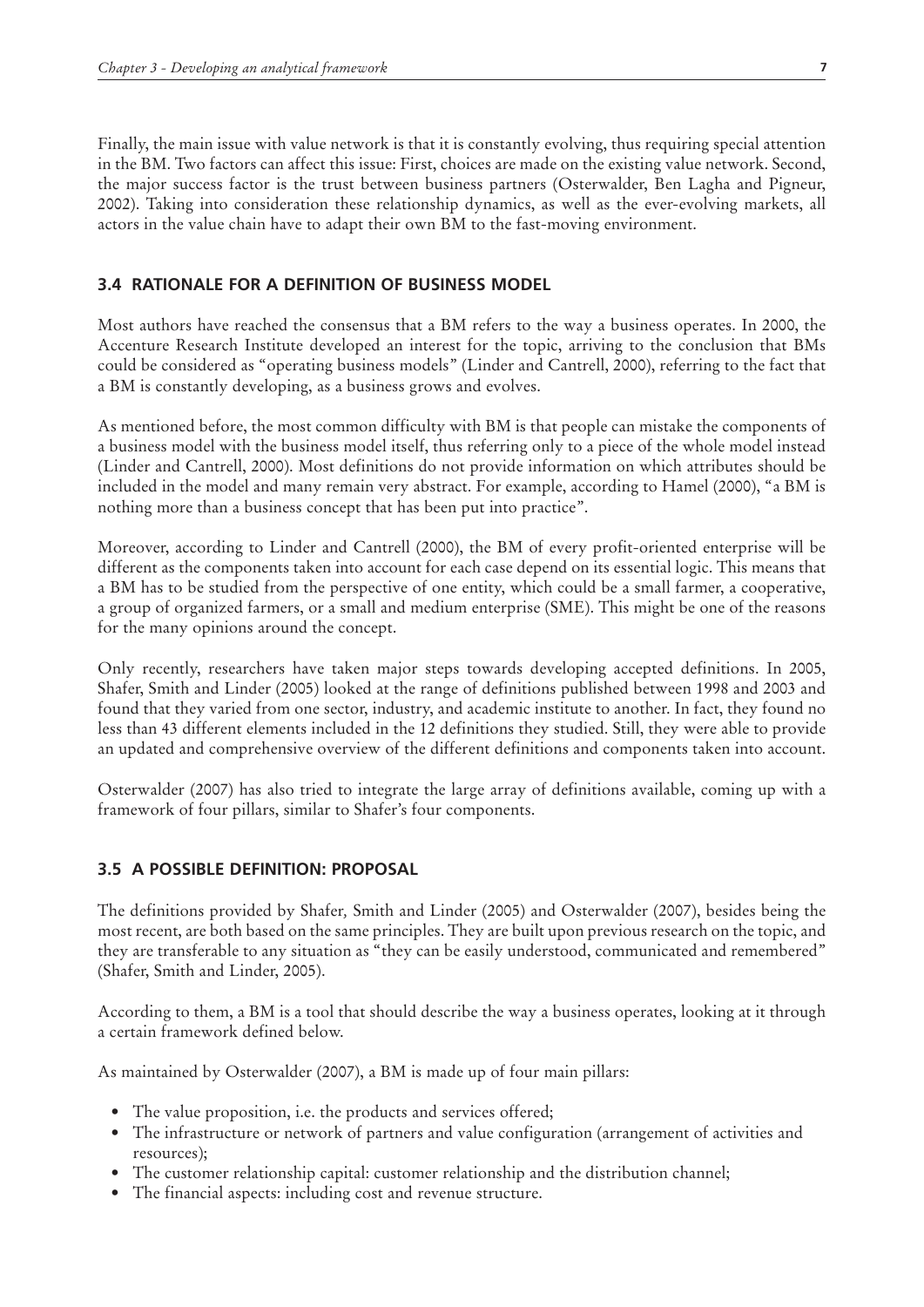Shafer*,* Smith and Linder (2005) also describe a BM based on four components:

- • Strategic choices;
- Value network;
- Creation of value;
- • Capture of value.

Given that both authors offer a definition based on the same components, although arranged in different manners, it is possible to come up with a combined definition based on four building blocks (Figure 1).

These components can be transferable to any commercial organization. The proposed definition allows going through case studies using a framework that can help analyse the BM from the perspective of small farmers. This tool could be adapted to the specific case of farmers entering markets for certified products. Building on these components and using them as building blocks will allow the analysis of BMs to enhance farmers' access to markets for certified products, by applying the following framework to the case studies:

| rigure i. Overlap of the components of the definitions                                                                                                          |                                                                |                                                                                                                                                                                                        |                                     |
|-----------------------------------------------------------------------------------------------------------------------------------------------------------------|----------------------------------------------------------------|--------------------------------------------------------------------------------------------------------------------------------------------------------------------------------------------------------|-------------------------------------|
|                                                                                                                                                                 | <b>Strategic choices</b>                                       | <b>Value network</b>                                                                                                                                                                                   |                                     |
| · Customer: target market, scope<br>· Capabilities/competencies<br>• Revenue/pricing<br>· Competitors<br>• Output (offering)<br>• Branding<br>· Differentiation | ■ Target customer<br>Value proposition<br>Distribution channel | • Suppliers<br>• Customer information<br>· Information flows/symmetry<br>• Product/service flows<br>• Institutional environment<br>$\bullet$ Value chain<br>Partner network<br>■ Customer relationship |                                     |
|                                                                                                                                                                 | <b>Create value</b>                                            |                                                                                                                                                                                                        | <b>Capture value</b>                |
| • Resources/assets<br>• Processes/activities                                                                                                                    |                                                                | $\bullet$ Cost<br>· Financial aspects<br>$\bullet$ Profit                                                                                                                                              |                                     |
|                                                                                                                                                                 | Core capabilities<br>Value configuration                       |                                                                                                                                                                                                        | ■ Cost structure<br>Revenue streams |
| • Shafer, Smith and Linder (2005)                                                                                                                               | Osterwalder (2007)                                             |                                                                                                                                                                                                        |                                     |

# **Figure 1. Overlap of the components of the definitions**

*Source: authors of this document*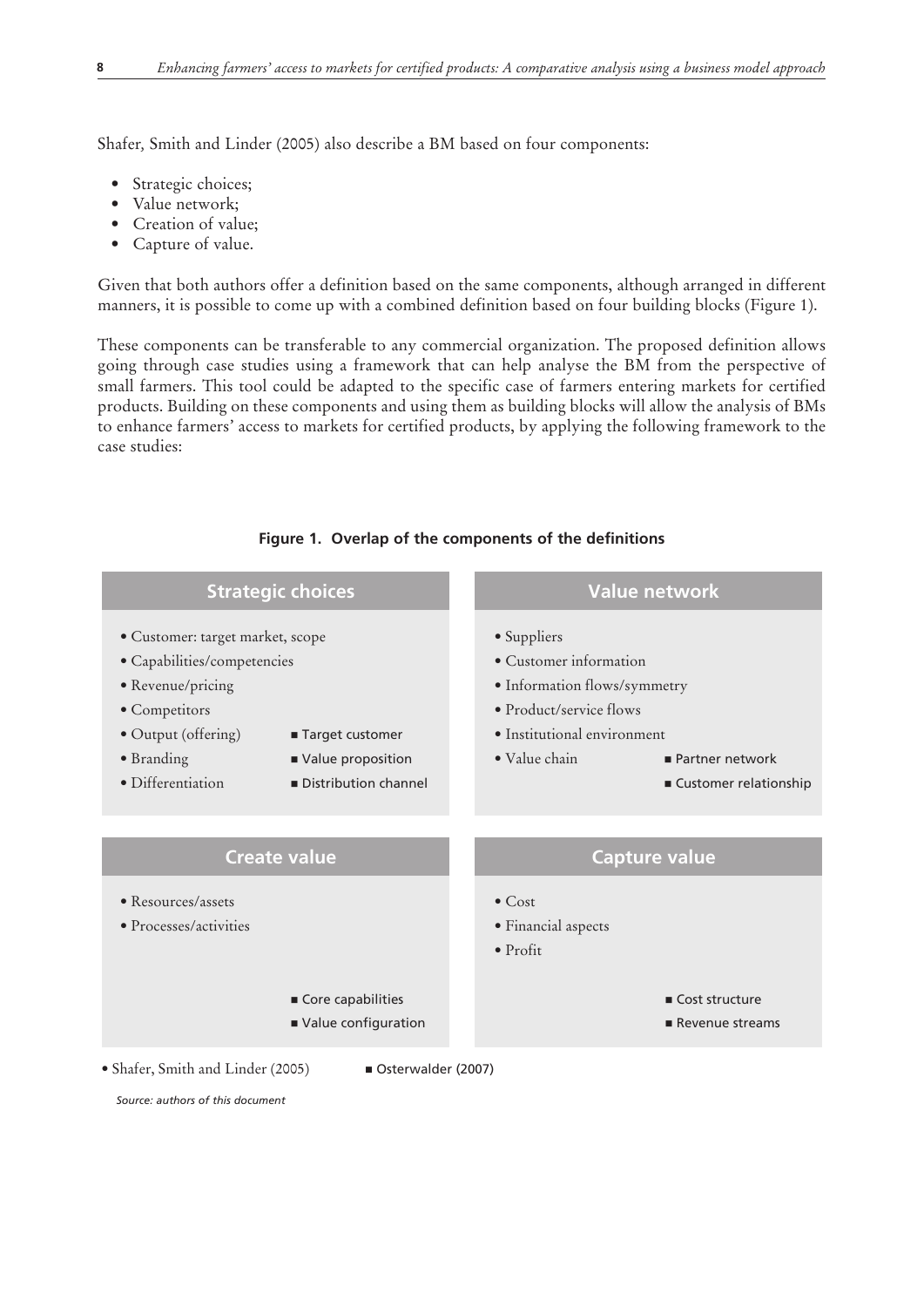#### **Figure 2. A merged definition of BM adapted to small farmers entering markets for certified products**

# **Strategic choices Value network**

- Target market/positioning
- Choice of certification scheme
- Quality Management System
- Participation and involvement in producer organization
- Labels and communication
- Diversification options

# **Value creation Value capture**

- Attributes adding value
- Resources used
- Technical skills
- Planning and management skills

- Solid relations with consumers
- Strategic partner for implementation
- Governance of the value chain
- Technical assistance /capacity building providers
- Importance of social network
- Development agencies intervention
- Business enabling environment

- Price premium
- Revenue streams
- Cost of compliance to standards
- Cost of participation in a producer organization
- Cost of certification
- Transaction costs

*Source: authors of this document*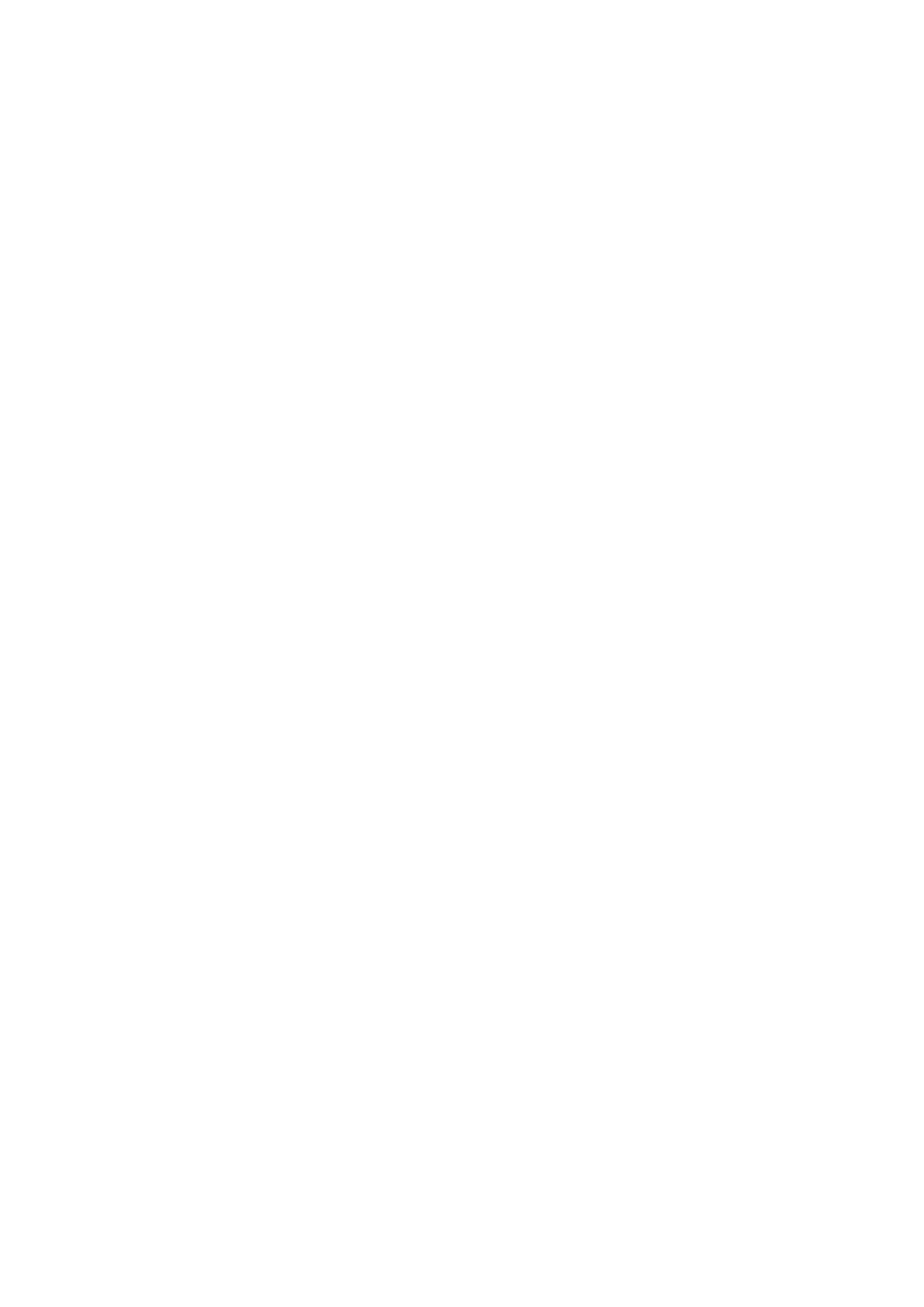# **4. Business model building blocks applied to certified products**

Small-scale producers rarely see farming as a business, but in fact their agricultural activities can be approached through the frame of a BM. The more sophisticated the market for agricultural products is, the more complex the BM becomes. Markets for certified products (such as organic, GI and GAP-certified products), although lucrative, are certainly not simple, requiring small farmers to adopt a more evolved BM.

The present study has analysed and compared different experiences of farmers supplying certified products markets, focusing on the BM used and their building blocks, namely: i) strategic choices; ii) elements creating value; iii) value capture and income generation; and iv) actors and factors forming the value network around the farmers. The main conclusions drawn from such analysis follow.

# **4.1 Strategic choices**

### **Target market and market opportunity**

Identifying a market opportunity and choosing a target market accordingly is the first strategic element of a farmer's BM. Although this choice is very context specific, there are common patterns to the three schemes.

First of all, the choice of the target market is a decision that impacts other elements in the BM: choosing one certification scheme or another generally depends on the market that farmers wish to enter or to maintain access to. The first decision to be made is to target either the domestic or the export market. This decision will lead to a more detailed outlook on markets, such as which countries or regional markets to export to, or which areas of the domestic market to sell to. The choice also concerns the type of retailers, e.g. local wet markets or supermarket chains.

Although GAP certification schemes are voluntary, they are de-facto required to access lucrative markets in most developed countries. The EU market offers advantageous opportunities for export of horticultural products, especially for farmers in Africa given their proximity. Consequently, African farmers try to access or to maintain their presence on that market. For example, most exports of fresh fruits and vegetables (FFV) from Kenya are sold to the EU (Mung'oma, 2006). The introduction of more and more standards by the main European retailers can threaten Kenyan small farmers' participation in this market. Value chain governance for certified products has had a big role in this issue, and some authors consider that these standards might act as an entry barrier to the EU market (Dell'Aquila and Caccamisi, 2007).

Adopting national GAP standards has become a strategy relevant at national level in order for emerging economies to gain international or regional credibility as exporters of high-value products, as is the case for Chile or Malaysia. GAP programmes in some countries have gone through a benchmarking process in order to harmonize their standards with the most relevant scheme of their target market. For example, *ChileGAP*<sup>2</sup> has benchmarked with GlobalGAP.

GAP standards are becoming increasingly relevant for farmers selling in domestic markets where certification requirements are usually less stringent. In Malaysia, the national GAP programme also aims

<sup>2</sup> ChileGAP is the national programme for GAP, initiated by the private sector, but appropriated by the government, turning it into a public-private initiative, and benchmarked on GlobalGAP standards.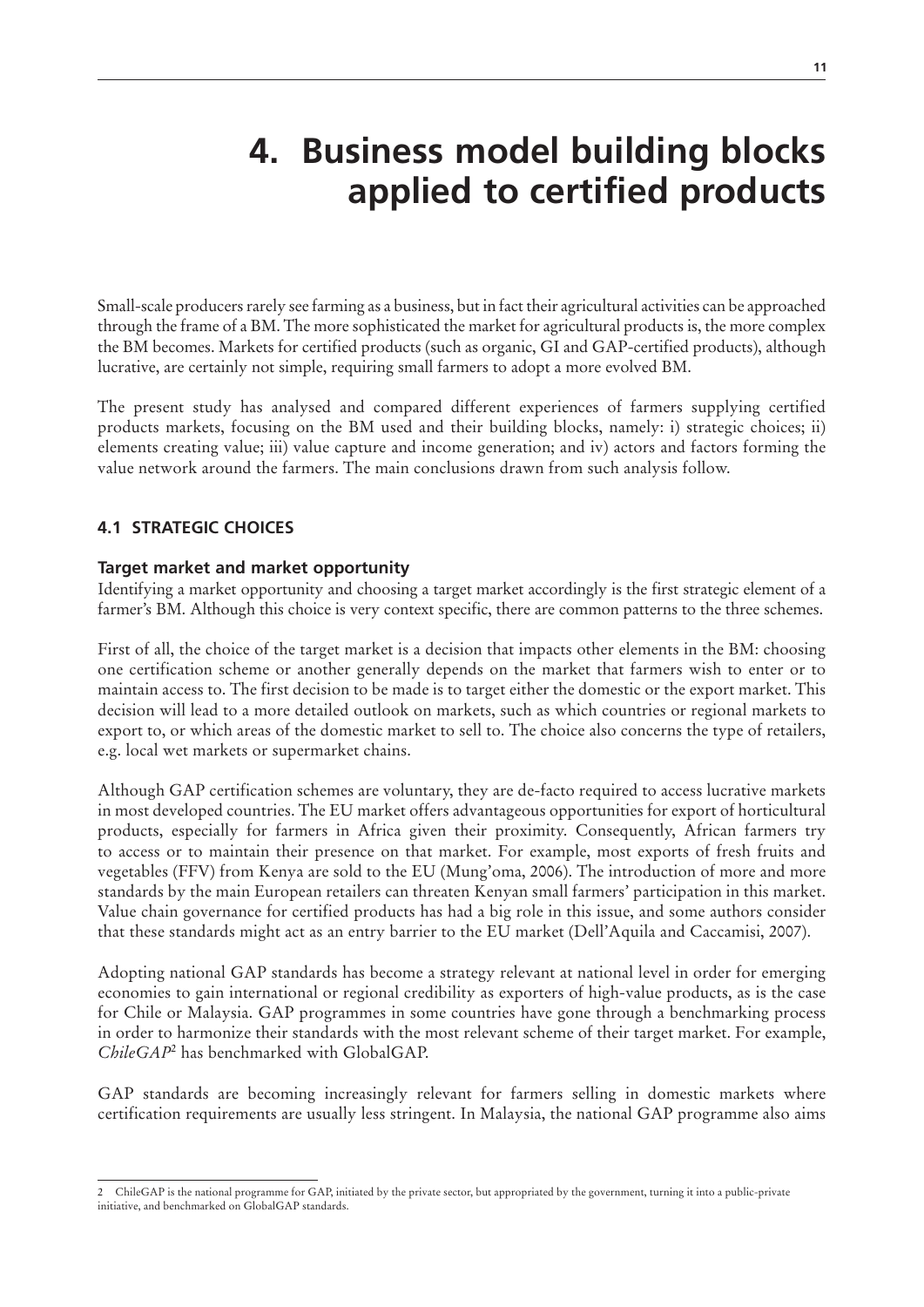at improving the quality of products on the domestic market, thus contributing to the country's selfsufficiency in FFV, even if it is still a small percentage at present (Robert and Menon, 2006).

The best remunerated markets for organic products are still in developed countries, although demand in developing countries is rapidly increasing. In the two cases concerning organic producers from Hungary and the Czech Republic, strong organic legislation and the accession of their countries to the EU facilitated their exports to this market. Besides, they have succeeded to shorten the supply chain as the local demand for organic products is starting to grow. However, this is uncommon: Generally farmers producing certified products need to go through intermediaries providing collection and transport to the marketplace. This is the case of the Thai and Indian organic rice producers, who are under a close partnership with a company taking responsibility for the export and marketing of the product. Therefore, it is the company that makes the market choice and farmers have to respond to the market demand.

When selling a GI product, farmers either target local markets with a traditional product, or an export market where the product enjoys a reputation linked to the place of origin. One of the reasons to obtain a GI is to protect a product with international reputation, and limited local consumption, such as Ecuadorian cocoa or Colombian coffee. Farmers may also have to protect a traditional product from fraud and usurpation on the local market, as in the case of *Limón de Pica* (Chile).

The opportunity to link certified products with tourist destinations has also been identified as potential target markets for GI products: Tourists are willing to consume local products as part of the whole travel experience and the tourist industry is happy to buy good quality produce locally. The members of the Pica lemon cooperative have identified the opportunity of selling to hotels, restaurants and bars that appreciate the quality of their lemons and have developed a new distribution channel to directly supply these new customers. Furthermore, working with the tourism industry can allow producers to be part of broader development strategies.

#### **Certification process**

#### *Who drives the certification or verification process?*

The choice of a certification scheme is a central issue in a farmer's BM. Different stakeholders can lead the certification process: an individual farmer, a group of farmers, a company or a public institution. Whoever takes the lead has the final saying regarding the target market and the type of certification system.

Farmers rarely initiate the process for getting certification. This only happens when they have access to a large array of information on market access and certification options. This was the case of the organic producers interviewed in Hungary and the Czech Republic, who perceived the benefits of providing organic FFV to local consumers taking advantage of the growing local demand for these products. In addition to being aware of the certification options available to them, producers have to perceive certification costs as affordable or they will be unwilling to engage in the process. In reality, GAP and organic certification costs can prove prohibitive for some small farmers.

There are different ways farmers can overcome this obstacle. One is applying for certification as a group. Another option is to share the certification costs with the buyer company. This is the case, for example,

#### **Case study box 1. Targeting the market**

In the organic rice chain, producers are vertically integrated or linked in the supply chain targeting export markets. In the organic vegetable chains, producers in the ECOVIDA Network are horizontally linked in a fairly short supply chain targeting local and regional markets. In Hungary and the Czech Republic, producers participate individually in short supply chains driven by a promising domestic demand.

*Source: Santacoloma, 2007*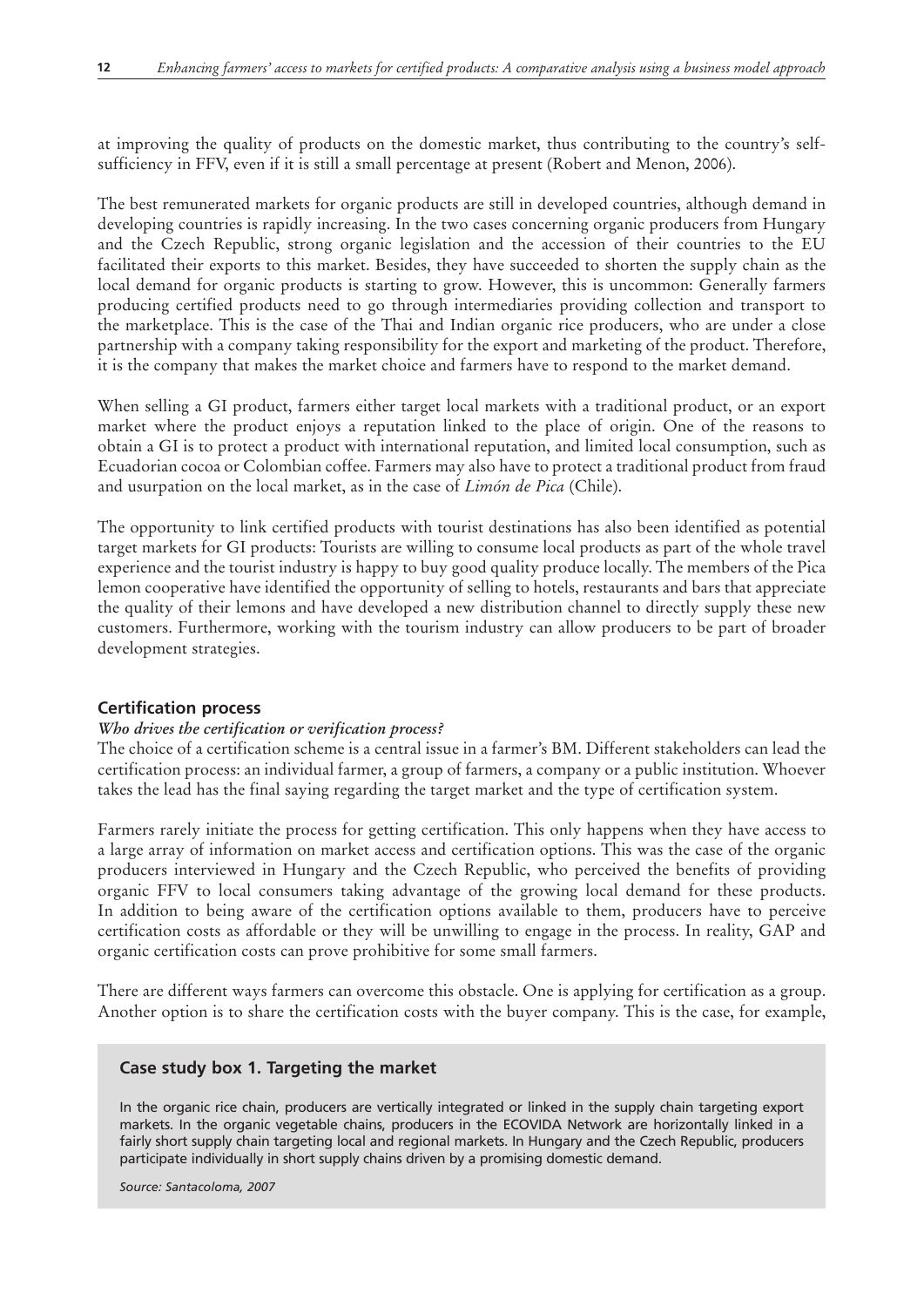#### **Case study box 2. Sunstar Overseas Ltd., India**

This project is located in northern India, and extends over the Himalaya Tarai region. There are 190 farmers with a total acreage of 1 250 ha. The size of the rice plot is 0.25–0.50 ha. Monocropping low-input Basmati rice was the practice before this project started in 2001. Since then, the farmers have been delivering millet and cleaned rice directly to the export trade firm, Sunstar Overseas Ltd ("Sunstar").

To facilitate certification and marketing, the trade firm that leads the project is involved as part of the Internal Control System (ICS). The trade firm provides a premium price in the conversion period, technical assistance and inputs to farmers. Farmers are under contract farming for five years. Sunstar also processes and packages the rice for export. Farmers are collectively certified but market individually with the firm. The inspection and certification is done by SGS, Switzerland, and ECOCERT, Germany, following EU standards for inspection and certification. The certification belongs to the export firm (Katyal, 2007).

*Source: Santacoloma, 2007*

in the organic rice case studied<sup>3</sup>. A private company that identified a business opportunity in the export of aromatic rice, set up a project, approached farmers with an already established market and offered to assume some certification costs. However, costs for complying with most private standards may be beyond the financial capacity of many small or medium exporters. In Kenya, for example, even local medium-size export companies are unable to financially support their suppliers to obtain GAP certification because of the significant investment needed.

Public institutions or NGO supported by international donors can also act as drivers of a certification process. This situation can be observed in most GI cases and some organic producer groups. In Thailand, the Green Net-Earth Net Foundation has organized farmers, helped them to obtain group organic certification, and processes and markets the products. There are many examples of a public institution, university or governmental agency driving the process for GI registration (in Peru, Mexico, Argentina, Ecuador, Costa Rica and Chile) with the aim of protecting a local product and fostering the development of a rural area in decline.

The issue of who drives the process is important as it influences the ownership of the certification. When a company leads a process, especially in GAP and organic certification, farmers merely act as suppliers under contract farming conditions. The company organizes selected producers into growers' groups, sets up an internal control and management system, manages processing and marketing, and occasionally provides financial help to support the costs incurred. Obviously, the firm retains ownership of the certification, which means that producers cannot use the certification for products sold to other buyers.

#### *The types of standards*

There are many locally or internationally recognized public or private voluntary standard schemes. These standards, though voluntary, can be more or less regulated. For instance, organic standards can be tightly regulated in some markets.<sup>4</sup> In the EU, for example, there are mandatory standards for organic agriculture, regulating issues related to production, marketing and labelling (Cuffaro and Liu, 2008).

GAP standards can be developed by a large array of stakeholders in the value chain, including retailers and governmental institutions. *GlobalGAP*, one of the leading private schemes, has been developed by European retailers. National GAP programmes in developing countries have been developed by different value-chain stakeholders: The national GAP programme in Malaysia was developed by the Government; by the private sector in Kenya and through a public-private partnership in Chile.

<sup>3</sup> Case studies in India and Thailand

<sup>4</sup> FAO portal Page: Environmental and social certification for responsible agricultural production and trade - http://www.fao.org/es/esc/en/15/190/ highlight\_199.html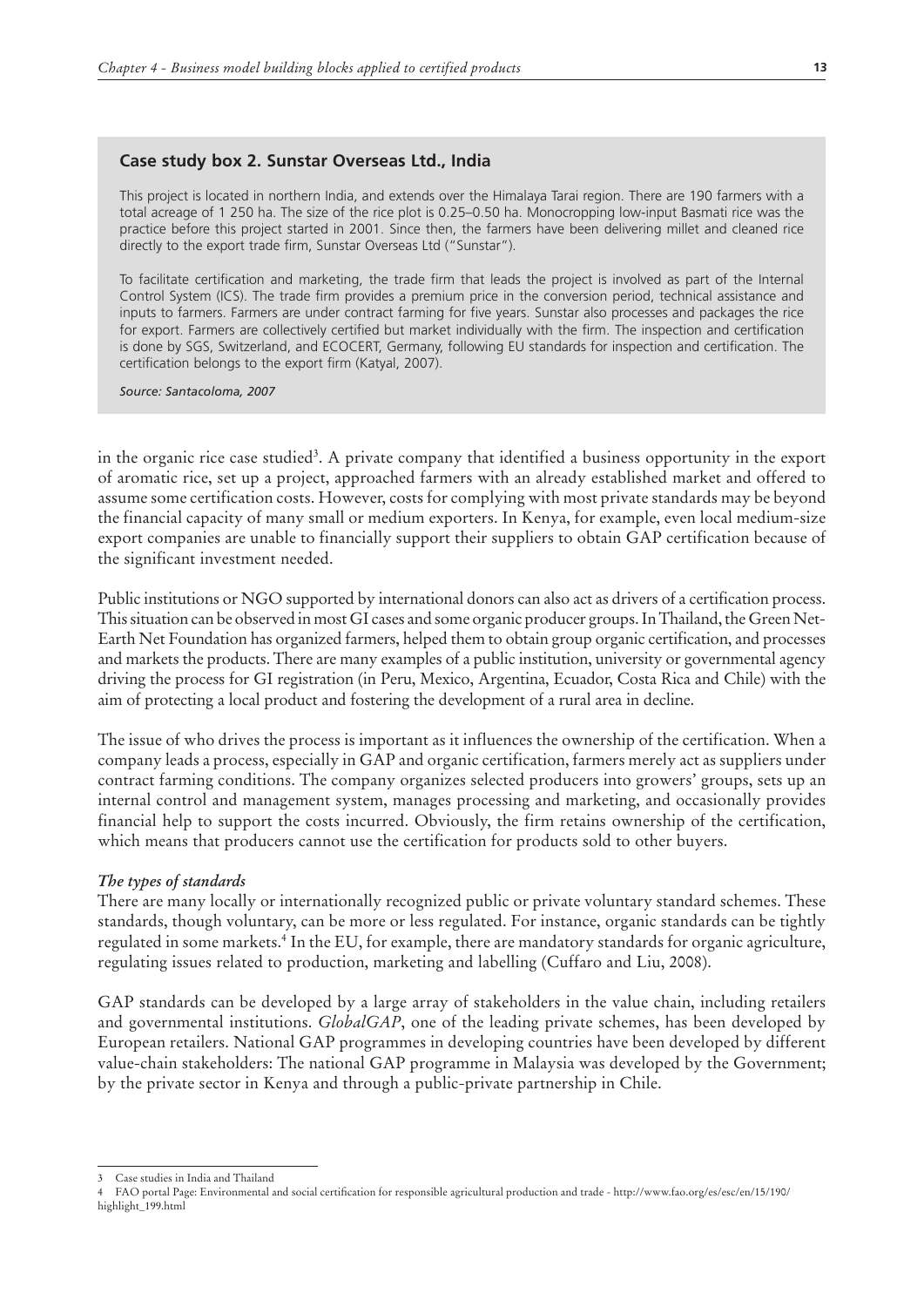Producers and related stakeholders develop their own standards for producing and processing a GI product. In most cases, the process is led by an institution that has previously identified a product as having potential for GI registration. In the best-case scenario, the development of standards for such a product takes place in the course of a broad consultation involving producers, processors, marketing intermediaries and local institutions, among others. The main risk about GI standards development is the potential exclusion of some stakeholders. In Mexico, for example, tequila was the first product to obtain a GI, but the confusion around the concept of GI systems led to negative impacts on small farmers when the process started as the main distilleries owned by international groups dominated the process, setting standards impossible to follow by small farmers who were excluded from the GI (Poméon, 2007).

### *The certification process*

There are various types of certification systems: third-party certification through a local or foreign certification body; and second-party certification or participatory certification schemes.

Third party certification is required for most voluntary standards. In order to export certified produce to developed countries, it is by far preferable to be certified by a body accredited in the country of export. However, this implies very high costs, as an auditor needs to go to the country and audit the farms that are sometimes situated in secluded areas. As certification bodies expand, they try to set up regional offices with trained local inspectors, thus decreasing the costs of certification.

Group certification allows a reduction of some certification costs<sup>5</sup> because of the generation of economies of scale (e.g. reduced inspection and overhead costs). Most of the time, farmers will be required to manage many aspects of the certification as a group and to set up a system for internal control or auto-verification. This process is very challenging for small farmers, as they often lack management, planning, technical, marketing and record-keeping skills.

The participatory certification scheme is quite recent. The best exponent of this scheme is the case of the ECOVIDA Network in Brazil (Santacoloma, 2007b), the lead organization in participatory certification in Brazil. It represents a network integrating more than 2 300 farm families and their groups, 25 support organizations, 15 consumers' cooperatives, 8 market enterprises and 7 agro-industries in the southern states of Santa Catarina, Rio Grande do Sul and Parana.

Generating consumer trust is the main objective of participatory certification schemes. Because such trust is built through a participatory process, the definition of ecological standards and the verification of procedures are jointly established by farmers and consumers. Great emphasis is, therefore, put on training and empowering network participants to take active roles in valuing agro-ecosystems and developing suitable technologies, and to understand the certification process. The principles are aimed at promoting farmers' sustainability and enhancing group empowerment, rather than developing market rules.

In participatory certification, basic principles include the recovery and conservation of natural resources at the farm level, including minimizing the use of external resources and the reciprocal learning process between the NGO and farmers' organizations. Strengthening relationships between producers and consumers to enhance local market development is also crucial to the overall approach. These principles were endorsed by Brazil's Ministry of Agriculture in 1999.

Most organic producers are small scale and highly diversified, providing a large number of fruits and vegetables to local and regional markets. However, the largest area is farmed by large-scale producers who specialize in a few crops and are connected to export companies. Both types of producers process part of their production to provide juices, wines, brown sugar cane or coffee to the markets.

<sup>5</sup> Under the GlobalGAP standards, this scheme is called "option two".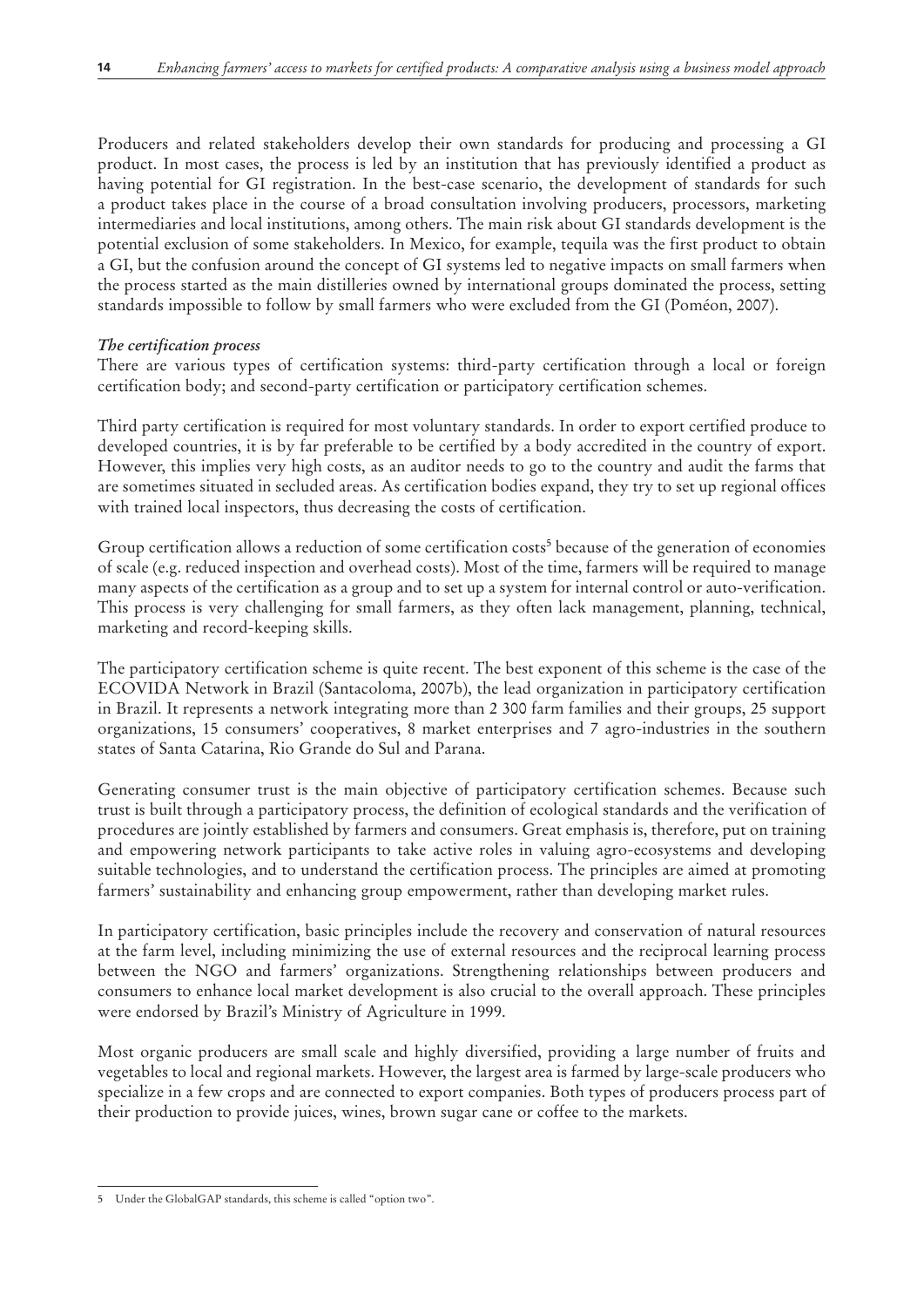In participatory certification, the basic unit of decision-making is the nucleus, which comprises a group of farmers and consumers with support from the NGO. Within the nucleus, an ethical council provides inspection, monitoring and evaluation and advice to farmers. For a farmer to be accepted in the certification process of a nucleus, a request should be submitted to the ethical council of another nucleus. Compliance mechanisms for organic standards are delivered through training activities and group discussions. Farmers suspected of not complying with the farmers' group rules may be excluded from the network.

The process of obtaining certification can be very lengthy, especially for organic and GI certification. Organic certification, for example, includes a transition period of two or three years before receiving the official certification. Concerning GI products, the process includes a relatively longer phase<sup>6</sup> prior to requesting the GI, which is required in order to develop the standards or "code of practice", on top of gathering the necessary elements to prove the specific quality of the product and its reputation. This code contains all the specifications and characteristics of the product, the area concerned, the process description, controls and traceability, the regulations for using and managing the GI, including the requisites for the producers and processors, the control mechanisms and the sanctions in case of misuse. Writing the code of practice can be an opportunity to incorporate new quality and safety systems in the production and processing phases, while preserving the traditional processes. It can also be an opportunity to discover new marketable attributes, as was the case in Argentina, where it was revealed that there was a market opportunity not only for goat meat but also for high-quality wool.

Finally, an important element of the certification process common to all three categories of certified products is the need to coordinate certification and monitoring of all the actors in the value chain so that sustainability of the value along the chain is ensured and certified products are not mixed with conventional ones during the processing or logistic stages.

### **Participation in a producer organization**

Participation in a producer organization (PO) is a very strategic element in a farmer's BM. Different situations and levels of consolidation have been observed, but they can be summarized as follows:

- i) Farmers can enrol in an existing PO. For example, the National Federation of Colombian Coffee Producers (FNC) has been functioning for 80 years, organizing generations of small and medium coffee producers. This nationwide network of local cooperatives receives great support from the government and plays a lobbying role at the international level. Above all, this network acts as the base organization and driver of the GI registration and certification process. Smaller cooperatives have also played this role, such as the BRFO cooperative of organic rice producers in northern Thailand.
- ii) Farmers may see the advantages of organizing themselves for pursuing a specific enterprise. The producers of *Cotija* cheese in Mexico created a "regional association of producers of *Cotija* cheese" in order to support the registration process of the GI.
- iii) Producers can be organized around a private company initiative, with or without the intervention of a support institution (NGO, governmental agency, donor, etc.). Farmers may be organized in order to be involved in a project launched by a company driving the certification process, as it has been observed in the case of organic rice in India, for example. In GI cases, farmers are requested to start working as a group to develop the code of practice and later engage in a more formal organizational process in order to receive the protection of the product as a collective property and sustain the GI.

On top of the social benefits of being part of such an organization, there are many other advantages, such as:

<sup>6</sup> In the case of Cotija cheese in Mexico, the process as a whole took more than 10 years.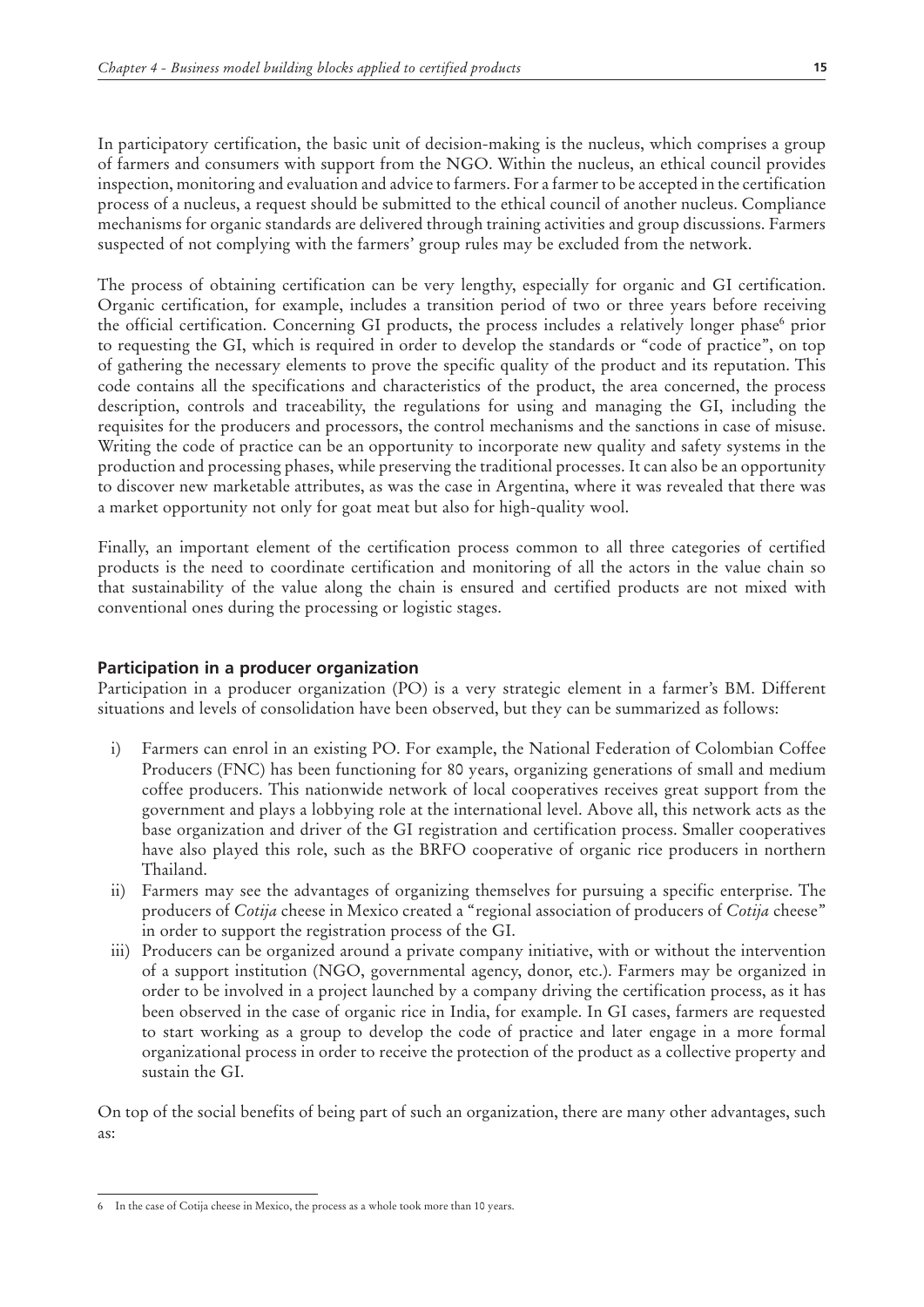- i) Reduced costs associated with certification, through group certification. In most organic and GAP schemes, group certification is well accepted and part of the requirements for the registration of a GI. Group certification tends to reduce costs mainly for the auditing of farms because the group is audited as a single entity.7
- ii) The PO could take responsibility for processing the product.
- iii) The PO could also organize the collection of products at farmgate and the supply to buyers.
- iv) PO members tend to have better access to capacity building for technical, management, planning and record-keeping skills, from both public and private institutions.
- v) Access to credit tends to be easier for members of POs.

**Case study box 3. Café de Colombia** 

- vi) As a group, farmers position themselves better for negotiations in the value chain.
- vii) Some cooperatives allow a preferred access to their network of specialized stores.

| Case staay box si care ac colonibia                                                                                                                                                                                                                                                                                                                                                                                                                                                                                                                                                                                                                            |                                                                                                                                                                                                                                                                                                                                                                                                                         |
|----------------------------------------------------------------------------------------------------------------------------------------------------------------------------------------------------------------------------------------------------------------------------------------------------------------------------------------------------------------------------------------------------------------------------------------------------------------------------------------------------------------------------------------------------------------------------------------------------------------------------------------------------------------|-------------------------------------------------------------------------------------------------------------------------------------------------------------------------------------------------------------------------------------------------------------------------------------------------------------------------------------------------------------------------------------------------------------------------|
| <b>Strategic choices</b>                                                                                                                                                                                                                                                                                                                                                                                                                                                                                                                                                                                                                                       | <b>Value network</b>                                                                                                                                                                                                                                                                                                                                                                                                    |
| · Target market: Export market. Current markets,<br>where image building was invested:<br>USA, Japan and Europe<br>· Competition: Bad quality imitations risking<br>to damage the global reputation<br>· Certification scheme: Denomination of Origin.<br>FNC partnered with government to register<br>the name and protect it internationally<br>· Producer organization: FNC.<br>National Federation of Producers<br>· Branding: Juan Valdez, own brand stores, logo<br>and affiliation with roadsters<br>· Diversification options: Potential link with<br>agritourism (UNESCO Cultural Landscape) and<br>other certification schemes (Fair-trade, organic) | · Customer info: Worldwide market study<br>commissioned by FNC<br>• Governance: The initiative can be considered as an<br>attempt to turn around the bargaining synergies.<br>The FNC seems to be well connected<br>• Governance of the value chain<br>• Technical assistance / capacity building providers<br>· Importance of social network<br>· Development agencies intervention<br>· Business enabling environment |
|                                                                                                                                                                                                                                                                                                                                                                                                                                                                                                                                                                                                                                                                |                                                                                                                                                                                                                                                                                                                                                                                                                         |
| <b>Value creation</b>                                                                                                                                                                                                                                                                                                                                                                                                                                                                                                                                                                                                                                          | <b>Value capture</b>                                                                                                                                                                                                                                                                                                                                                                                                    |

# • Attributes adding value: The quality of the product and traditional expertise. A National Federation keeping up with consumer trends around the world (special quality programmes)

• Resources used: Family labour, hand-picking part of the specifications. Tight control of quality by FNC

*Source: Le Courtois* et al*., 2008*

# • Price premium: Higher rates on world markets: bonus. Price premium in Juan Valdez shops

• Costs: Certification and compliance costs are not available, but should be reasonable as standards were set by the producers themselves, taking into account traditional methods

<sup>7</sup> Through systems of internal control and monitoring, certification bodies do not have to visit the totality of farms, which reduces work time of the auditors and other costs associated with certification.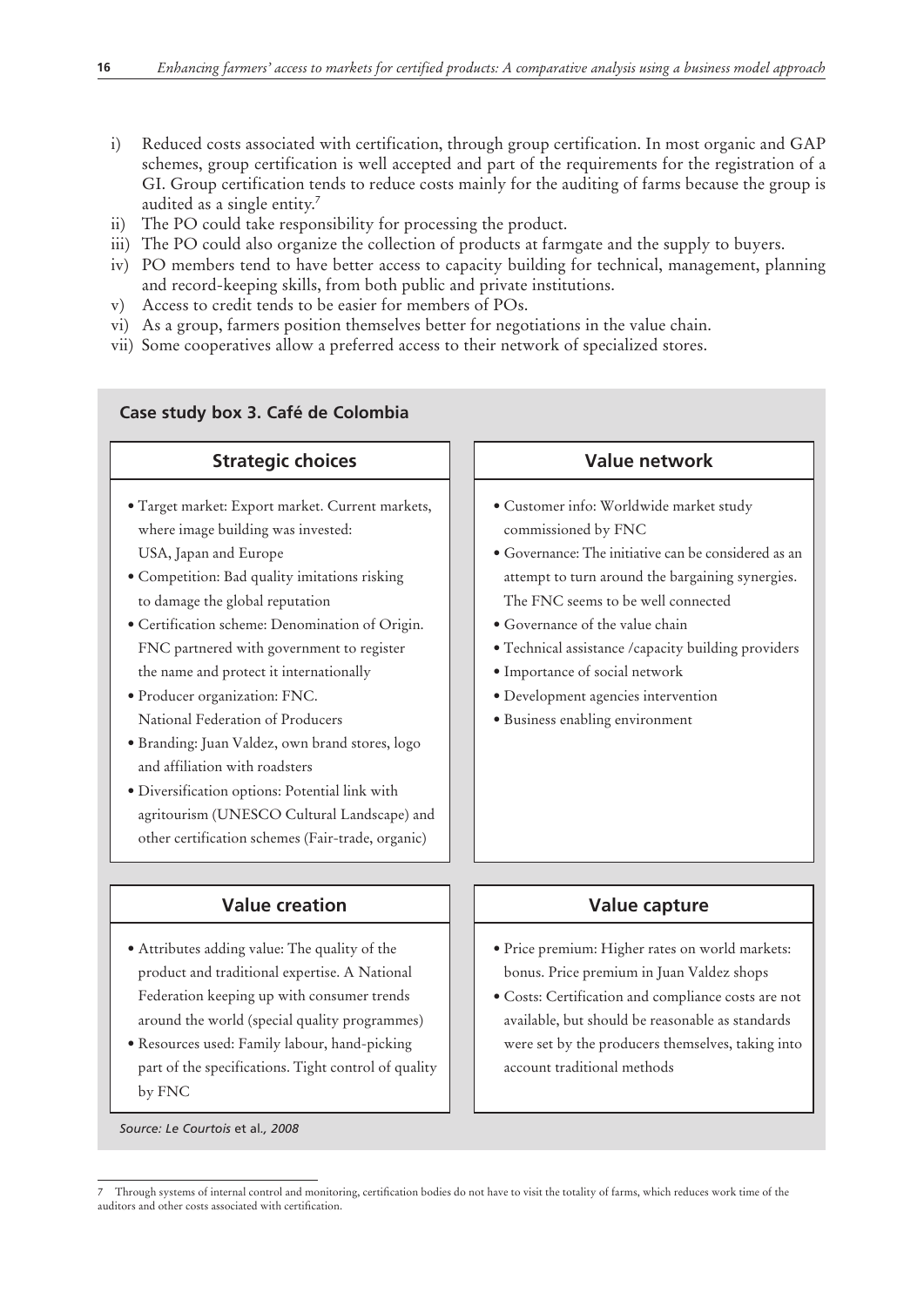- viii) Support (including financial) can be provided during the transition period for organic agriculture and during the registration phase for GI products.
- ix) Farmers in a PO acquire a sense of participation in the community and improve their self-esteem.
- x) Members can benefit from collective promotion and marketing activities for their products.
- xi) The PO facilitates the definition of a product's specifications and code of practice (for GI registration).

The good functioning and sustainability of a PO depends on the degree of involvement and organizational competences of the farmers in the organization, as well as the perceived benefits from taking part in it. In many cases in which farmers were not initially organized, developing an efficient PO took tremendous additional work for trainers and the farmers themselves. This involved costs in extra labour to work as a group and engage in the group's activities, as well as extra costs in time in order to attend meetings and so on.

There is also a cultural component in this issue; some producers consider it normal to invest in social networks of producers (*Turrialba* cheese producers in Costa Rica for example) while others are more individualistic and are not used to spending time interacting with other producers to improve the group situation (e.g. *Cotija* cheese producers in Mexico). This situation was observed in many cases related to GI, organic and GAP products and implied that organizing farmers was the starting point for initiating the certification process.

#### **Quality assurance system**

Most certification schemes require a thorough quality assurance system together with a strict procedure of record-keeping needed to audit farms.

#### **Branding, differentiation and labels**

Promoting the product on the basis of its certification and differentiation attributes is very important in order to communicate the specific value to consumers. These activities can take many forms, from labelling products to organizing events.

GAP-certified products differ from the other schemes because, being mostly a business-to-business standard, they are not labelled as such and they have no price premium. However, some national GAP programmes use a quality seal. This is the case of Malaysia, where products certified by the Farm Accreditation Scheme of Malaysia (SALM, government-led GAP programme) can use the brand name and seal "Malaysia's Best". This brand represents the seal of approval from the Ministry of Agriculture and Agro-Based-Industry for Food Safety and Quality, and it is issued by the Federal Agricultural Marketing Authority (FAMA). The branding serves as a quality assurance for final consumers shopping mainly in supermarkets and regional export markets for high-value products.

For other certification schemes, the objective of the label is to inform consumers that the product they are purchasing has followed certain standards during the production process. As production process

#### **Case study box 4.** *Limón de Pica***, Chile**

In the Oasis of Pica in Atacama, the driest desert of the world, a type of lime special for its particular scent and its high juice content is produced. Such attributes have made this a prized product on the domestic market, especially for making traditional cocktails such as Pisco Sour. Because of this reputation, a group of producers, supported by several institutions, have started the process for a Denomination of Origin for the *Limón de Pica* (lime from Pica) in order to protect the quality and prestige of the product, obtain better prices and gain access to new markets.

*Source: Vandecandelaere and Mery, 2007*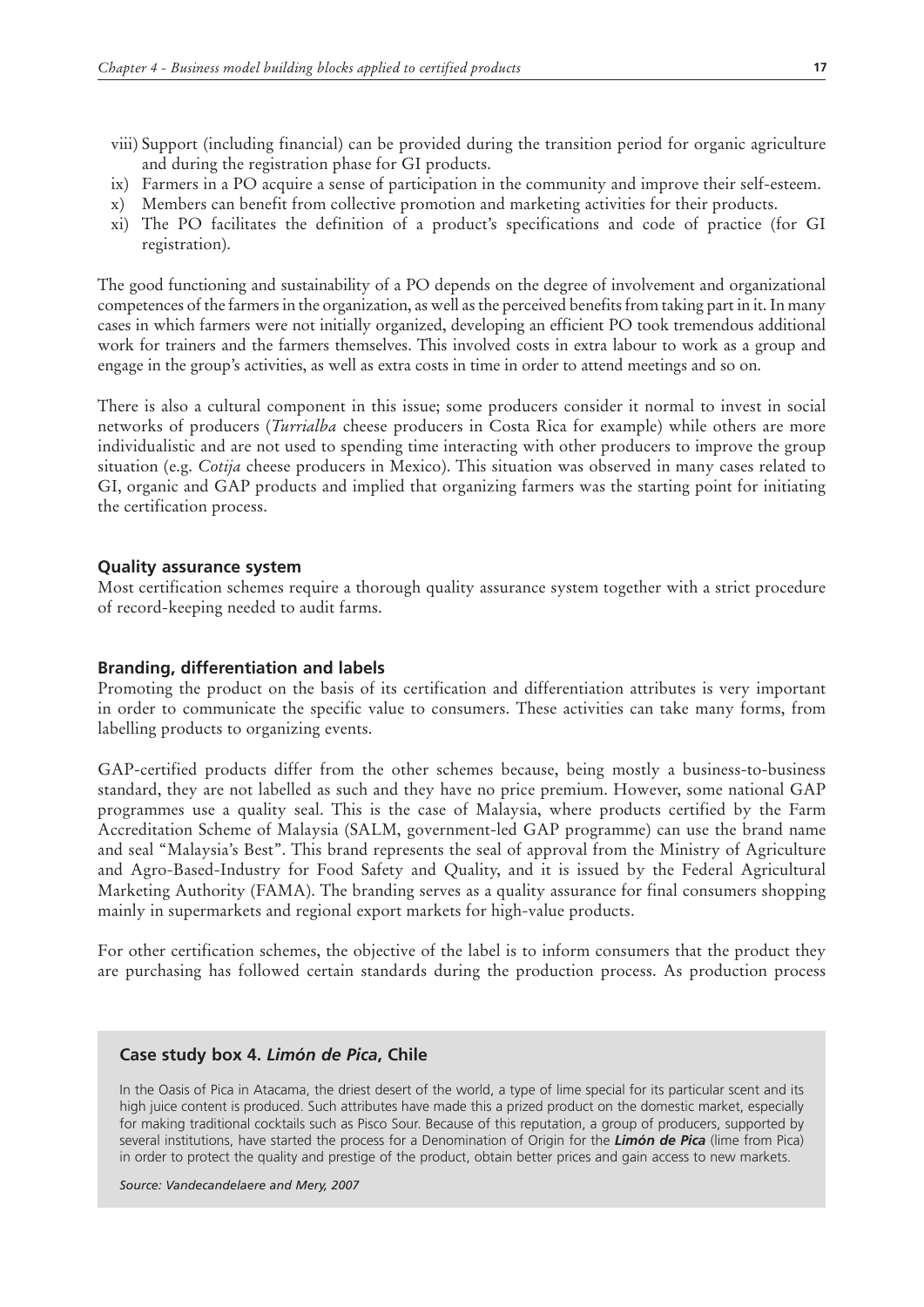attributes are intangible, final consumers need a visible sign informing and guaranteeing the existence of such attributes. For example, *Limón de Pica* (Chile) is a type of lime that consumers can only differentiate from other limes by its renowned taste. A label is, therefore, indispensable to inform consumers at the sales point that such limes are indeed from Pica.

Most organic and GI products are labelled using an official or private logo. In some GI cases, when there is no official label, a private collective logo has been designed as part of the activities to promote the product and the local cultural pride. Such events were organized in Argentina for example. Organic labels can include an official logo, such as in the EU where organic standards are regulated, together with a private brand name.

Organic and GI products can benefit from events promoting their specific quality, improving their reputation and acting as points of sale. Fairs, contests and other events are a good way of promoting certain certified products. In Hungary, *Biokultura*, an NGO leading the organic movement, has set up a weekly organic market in the capital to promote consumption of organic products. Producers are invited to participate as long as they are certified, and they only have to pay a small fee for their stand. In Mexico, producers of *Cotija* cheese took part in an international contest and won an award at the beginning of the process. This allowed them to gain confidence and pride and became an excellent promotion tool. GI products can be considered by local citizens as a way of promoting the local culture, in particular toward tourists visiting their region. In the case of *Cacao Arriba* in Ecuador, the government chose the GI product as a national symbol.

#### **Market demand**

Farmers might end up selling part of the certified production through conventional market channels because of insufficient market demand for differentiated products. For example, many farmers who grow their entire farm production according to GAP standards have to sell at the end part of their production to other retailers that don't request that certification. Likewise, not all products grown and certified organically will necessarily be sold as such. Therefore, getting certified is not a BM in itself, as accessing the relevant market is as much part of the BM as getting the certification. Unfortunately, it is difficult for farmers to know in advance exactly how much of their products will be sold certified, unless there is a contract where volume and prices are specified beforehand.

When enrolled in a growers' group certification scheme, producers are considered suppliers to the group, subject to contract farming conditions. When a company owns the certificate, farmers can only sell their products to the partner company, which usually holds the business relationship and has access to market information. If they sell to other buyers, they cannot use the certification. On the other hand, the company can let farmers know in advance the amount of produce that will be sold with the certification.

However, going through a certification process tends to already have positive impacts on the overall quality of the produce, as well as organizational or managerial skills of farmers. Therefore, when part of the production is not sold under the certification, farmers can still hope to obtain better prices as the basic quality will be upgraded.

#### **Diversification options**

Most small-scale producers of certified FFV have a diversified portfolio of products. This is particularly the case for GAP and organic producers of FFV, where crop rotation is a common practice. These farmers can diversify their production by using, for example, a small parcel of their land for breeding animals for household consumption, or by growing other varieties conventionally (which have to be clearly separated from the produce under certification).

Producers of conventional commodity products, such as rice or coffee, may choose to produce only one type of product. Small farmers do not often consider processing as a diversification option. For example,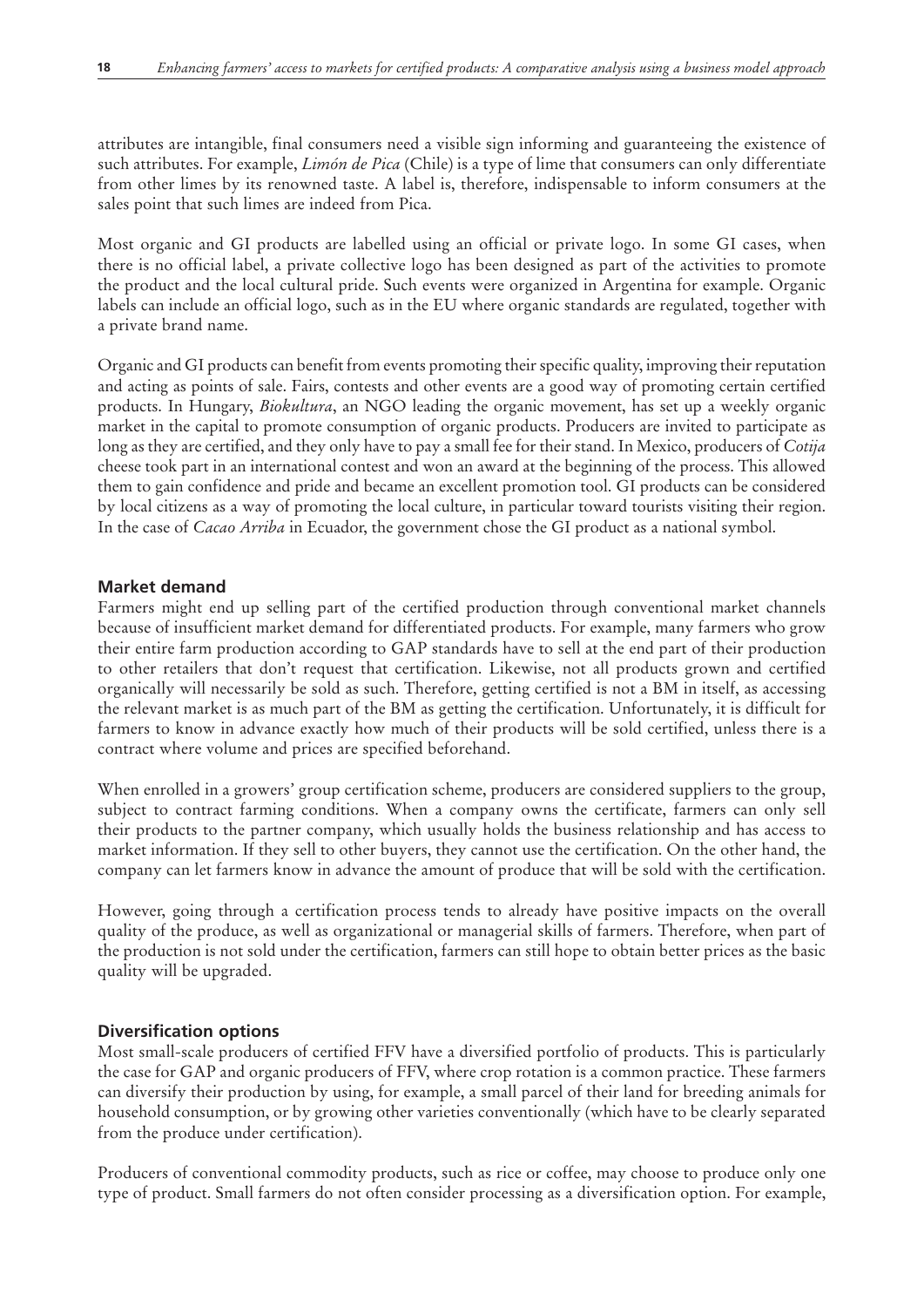organic paddy producers in India and Thailand rarely take on processing the rice. It is either the buyer company or the supporting NGO who takes charge of the processing, while farmers only thresh the rice and pack it in special bags provided to them.

With regard to GI, choices for diversification are limited in terms of products, as natural conditions have influenced specifically adapted production systems. However, there could be the option of: i) considering other schemes, such as organic certification, on top of the GI certification or instead of it in case it is impossible to register the GI (GI in Mexico); or ii) creating links with the local tourist industry, as GI products show a close link to local traditions that might appeal to the tourism sector.

# **4.2 Creating value**

## **Value-adding attributes**

Demand for certified products is rising, creating opportunities for small farmers from developing countries to add value to their products, ask for better prices and increase the sustainability of their farming systems.

Adopting organic, GI or GAP standards is a way to differentiate products based on the specific production process used. Process attributes are intangible for consumers, and consequently, labelling is crucial as it becomes the tangible proof showing consumers that a product has been produced following certain environmental, safety or social criteria they appreciate. For instance, consumers of organic agricultural products are prepared to pay a premium price to purchase a product that: preserves the local ecosystem and biodiversity; has not been exposed to any type of agrochemicals or other synthetic inputs, including genetically modified organisms (GMO); and is therefore free of any synthetic residues whatsoever and safe for them to consume.

GAP certification is mostly applicable to business-to-business transactions. Because of recent major food scares in developed countries, quality and safety issues are now considered the responsibility of retailers, who pass this responsibility on to their suppliers. GAP certification assures that the certified products have been produced under strict standards of quality and safety, and can be traced back to the farm of origin. Final consumers are rarely aware of this, but they benefit from the consumption of food produced following strict standards for ensuring quality and safety.

Products with a specific quality linked to their geographical origin offer very specific characteristics that are perceived by consumers as added value, including: i) unique specificity and quality features of the product; ii) traditional taste and aspect; iii) traditional methods for production and processing; iv) link to geographical place of origin contributing to the physical assets of the product (aspect, taste, smell, etc.); and v) symbolic attributes (image of the area, landscape, culture, etc.).

Value-adding through processing rarely takes place at farm level, apart from washing and storing in some cases. However, transformation activities developed by farmers and adding real value are often carried out in GI cases, for dairy, meat and coffee products for example. Indeed, the traditional methods for processing the raw material are part of the central attributes adding value to the product and conferring it its specific quality.

When the reputation of a product is based on its excellent quality, coordination and cooperation among value-chain actors to preserve quality until the product reaches the final consumer is paramount. This has been observed in the cases of the Argentinean baby goats *(chivitos*) and Colombian coffee.

### **Resources used**

Producing a certified agricultural product does not necessarily mean using very different resources: The important element is the final outcome, i.e. high-quality products. For instance, regarding access to land,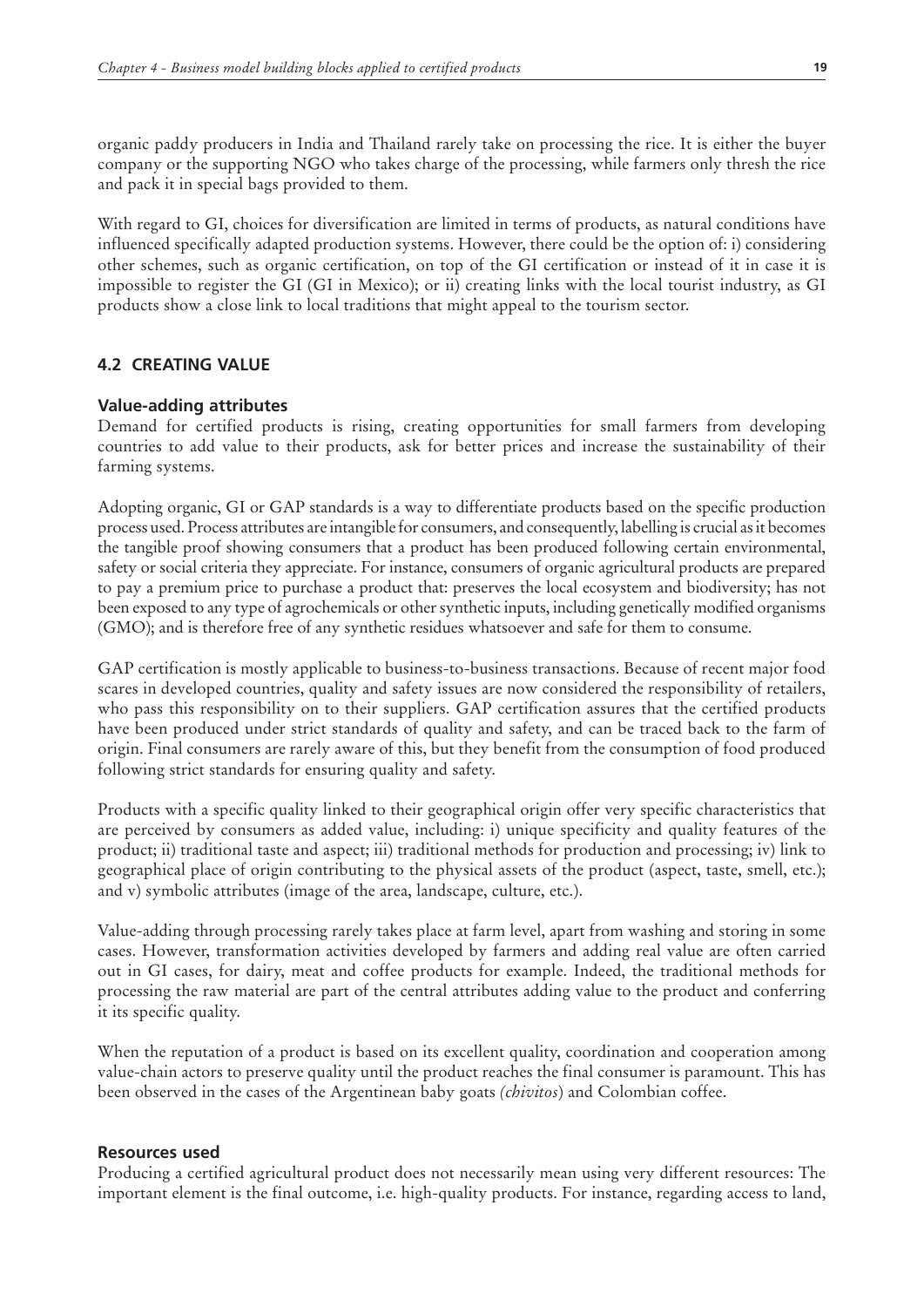# **Case study box 5.** *Chivito* **(baby goat) Criollo del Norte Neuquino, Argentina**

| <b>Strategic choices</b>                                                                                                                                                                                                                                                                                                                                                                                                                                                                                                                                                                     | <b>Value network</b>                                                                                                                                                                                                                                                                                                                                                                                                                                                                                                                                                          |
|----------------------------------------------------------------------------------------------------------------------------------------------------------------------------------------------------------------------------------------------------------------------------------------------------------------------------------------------------------------------------------------------------------------------------------------------------------------------------------------------------------------------------------------------------------------------------------------------|-------------------------------------------------------------------------------------------------------------------------------------------------------------------------------------------------------------------------------------------------------------------------------------------------------------------------------------------------------------------------------------------------------------------------------------------------------------------------------------------------------------------------------------------------------------------------------|
| · Target market: Local market but extending to<br>neighbouring regions with tourism potential<br>· Certification scheme: Applying for a Denomination<br>of Origin, following a participatory process/protocol<br>based on current resources. ICS and eventually<br>third party certification<br>· Percentage of production sold certified:<br>Only cooperative members<br>· Producer organization:<br>No formal organization exists<br>· Promotion: Logo design contest in local schools,<br>fairs and cultural events<br>· Diversification options:<br>Cashmere wool (unexplored potential) | · Customer info: Information-sharing between<br>producers and marketing intermediaries enhanced<br>through participatory process<br>· Governance: Local retailers can play a role in<br>promoting the product as high value. Some retailers<br>have started to differentiate the meat based on origin<br>· Strategic partner: INTA and marketing<br>intermediaries involved in certification process<br>· Capacity building providers: Local institutions:<br>further support needed<br>· Enabling environment: Poor support for regulation,<br>protection and implementation |
| <b>Value creation</b>                                                                                                                                                                                                                                                                                                                                                                                                                                                                                                                                                                        | Value capture                                                                                                                                                                                                                                                                                                                                                                                                                                                                                                                                                                 |
| · Attributes adding value: Specific breed of goat<br>and specific breeding conditions, such as seasonal<br>migration. Cashmere wool: Only artisanal<br>production allowed<br>· Resources used: Family labour, ancestral expertise<br>· Technical skills: Traditional know-how is crucial<br>and well managed by producers<br>· Planning and management skills: very poor<br>Source: Le Courtois et al., 2008                                                                                                                                                                                 | · Price premium: None achieved so far<br>· Revenue streams: Unknown; new activities<br>not yet in place<br>· Costs: Certification and compliance costs not<br>available, but should be reasonable as the standards<br>were set by the producers themselves<br>· Transaction costs: Investment for upgrading<br>logistics needed                                                                                                                                                                                                                                               |

small farmers work, by definition, on small areas that can be owned or rented. Organic farming can be particularly interesting for farmers in remote areas who traditionally produce without using chemical inputs, in which case the transition period can be reduced.

Access to other natural resources, including access to clean/uncontaminated water is a very important factor contributing to the specific quality of products. The quality of natural resources is particularly relevant for GI and GAP products as they tend to be the main foundation for quality and safety. In GI products, the natural factors can come from the particularity of the production location, such as mountains, or a particular climate, such as an oasis in the desert (*Limón de Pica*, Chile). Otherwise laboratory proof of clean water and soil are part of the GAP certification procedure. On the other hand, organic agriculture can help to restore soil fertility and to improve local ecosystems in places where the soil has lost quality as a result of intensive production systems performed over the years.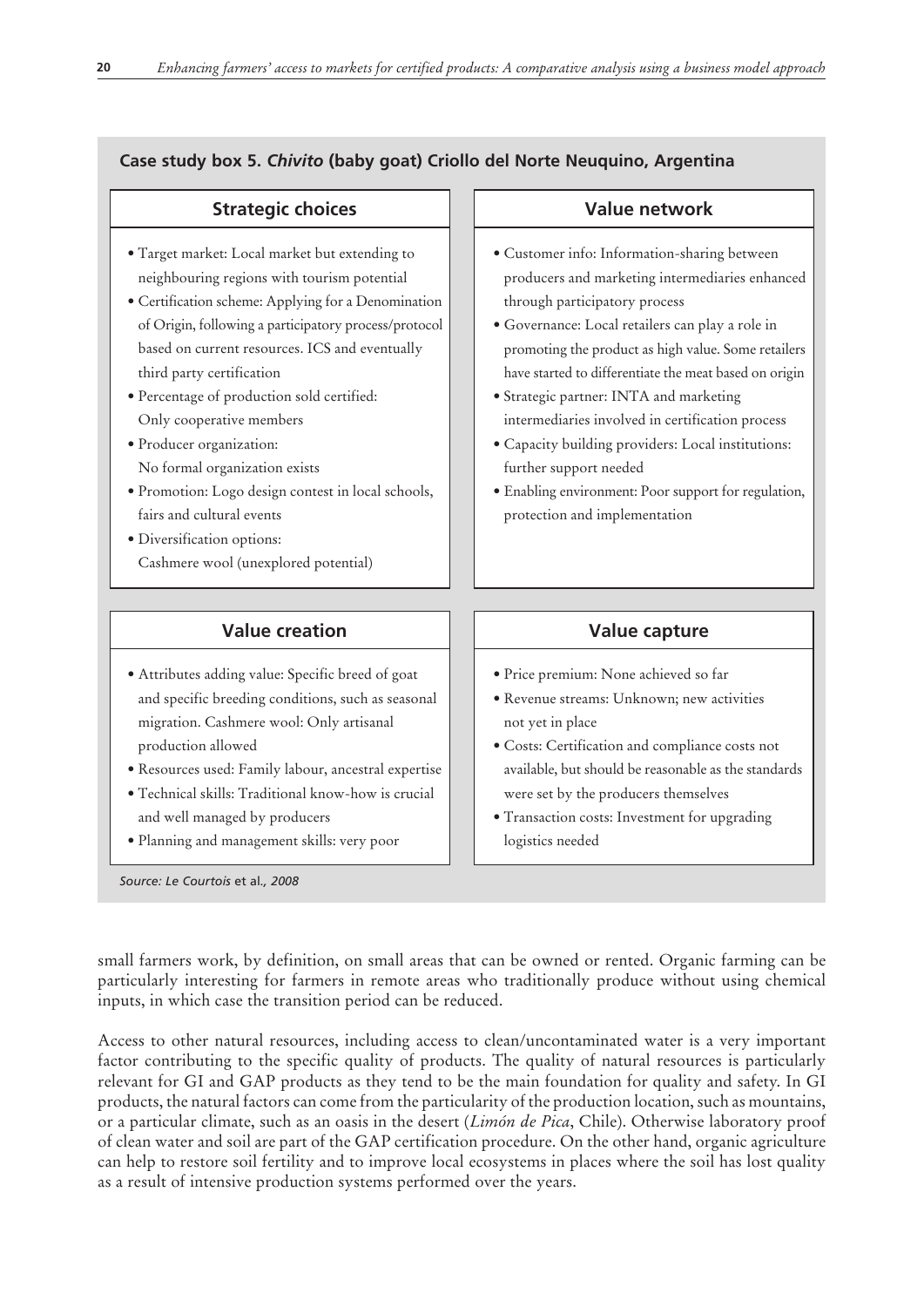Concerning labour, family labour is essential for small farmers, with extra labour hired in some cases during harvest, because of the extra amount of work. The only difference with conventional agriculture is that organic production is labour-intensive rather than external input-intensive. Most of the time production is individual, while packing, marketing and other post-harvest activities might be handled as a group.

GAP certification in general needs further investments in hard assets, such as new technology or infrastructure for hygiene or irrigation. As for organic and GI schemes, the certification or registration process is sometimes used as an opportunity to incorporate new systems of quality and safety within production, especially in GI cases when this may be carried out while developing the code of practice. These new systems require additional investments, such as the purchase of sanitary equipment among many others.

#### **Skills and competences**

The technical expertise of farmers is a resource that contributes to value creation, especially in the case of GI when the processing stage is part of the code of practice. However, farmers most often lack skills and competences to participate in the creation of value. For them, certification implies the incorporation or adoption of new standards in their production or processing processes, all of which require new skills and competences. Special skills and competences are required for two types of activities at farm level: for production and for management and planning activities.

#### *Production capacities*

Most schemes require a change in practices related to production and/or processing activities. As a general rule, GI standards require fewer changes, as the code of practice should be developed by or with the active participation of the producers themselves. Nonetheless, changes are often introduced in the production processes to incorporate safety and quality systems into traditional standards. This quality and safety upgrade is crucial for assuring a better marketability of the products. For example, in dairy or meat products (Costa Rica, Mexico and Argentina), improvements in the cold chain and hygiene measures have been introduced in the code of practice.

In most organic cases, farmers have to upgrade their skills to produce according to organic standards. However, informal organic systems are sometimes already in place in remote areas, where farmers traditionally produce without using synthetic inputs, and thus they don't need to change their practices considerably. In general, the additional technical skills needed for organic production relate to: i) soil fertility management; ii) technology development; iii) preventive pest management and pest control; iv) prevention and control of external contaminants; v) measures to avoid contamination, especially from conventional produce; and vi) adaptation of general principles of agro-ecology to their specific conditions (Santacoloma, 2007a).

Finally, GAP tends to require the most changes for small farmers. Although producers might master regular technical skills, they would need to gain knowledge of new processes, some of which might not be well adapted to their local environment.

#### *Managerial capacity*

Farmers, especially small and marginalized ones, seriously lack management and planning skills. Nonetheless, they have to comply with rigorous record-keeping systems needed to audit the farms or manage the label. These requirements apply to all certification schemes, but are more important in GAP and organic systems. Most schemes require keeping record of the following as a minimum: i) details of input used; ii) harvest details; iii) purchase receipts and delivery notes (especially if certification process is managed by a company); iv) documentation of product flow; and v) diary of daily farm activities.

These activities can pose a significant challenge for farming communities in which literacy and education levels are low. At times, special diaries have been developed by external trainers to allow farmers with limited literacy and numeracy skills to keep records of their activities.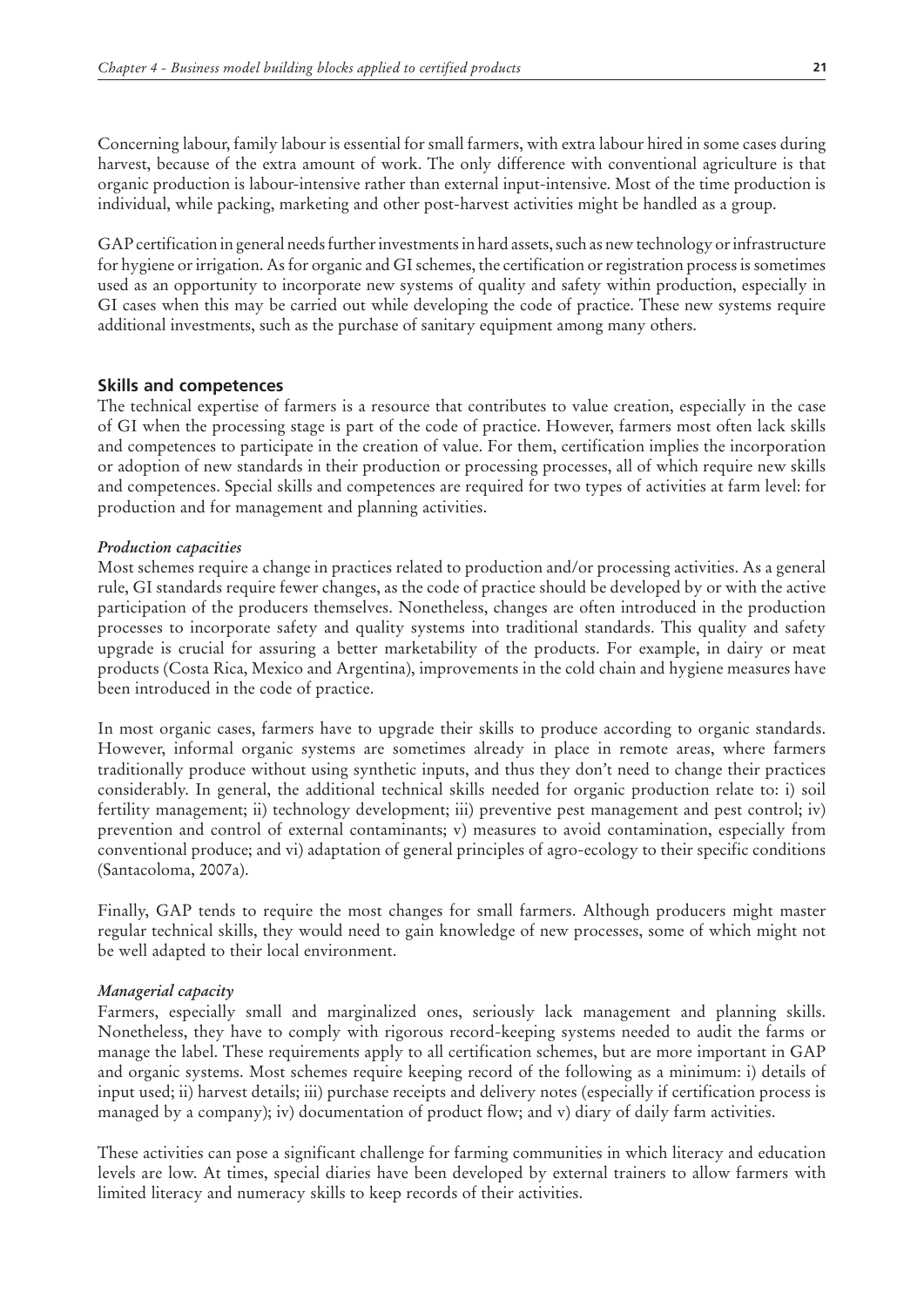Management and planning skills are also important for getting farmers organized, which has proven crucial for the certification process. Being a member of a PO involves participating in meetings, taking risky decisions and planning common activities, and so producers – and more so lead producers – need to develop management skills. Farmers often perceive their lack of management skills as a potential obstacle for the sustainability of the certification and their business.

Consequently, most farmers undergoing a certification process need considerable capacity building in these areas. Farmers organized by an external actor may receive training, but its degree of impact is very context and case specific. However, building such skills requires a continuous learning process, only achieved through long-term and sustainable capacity building provision.

# **4.3 Capturing value**

# **Price premium**

Producing certified specific quality products entails certain additional costs when compared with conventional methods. For farmers, receiving a higher price is crucial to cover the additional investments associated with producing for this type of markets.

Price premium is what speaks to farmers the best, but other ways are valid to increase their income. The starting point is to determine if the investments required to comply with a certain certification scheme are compensated by a real increase in income. Such an increase can be achieved through access to higher value markets (which usually are de facto better remunerated), a higher price because of branding recognition (reputation of high quality because of a link to a region for example) or the potential for selling more volume.

In organic schemes, producers get a price premium directly linked to the certification. In the Czech Republic for instance, it has been observed that some farmers can receive up to 200 percent of the conventional price for their organic vegetables (Václavík, 2007). In most GAP cases, it is not necessarily so, and the additional costs incurred may not be compensated by higher prices for farmers. However, it is difficult to obtain data regarding GAP standards, as information on costs is very confidential and hardly disclosed by retailers (Dankers, 2007).

Receiving a price premium is not guaranteed, as it depends on a regular access to the target market. When farmers have a formal contract with a company (for organic rice in Thailand and India for example), they have a better chance of actually receiving the premium. In cases related to GAP and organic farmers affiliated to a private-sector actor, the price premium tends to be more reliable, and some companies can even tell farmers how much the premium will be, or even pay it in advance. For GI products, the premium price depends on the recognition of their reputation in the target market. There was no available data on price premium achieved in the GI cases studied. However it seems that given the relatively low compliance investments, a slight price premium would leave producers satisfied.

Apparently, farmers applying for GAP certification face the biggest challenge because the investments and certification costs tend to be higher, and the price premium is not guaranteed (although the accessed market should imply better prices). The highest prices might compensate farmers for all the investments made but rarely for maintaining the certification costs.

For organic farmers, the main challenge concerns the transition period (more or less three years) that has to lapse before they can start selling their products as certified. The buyer company may offer a compensation for the extra investments made during the transition period: Farmers in the Indian case study receive a premium from the processing company in charge of their certification process, as well as a premium from the exporting company. In other cases it is the government that provides subsidies during the transition period, as in Hungary. As a general rule, once farmers obtain organic certification there is a significant increase in their revenue streams.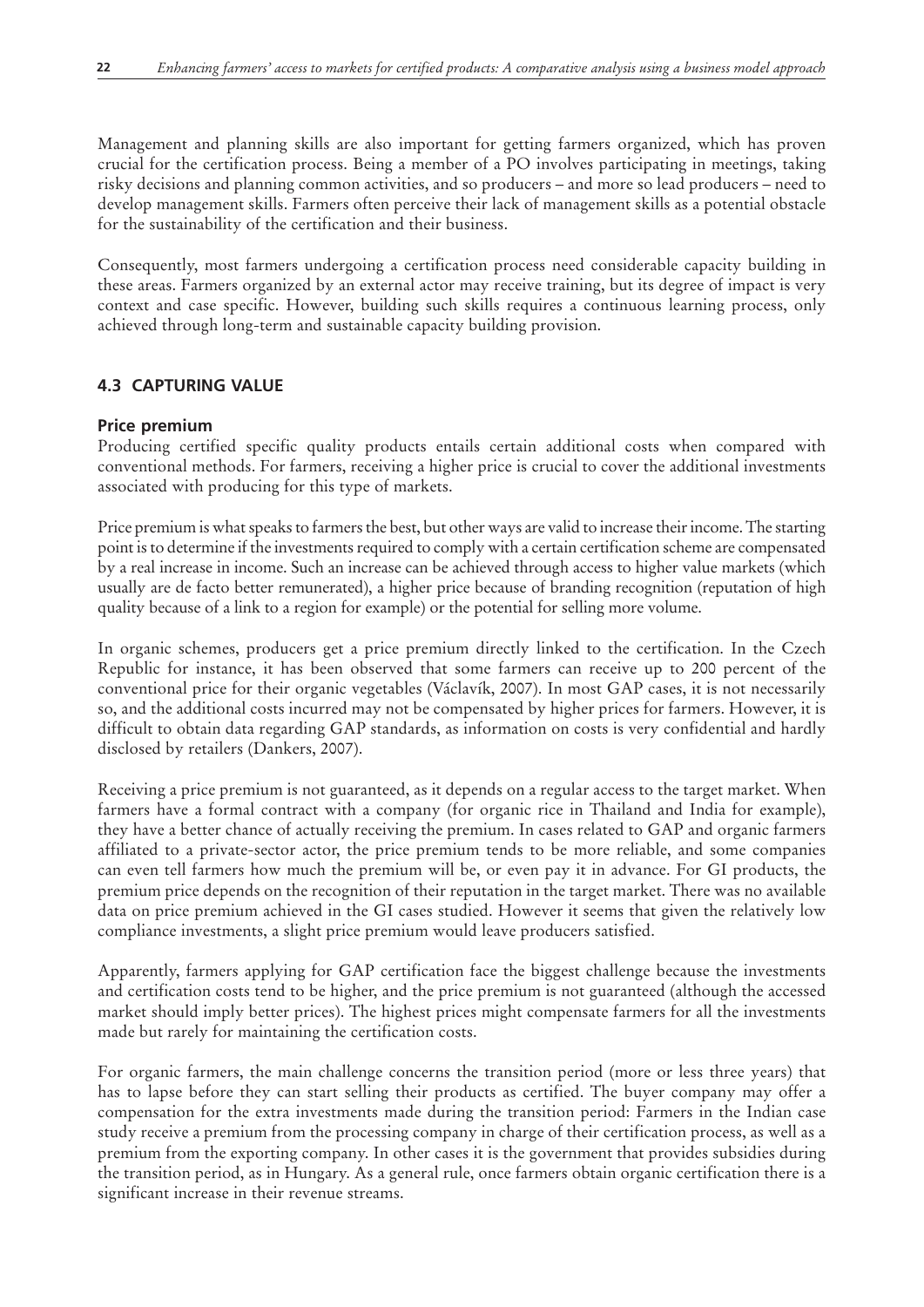#### **Cost of compliance with standards**

The cost of compliance with certain standards depends on the farmers' starting point and the environment they are embedded in. The total cost will vary significantly, depending on the production method used prior to the certification procedure, the institutional and financial support available, the supporting services available locally (i.e. laboratories), the access to credit and information, and the infrastructure needed at farm level among others (Dankers, 2007).

A significant part of compliance costs are associated with increases in time and labour for farmers associated with the new production and marketing activities. Organic agriculture can entail an important rise of labour costs at the production stage, especially if farmers were not using agro-ecological methods prior to conversion (e.g. Hungarian and Czech farmers). Additional labour costs related to the extra marketing and transaction activities required for accessing markets for certified products can be remarkable as well, as in the case of the Argentinean *chivito.*

Farmers should also take account of the opportunity cost of the time required for organizational issues (e.g. attending PO meetings), filling in mandatory paperwork and record-keeping documents, as well as attending training for capacity building. The paperwork for obtaining and maintaining certification may be very time-consuming: A Malaysian farmer needs to maintain up to 17 documents in order to comply with SALM's record-keeping requirements.<sup>8</sup>

However, the financial costs associated with skills building are hardly ever borne by farmers: It is generally the entity driving the certification process, whether it is a private company or a public institution, which organizes and sometimes directly provides the capacity building.

In organic farming, the transition period also implies costs, whose level will depend on the initial conditions, but can include the implementation of soil recovery measures if needed, and a possible decrease in yield. The latter is open to debate as the loss of volume is usually compensated by a higher quality of products.

Significant investments for on-farm infrastructure to comply with certain standards can be required as well. These costs related to the implementation stage are comparatively higher for GAP standards, which require equipment such as storage units, drinking water installations and safety wear. Technology development can also be needed, and should be adapted to new production processes and local conditions.

In most cases, transaction costs are higher in certified schemes because a clear separation between certified and conventional products along the chain is required. Taking the organic rice cases as an example (Thailand and India), this issue implies the use of special bags and storage systems for every value-chain stage, which increases the logistic costs of organic rice deliveries, especially when targeting export markets. Higher costs are also incurred because of the documentation for tracing back the product at each handling stage (Santacoloma, 2007a).

### **Certification cost**

Several certification processes studied started off with the establishment of a PO. The organizational changes tend to be considered a challenge for many farmers and entail costs in time, labour, as well as membership fees. Moreover, additional costs come when establishing an internal quality assurance or control system. In most certification schemes, these organizational structures need to be documented, and at times a formal legal entity should be constituted in order to benefit from group certification. If a group certification is obtained, the group will be responsible for managing the certification and bearing all related costs: For example, the BRFO farmer organization (Thailand) collects a small fee from its members to cover the certification costs.

<sup>8</sup> SALM is the Malaysian Government led and managed GAP programme.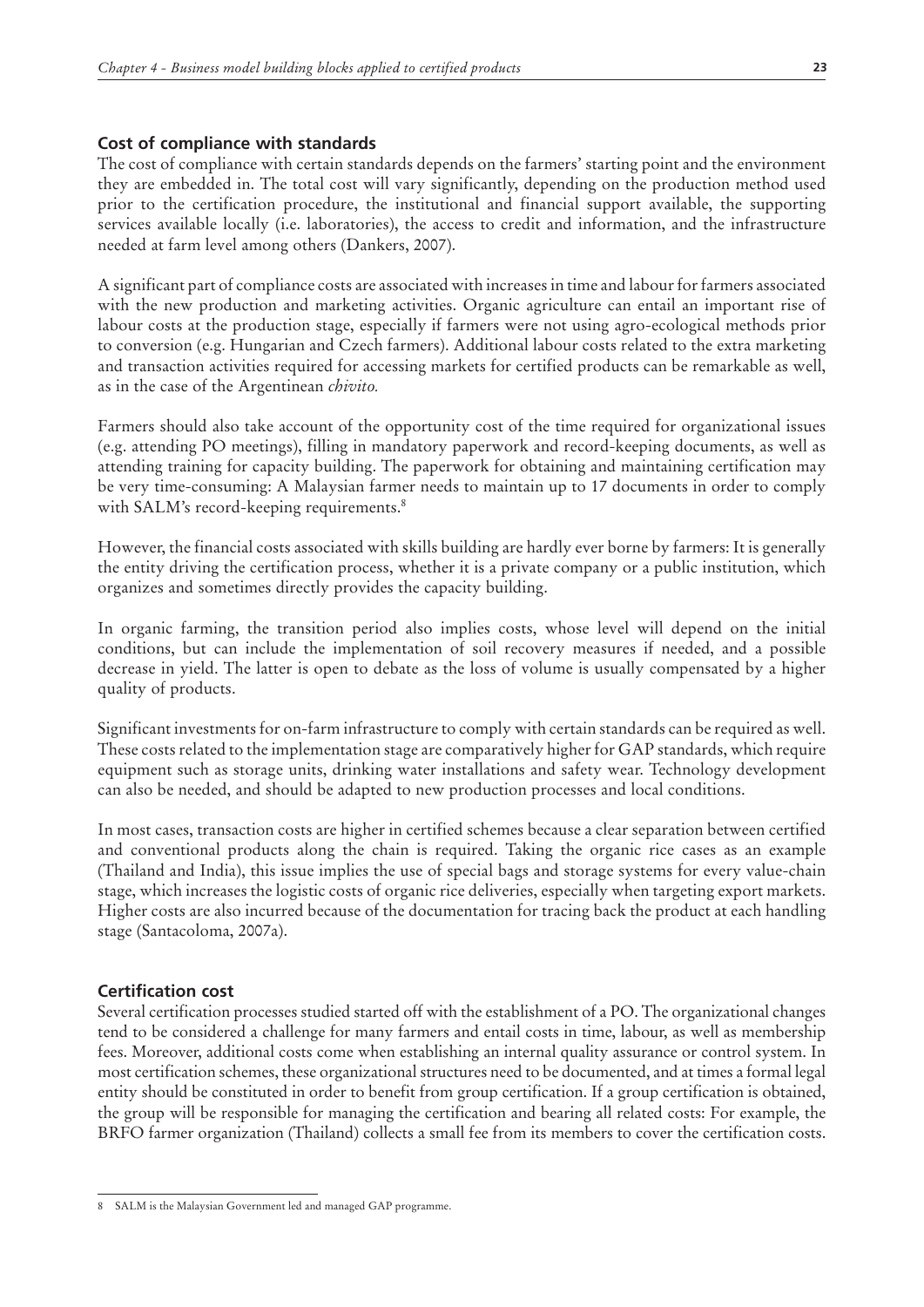It is usually a private actor – whether a processor or an exporter – who bears most of the certification costs (including the legal costs for drawing the contract binding them with farmers), but, in compensation, retains ownership of the certification licence. In the Kenyan case, the average sharing of initial costs for obtaining the *KenyaGAP* certification is distributed as follows: farmers: 36 percent; exporter: 44 percent; and donors: 20 percent (Graffham, Karehu and MacGregor, 2007). Donors are less involved in the payment of recurrent costs required for maintaining the system, which in the above case are borne by the farmers (14 percent) and the exporter (86 percent).

The cost of certification fees varies depending on the certification system and the certification body. In GI systems there is a comparatively low registration fee to be paid to the relevant body (National Institute of Intellectual Property in most cases) and internal control is most common. On the contrary, in organic and GAP schemes third-party certification prevails. The fees are higher if the certification body is not local because it involves bringing an inspector to the country, which increases the cost, especially if coming from western countries.

The costs associated with a pre-audit stage are hardly ever borne by farmers, and the pre-audit activities are different from one scheme to another. Among these activities are the selection of farmers to certify in GAP or organic schemes, or the conduct of market appraisals and the selection of products with GI potential (which can be carried out by local universities and research or governmental institutions).

Given all the above, it seems unlikely that, without external interventions, a small farmer would be capable of bearing all the costs directly or indirectly associated with getting and maintaining certification.

# **4.4 Value network**

# **Marketplace information**

A basic element for the sustainability of a business is the access to information on markets and customers. Unfortunately, this kind of information is rarely accessible to small farmers in developing countries, keeping them from increasing their bargaining power and implementing more efficient marketing activities. It is frequently the buyer that manages much of the information related to the marketplace and the contacts necessary to access markets on a regular basis.

In many of the cases analysed, market studies have been carried out by different stakeholders to identify new markets or new distribution channels and to select farming communities or products with potential for certification. The actors carrying out the studies included a development agency for *Limón de Pica* (Chile), research institutions in the *Cotija* cheese (Mexico) and *Chivito* (Argentina)<sup>9</sup> case studies, or a powerful network of POs for coffee producers (Colombia). These market appraisals are a great source of information to support decision-making processes. In most GI cases, the information found was shared with the farmers as part of a participatory certification process.

Selling through more direct distribution channels is a great source of market information for farmers. Many of the cases studies present approaches to reach consumers, for instance through participation in weekly organic markets in Hungary or fairs (*Turrialba* and *Cotija* cheeses from Costa Rica and Mexico respectively), or through the ownership of sale points (National Federation of Coffee Producers, Colombia). In a few GI cases, marketing intermediaries were involved in the participatory certification process along with farmers, which contributed significantly to the exchange of information.

In the case of GI products, consumers' perception of the product is particularly important. The question of whether the name of a product has become generic (which prevents the recognition of the GI) only

<sup>9</sup> The *chivito* market study was carried out by INTA, Instituto Nacional de Tecnología Agropecuaria.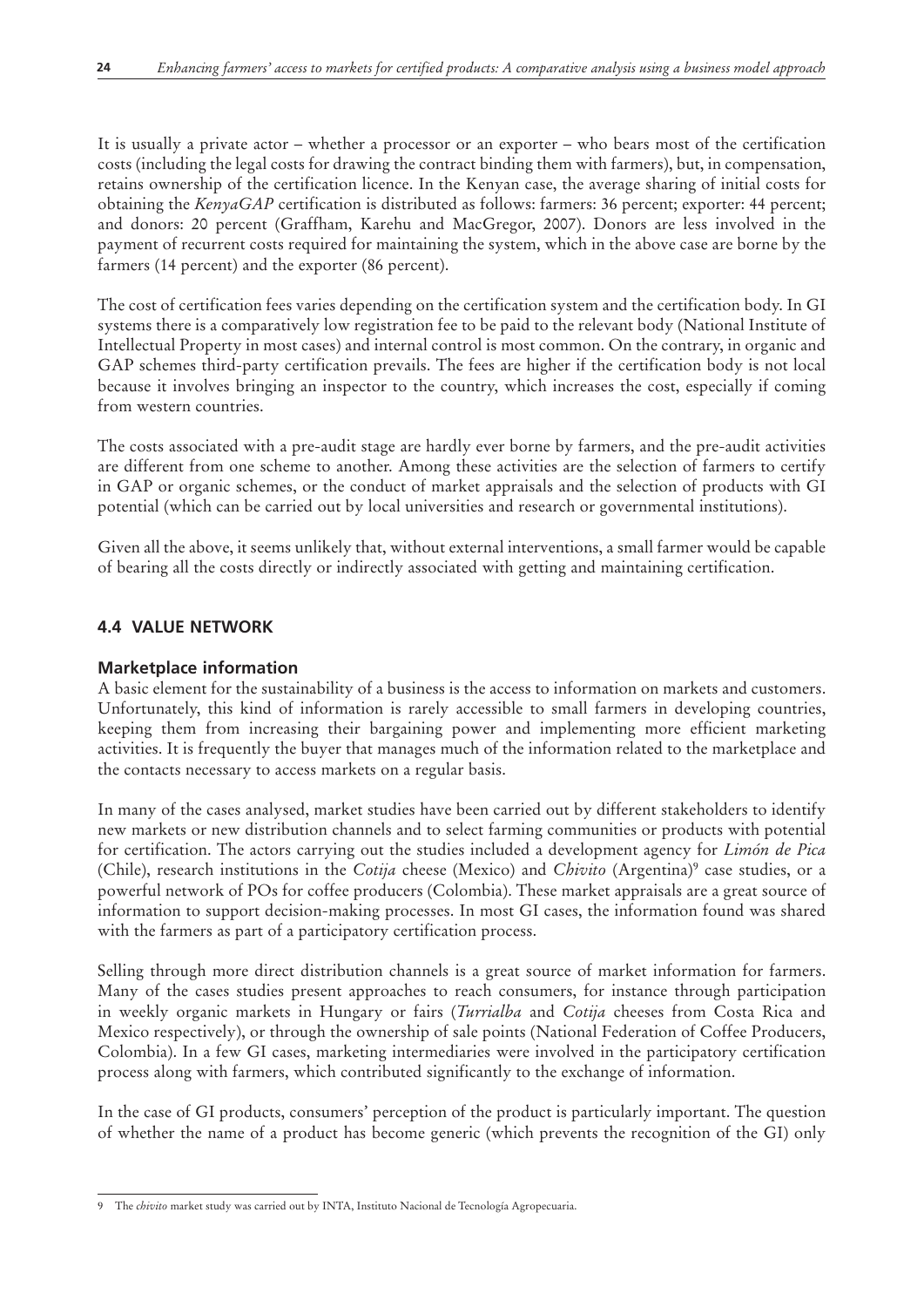depends on consumers, as was observed in the *Cotija* cheese case (Mexico). In many cases, consumers at local level can differentiate between the original product produced with GI standards and imitations, so much so that certification and control are not necessarily required.

A case of exchange of information with consumers worth mentioning is the ECOVIDA Network (Brazil): trust and information flows are basic principles of the network and allow farmers to recognize changes in trends and demand and to adapt the management of their farms accordingly.

### **Strategic partnerships**

Most small farmers lack business and institutional connections to start a certification process on their own. In the majority of cases studied, certification was driven by a public or private external actor partnering with farmers to achieve certification of their products. Private sector actors involved are processors or exporters powerful enough to invest in the whole process in financial and capacity building terms. Nonprivate sector actors include a wide range of public institutions (from the Ministry of Agriculture to local governments), universities and research centres, national PO, or international agencies and NGOs.

External partners intervene in many different aspects of the BM. Their actions include capacity building provision for technical and managerial skills, linkages with target markets, distribution and export, establishment and organization of the PO, certification procedures and financial support. On many occasions there is more than one support institution working with the same group of value-chain actors, in which case partnerships should be developed among them to coordinate efforts.

#### **Value-chain governance**

The changes in value chains that have taken place in the last 20 years have impacted on the balance of power between chain participants. Certainly, globalization and concentration trends in developed countries have allocated more and more bargaining power to retailers.

In the export-oriented schemes, the decision regarding the target market is taken by export companies, rather than growers. The export firm chooses a group of farmers to work with, drives the certification process and owns the licence. Farmers are contracted to this specific company to sell certified products. Experiences in Kenya regarding GAP certification show that it is difficult for farmers to find new buyers. Consequently, small farmers would need to find ways to retain some ownership of the certificates in order to gain bargaining power in the marketplace.

Exporters, retailers and other private-sector actors lead the efforts to introduce mechanisms for the agricultural sector to comply with harmonized standards of quality and safety. Consequently, national programmes led by governmental actors are greatly influenced by the private sector, such as GAP standards in Chile or Kenya.

For the environmental and social certification schemes, the actors setting the standards are more often NGO and civil society organizations that have the power to mobilize actors and set standards (e.g. IFOAM). In spite of this, the value chain is still governed by large-scale retailers or processors, who have increasingly been involved in the organic market in the last few years.

However, when farmers become aware of the value of their products (good reputation or a particularly high consumer demand), they can reach a position in which their self-esteem and confidence increases when dealing with wholesalers or other marketing intermediaries. This contributes to a relative shift in negotiation power, farmers being able to win back a position in which they can start negotiating for their benefit. In some cases, the increase in quality and the associated market recognition, have allowed a reversal of power balances in the value chain for producers: e.g. *Cotija* cheese (Mexico) or *Sunstar* organic rice (India).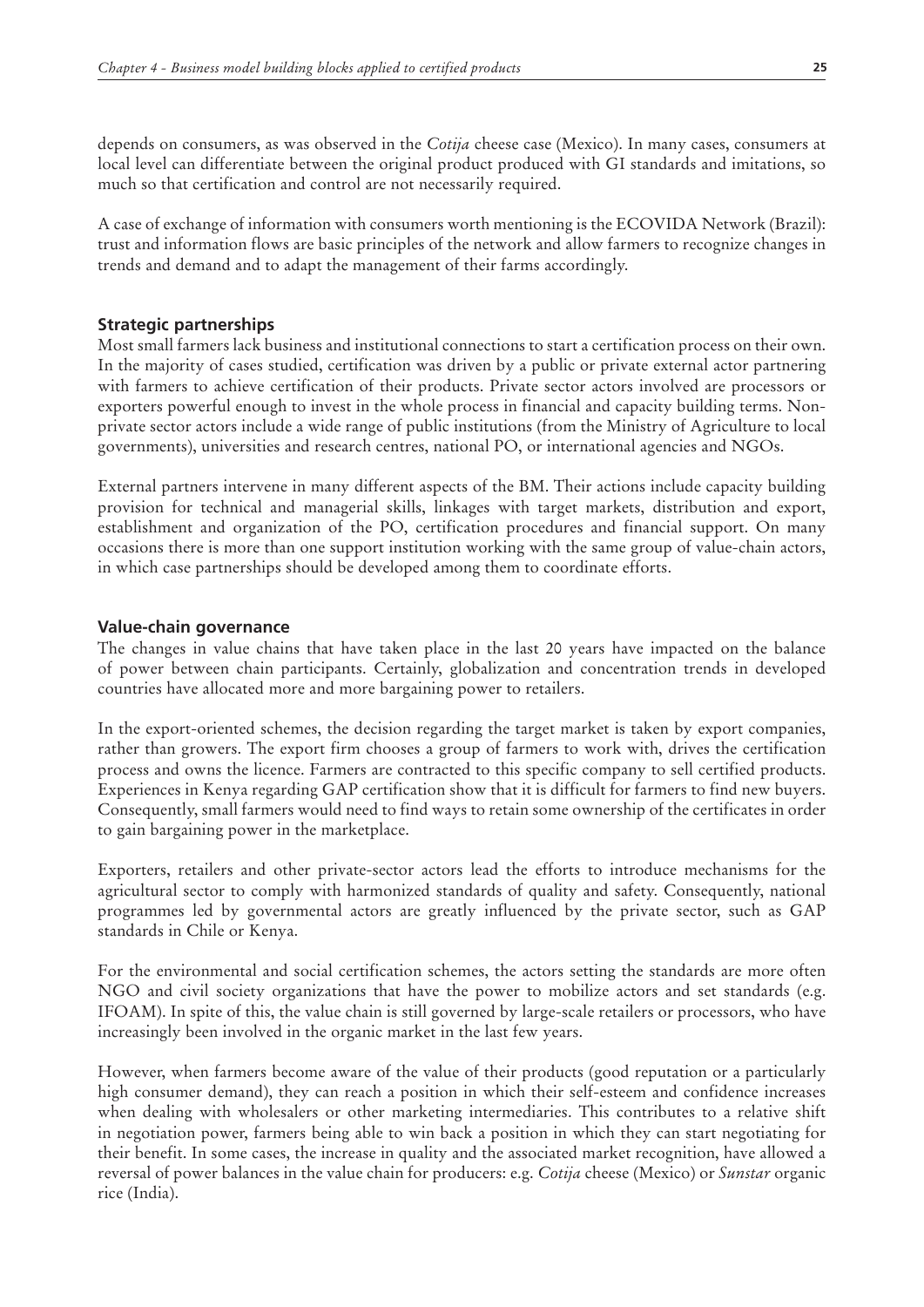In brief, when farmers are able to find ways to improve their access to market information and reduce the length of the value chain through direct sale, they can gain better control of their products and their BM.

## **Capacity building providers**

Small farmers generally lack the set of different skills needed to initiate and drive the certification process. In many cases, the difficulty lies in the low level of education and in particular the high illiteracy rates among farming communities.

When farmers are partnered with an external stakeholder (e.g. buyer company), the latter tends to provide capacity building through technical assistance or managerial skills training. In fact, firms dealing with small-scale suppliers tend to have their own extension agents dedicated to build their suppliers' capacity. The approach used often involves the identification of lead farmers who are trained by project staff in the techniques required, which they should then pass on to the other group members. Lead farmers can also be responsible for organizing other support services, such as study trips and produce collection. For example, TOPS (the company involved in the Thai organic rice case study) operates this way. Retailers, supermarkets in particular, might also provide technical assistance to farmers when they centre their strategy on supplier development in order to increase their supply chain competitiveness (Vorley, Lundy and MacGregor, 2009).

NGOs supporting the organic movement are major providers of technical assistance to farmers on organic farming techniques and management skills for the internal control system. For example in the ECOVIDA Network (Brazil), NGOs are very much involved in capacity building and are often members of the basic decision-making units (nucleus).

Governmental institutions might provide capacity building on the requirements for certain certification schemes, especially as part of a more global strategy from the Ministry of Trade or Agriculture. For example, the Horticulture Crop Development Authority (HCDA) in Kenya provides training to farmers on *KenyaGAP* requirements. Nonetheless, there is little information available on these nation-wide programmes so that it is difficult to know how well they reach small farmers.

International development agencies are often involved in providing such services. In Kenya, for example, four major agencies participate in the provision of capacity building for FFV farmers.<sup>10</sup> Sometimes, multi-lateral agreements and linkages are established to coordinate capacity building provision at farm level. TOPS, for example, is linked to research institutions providing organic technology development. In other cases, farmers paid for most services, including technical assistance, research and extension, as in the Czech and Hungarian cases. However, these farmers do receive EU subsidies.

Finally, in many GI case studies there weren't enough qualified capacity building providers, especially for skills required for organizing producers, managing the GI, or accessing markets that appreciate the distinctive quality of the products.

### **Institutional environment and support**

The studied standards affect areas of concern to the public sector, such as food safety, environment, labour conditions, foreign trade and agricultural development. Among the concerned public institutions are the Ministry of Agriculture and related bodies, the Ministry of Trade and Export, institutions responsible for accreditation and protection of intellectual property, research institutions and other governmentsupported associations.

<sup>10</sup> Namely, the Japan International Cooperation Agency (JICA), the United States Agency for International Development (USAID), the International Fund for Agricultural Development (IFAD) and the Pesticide Initiative Programme EU-COLEACP.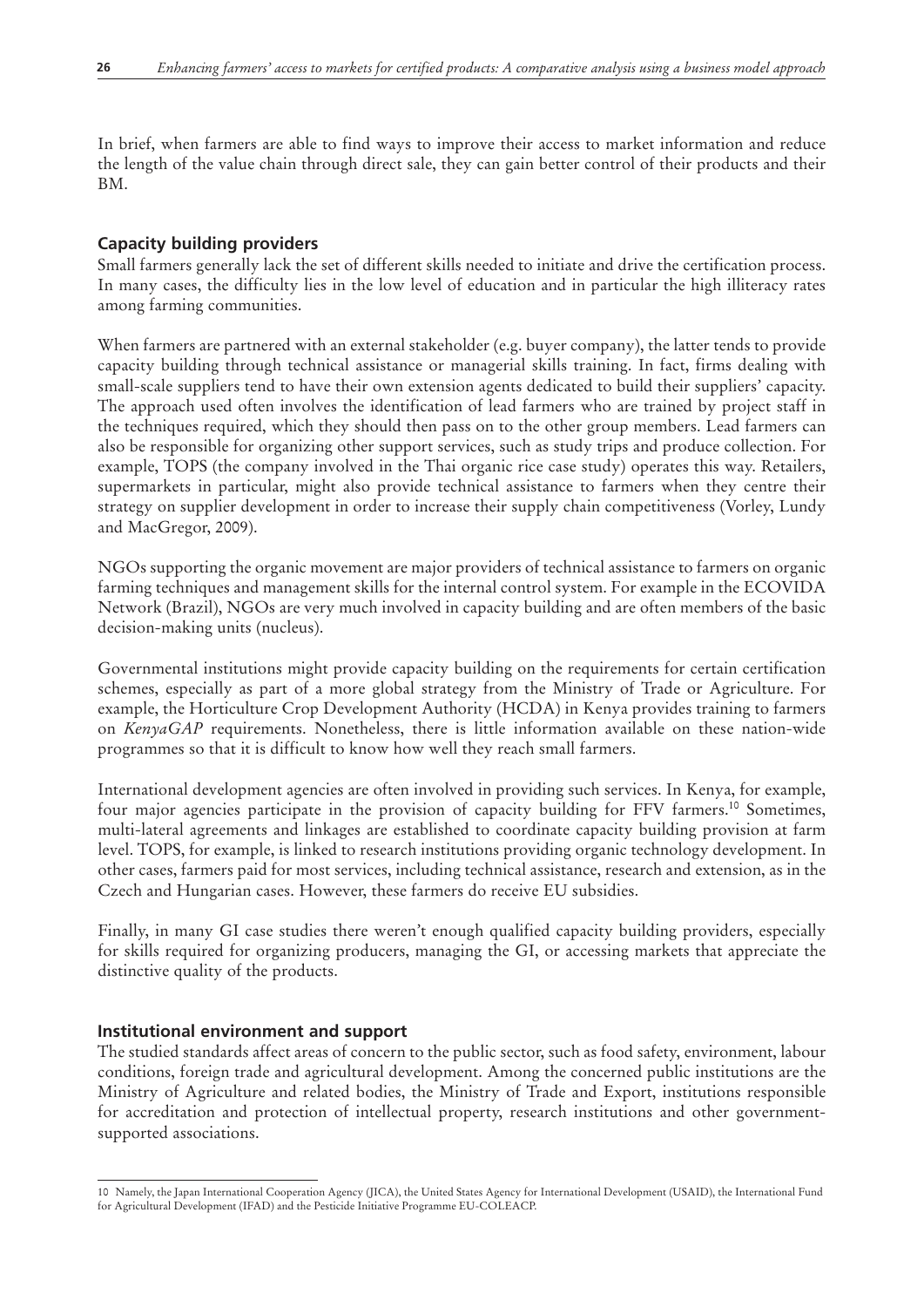#### **Case study box 6. National Federation of Coffee, Colombia**

Coffee traditionally holds a special link with Colombia, and has been identified for its quality and smoothness. This correspondence is not accidental but truly the result of decades of work carried out by the National Federation of Coffee, based on a strong organization, an excellent advertising campaign and the effort of each coffee grower to give a product of highest quality. It has obtained the Denomination of Origin granted by the Supervision of Industry and Commerce and the protection of GI from the EU.

*Source: Gallego Gómez, 2007*

Governments should provide an enabling regulatory framework to facilitate the adoption of standards. Organic certification and GI registration in the EU have mandatory standards and regulations governing the production, marketing and labelling of organic products, which member countries have adopted (Cuffaro and Liu, 2008). The legal framework for GI includes some degree of protection, with a national institute for the protection of intellectual property being the main institution in charge. Overall, as most countries are WTO members, they have to apply the measures under the TRIPS Agreements related to GI and Denominations of Origin. The different levels of protection among countries will affect the effectiveness of the protection. However, the debate is still on the table at the international level, as the legal framework is fairly new and most of the case studies assessed are the first attempts to register a GI.

NGOs, as well as international development agencies, can also help farmers to access markets. For instance, in many cases studied they helped develop the market for organic agricultural products and build awareness among farmers and consumers. However, in certain cases such as *Cacao Arriba* (Ecuador), it was noted that the involvement of too many different development agencies and NGOs resulted in inefficiencies because of lack of coordination.

#### **Access to credit**

On the supply side, the conditions for accessing credit are more or less the same for farmers working under the studied schemes as those engaged in conventional farming activities. However, on the demand side farmers involved in certified products need to perform significant investments to comply with standards.

Sometimes, it is the whole value chain that needs upgrading, such as the Argentinean baby goat chain, where the intermediary actors (mainly SME) had to struggle to access credit for improving the cold chain (e.g. buying cold trucks) to guarantee the quality of the product reaching final consumers.

At times, farmers producing certified products gain credibility by receiving a certification for their products, which translates into better access to credit. Some government and private banks are more willing to provide credit to organic farmers for example. Likewise, the formation of a PO linked to the management of a certification system improves farmers' credit worthiness.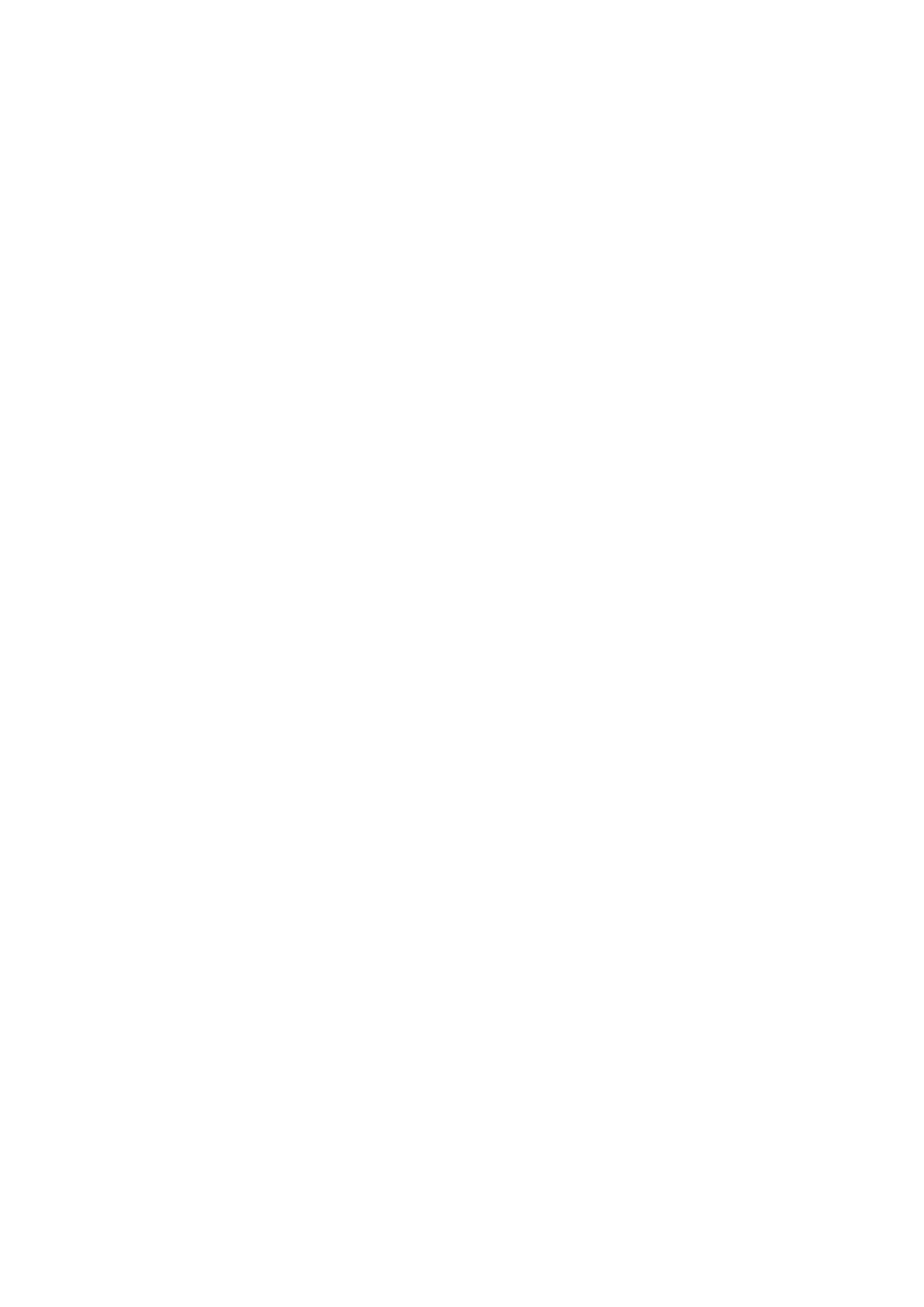# **5. Conclusions and the way forward**

### **5.1 Main business models for enhancing market access**

Following the comparative analysis of the 17 case studies selected, 3 main models for enhancing small farmers' access to market for certified products emerge (see Figure 3). The analysis allowed identifying models based on the type of actors driving the certification procedure and facilitating market access.

The first model involves non-private entities as the initiators of the certification process, namely governmental bodies, international development agencies, NGO and other institutions. In the second model, the process is driven by the private sector (processors, exporters and retailers), whereas in the third model the driver is a PO. These three models differ in two elements: the perspective and sustainability of capacity building and market performance.

The public-sector driven BM tends to provide long-term capacity building to farmers, encourages farmer empowerment and is as inclusive as possible. However, this model is relatively weak with regards to performance on markets as linkages with retailers and other buyers are insufficiently developed, market potential is often unrealistically assessed and receiving a price premium is rarely assured. The case of *Turrialba* cheese from Costa Rica exemplifies this model: The registration of the product was initiated in





*Source: authors of this document*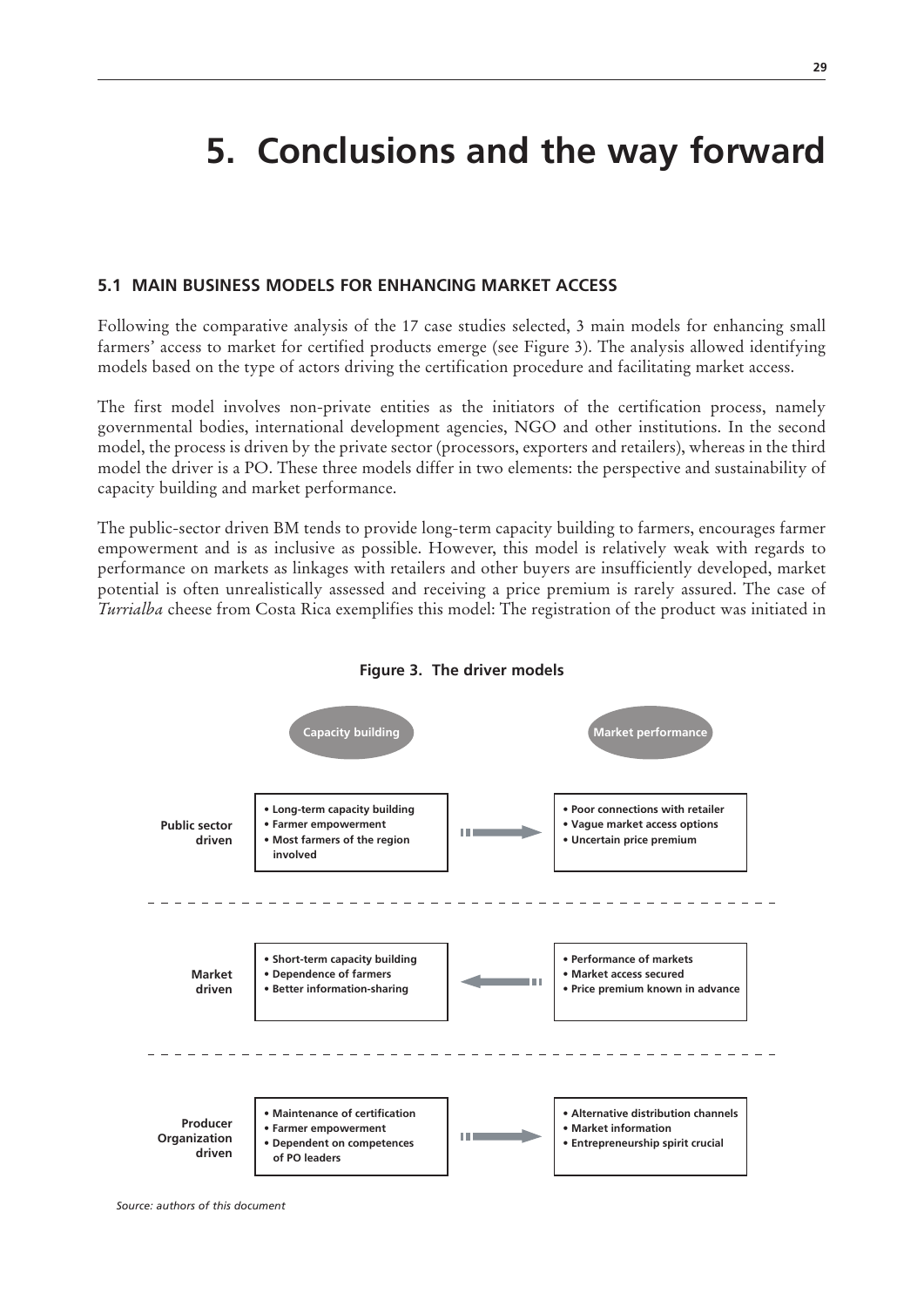the framework of a public-sector initiative, which involved the commission of studies to identify potential candidates for GI registration. Although local researchers proved the existence of attributes linked to origin and traditional processing methods, and explored market opportunities, market conditions are still very uncertain for this product.

The private firm-led model is the exact opposite. The capacity building activities are centred on a particular set of skills relevant for the current project, information sharing is limited, and farmers easily become dependent on the company and are more vulnerable if the company withdraws from the project. On the other hand, the market access issues are well dealt with, as products reach their target market and maintain access to it (at least for the duration of the contract), and the price premium conditions are advantageous. The case study from India concerning fragrant organic rice for export illustrates this model well. The trading company Sunstar Overseas Ltd leads the certification process involving about 200 small farmers: It organizes the internal control system, processing, packaging and marketing activities, as well as providing extension services and support for infrastructure. Its suppliers, enrolled under a five-year contract, cannot sell to other buyers as Sunstar retains ownership of the certification.

The third model, with a PO as main driver, can have mixed results depending on the types and level of strength of the organization. The efficiency and performance of the PO is decisive for the BM, the degree of involvement of the PO members and their organizational competences being essential. The main advantage of this model is its sustainability, as POs may have the responsibility for maintaining the certificate with a long-term perspective. Examples of such models are the ECOVIDA organic Network in Brazil and the Colombian Coffee GI driven by the National Federation of Colombian Coffee Producers (FNC). These networks of producers allow maintaining the specific quality attributes adding value through vertical integration. In such cases, the PO covers various segments of the value chain and secures information flows and market access. This model is more efficient in cascading down market information to small farmers and creating alternative distribution channels adapted to the particular product and situation. However, these systems rely mainly on a widespread network of producers already in place and an efficient management based on the leadership and initiative of a few, without which the model would not work.





*Source: authors of this document*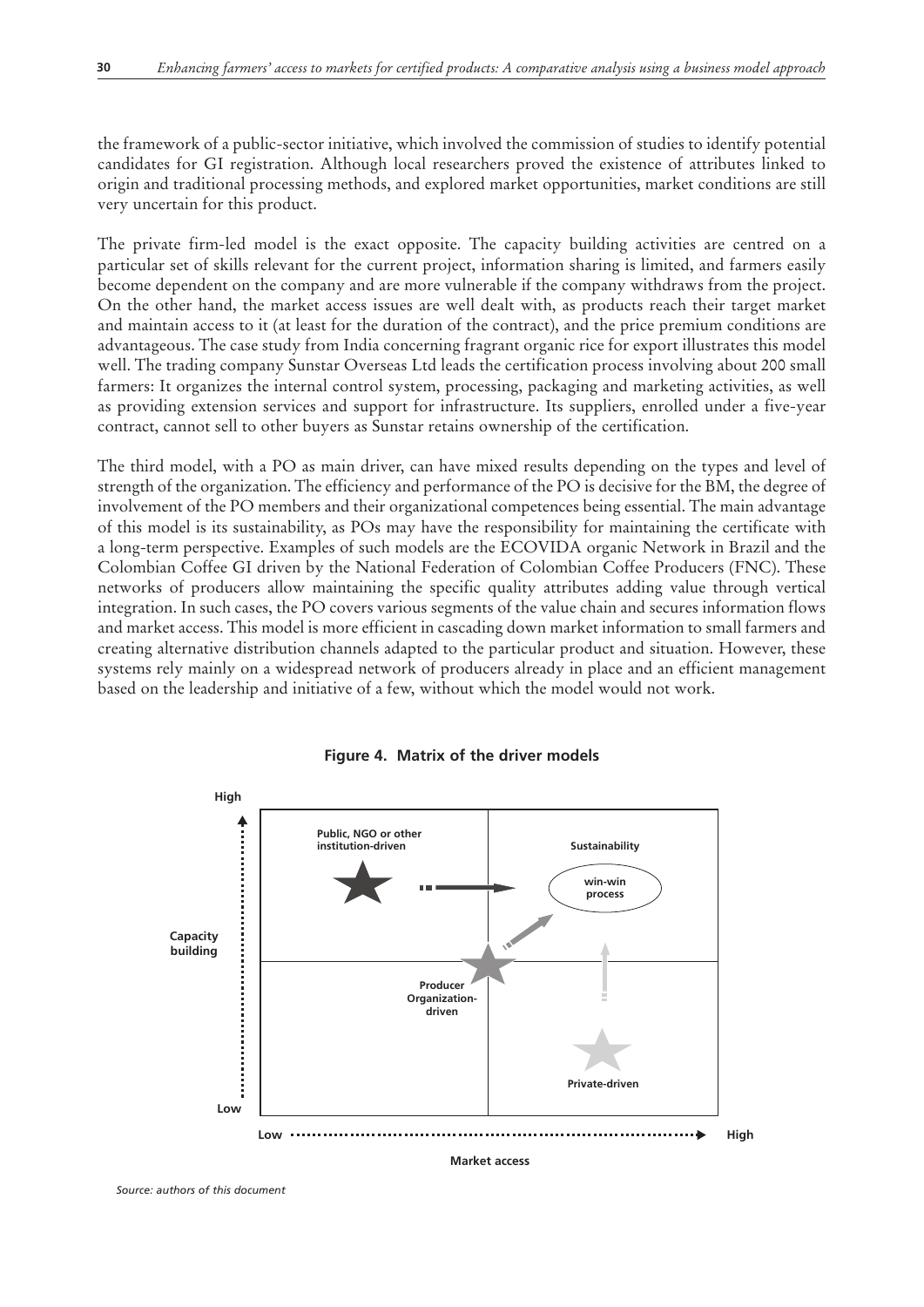The three models are illustrated in Figure 4, through a bi-dimensional matrix analysing capacity building and access to markets.

The **capacity-building dimension** will depend on:

- i) Providing good quality and adapted capacity building that revolves around a continuous learning process guided by a long-term vision will have more chances to succeed.
- ii) Fostering farmers' empowerment that diminishes dependence on external interventions.
- iii) Developing positive externalities for rural development.

The **viability of farmers' access to markets** depends on:

- i) The type, strength and quality of connections and linkages with local and export buyers, and the market in general.
- ii) The assurance of having guaranteed access to the relevant certified products market after receiving the certification, knowing in advance the proportion of production that will be sold under certification, etc.
- iii) The assurance to receive a price premium, in other words, a return on their investments to comply with the standards and certification costs.

A word of caution regarding the nature of this matrix: It is a simplification of the multiple possibilities that might exist in real life, as it is based on a set of selected case studies that showed a common pattern. There are many shades of grey in between: For instance, another set of case studies on certified products commissioned by the FAO Regional Office in Asia revealed a higher level of investments by private buyers to build the capacities of their farmer-suppliers.

Furthermore, when developing strategies for enhancing farmers' access to markets for certified products the objective would be to reach a **win-win situation** with the right mix of public and private efforts (Figure 5) to increase market performance and provide long-term capacity building and adequate certification control systems that ensure the sustainability of BM for small farmers.





Auto-control / Verification / Innovations

*Source: authors of this document*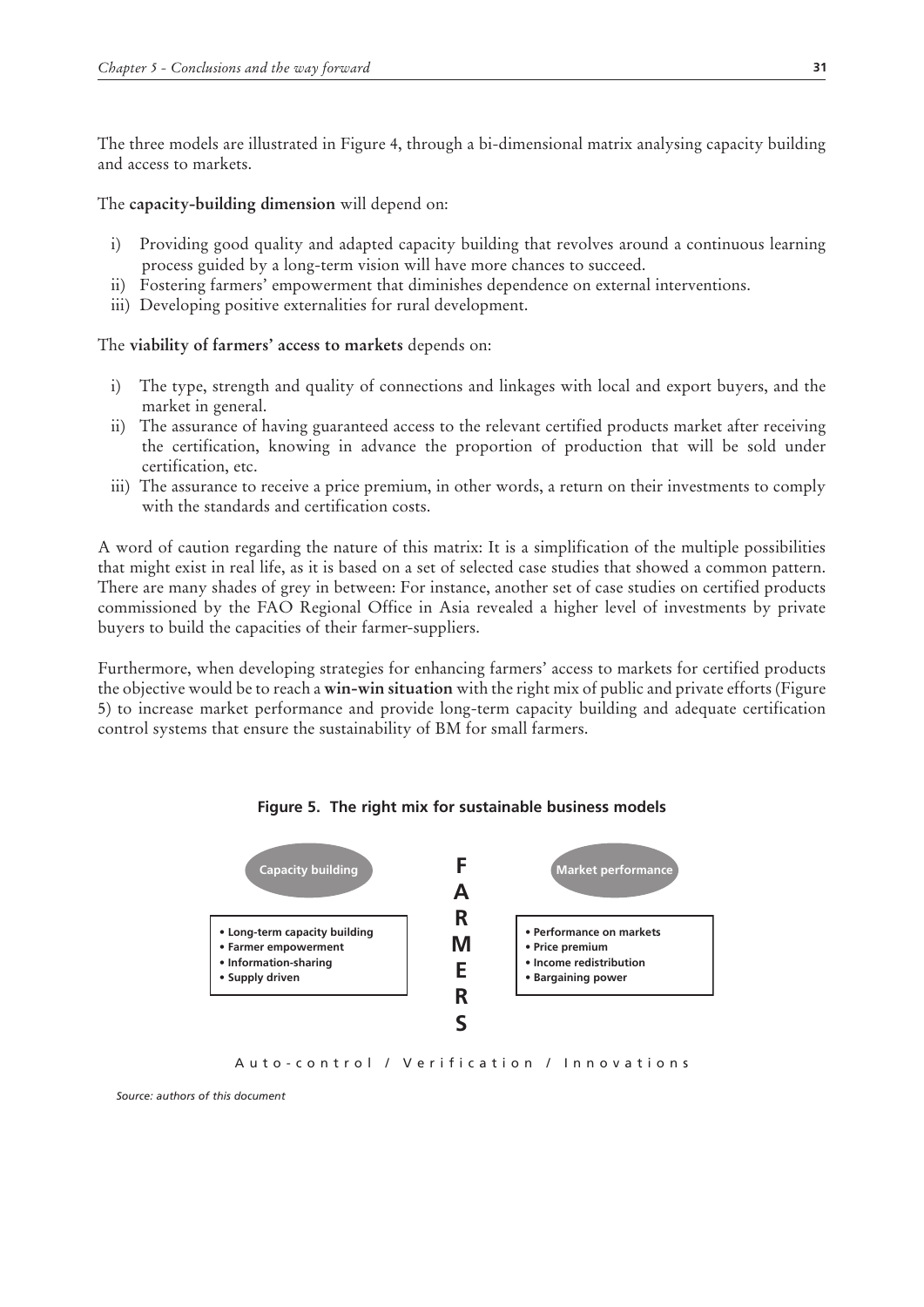# **5.2 Key success factors**

The analysis of the case studies selected through the BM approach confirms that participation in markets for certified products is indeed a suitable opportunity for farmers in developing countries. It also demonstrates that there are many common features across the three certification schemes, and that certain common success factors can be distinguished from the conceptual framework elaborated. Key strategic elements to formulate supportive policy to enhance producers' participation in BM for markets for certified products through the business models previously identified are highlighted below.

## *Strategic choice*

- **Identifying a clear target market**. As the target market determines the type of standards and certification scheme to comply with, a market study is the entry point for the BM.
- **Performing producer organization**. In order to ensure sustainability of the BM in terms of income generation and lasting certification, enhancing organizational and managerial skills of the PO becomes relevant.
- Certification ownership. Although private-sector driven BM have proved to be successful, increased ownership of the certification schemes by the PO will allow diversifying of market opportunities and reducing market risk. Also, organizational, financial and business skills need to be in place.
- Implementing sustainable quality management and control system (QM&CS). Related to the above, a well-established QM&CS remains the basic requirement to get certification ownership and reduce marketing risk.
- Better understanding and appropriation of standards. Another key element in appropriating certification is the understanding of the underlying principles behind the standards that need to be in place to avoid inefficiencies and non-conformity. Establishing and updating capacity building activities in this matter becomes fundamental.
- Direct market promotion. The participation in fairs, markets and contests provides producers opportunities to better understand consumers' preferences and market trends. To reach such participation, marketing skills of POs need to be enhanced.
- Market diversification. Producers may be linked to other market segments such as agro-industry or tourism in order to diversify their income-generating activities. To reach such broader market opportunities, greater organizational structures and managerial skills are required.

# *Value creation*

- **Sustainable capacity building.** Achieving and maintaining certification could be problematic for producers. Therefore, capacity needs to be built to sustain the certification system in the long-run. This capacity building should be designed as a continuous learning process either by the public or private sector or a partnership between them.
- Clear understanding of adding-value attributes. When targeting high-value product markets, producers must be aware of the specific attributes that add value and differentiate their products. Awareness-raising campaigns for producers and consumers would help to build this understanding.

### *Value capture encouragement*

- Capturing added value. If producers are prompted to embark upon a certification process in order to get a price premium, a clear market linkage with buyers needs to be set up in advance.
- **Cost-reduction through group certification options.** Group certification has proved to be a suitable option to reduce certification costs when producers are well organized. Therefore, an efficient organization will be better equipped to reduce its own certification costs.
- Understanding of cost-benefit. If producers are aware of the real certification costs, they would be better able to take informed decisions in managing their BM. Therefore, better understanding of costbenefit ratio is required in building producers' capabilities.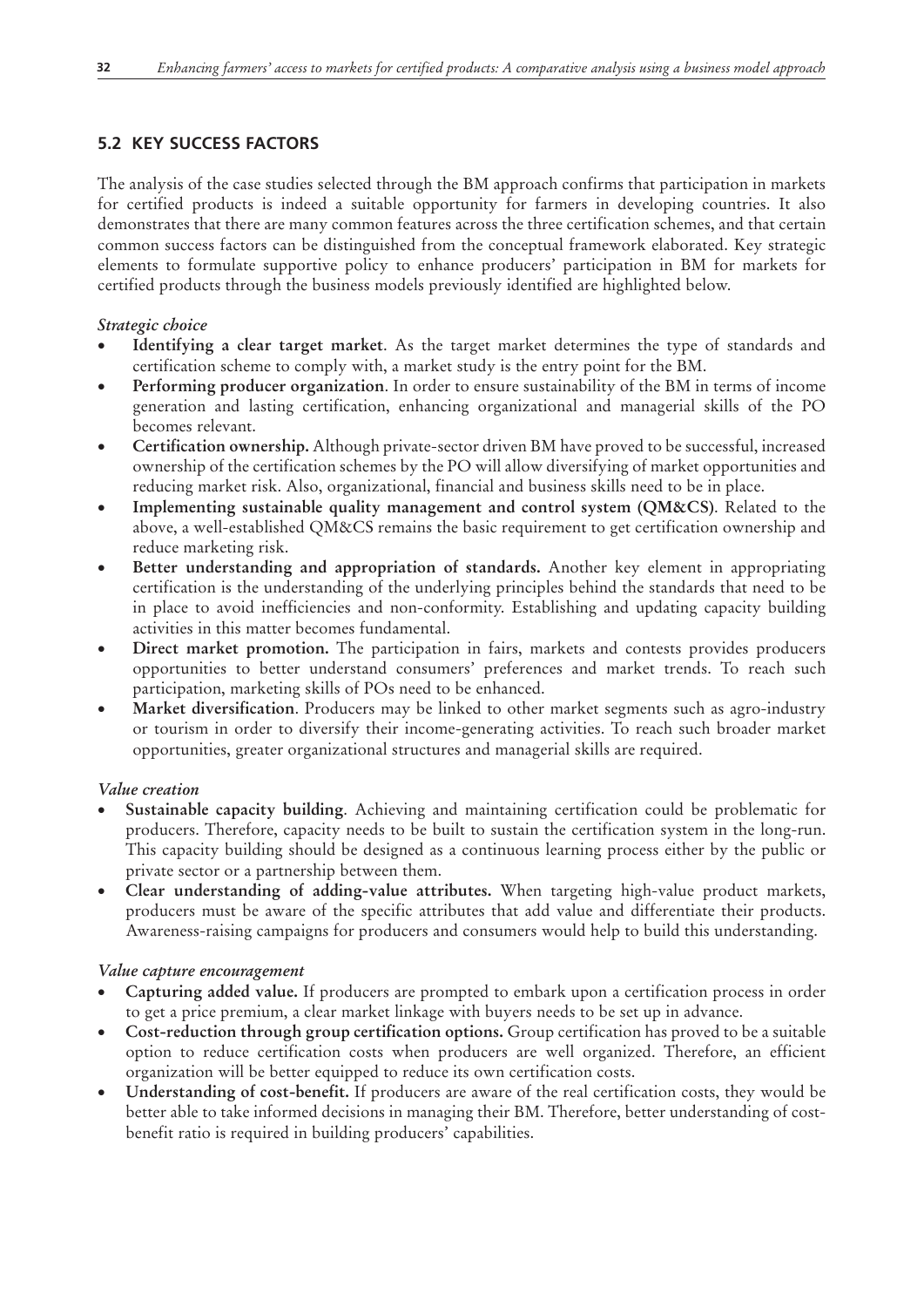#### *Value network*

- Accessing market information. Market information, including information on certification requirements, is crucial for improving farmers' negotiation skills. More accessible and reliable public or private market information systems would empower producers in the marketplace.
- **Encouraging participatory certification processes.** Involving producers and other value- chain stakeholders in the definition of certification procedures seems to increase producers' confidence, skills and bargaining capabilities in general. GI, organic and GAP national schemes allowed this possibility, however the initiative is more likely to work if generated by producers' organization.
- Linking with strategic partners. Implementing win-win schemes with socially responsible business partners has shown to be advantageous for producers in many circumstances. An enabling environment that supports this type of BM is required to increase partners' confidence in terms of regulations, contract farming systems, and market information flows, among other factors.
- **Positive externalities.** Obtaining a certification for their products can have several indirect positive effects on farmers, impacting not only on improving incomes, but also on the community and local economy.

## **5.3 way forward**

Building on this study, the consecutive stage for research would require the validation of the business model framework identified here through new case studies. Designing case studies that would be better identified or expand on other types of business linkages for small farmers' access to markets could also be an opportunity to confirm the lessons learned and develop good practices.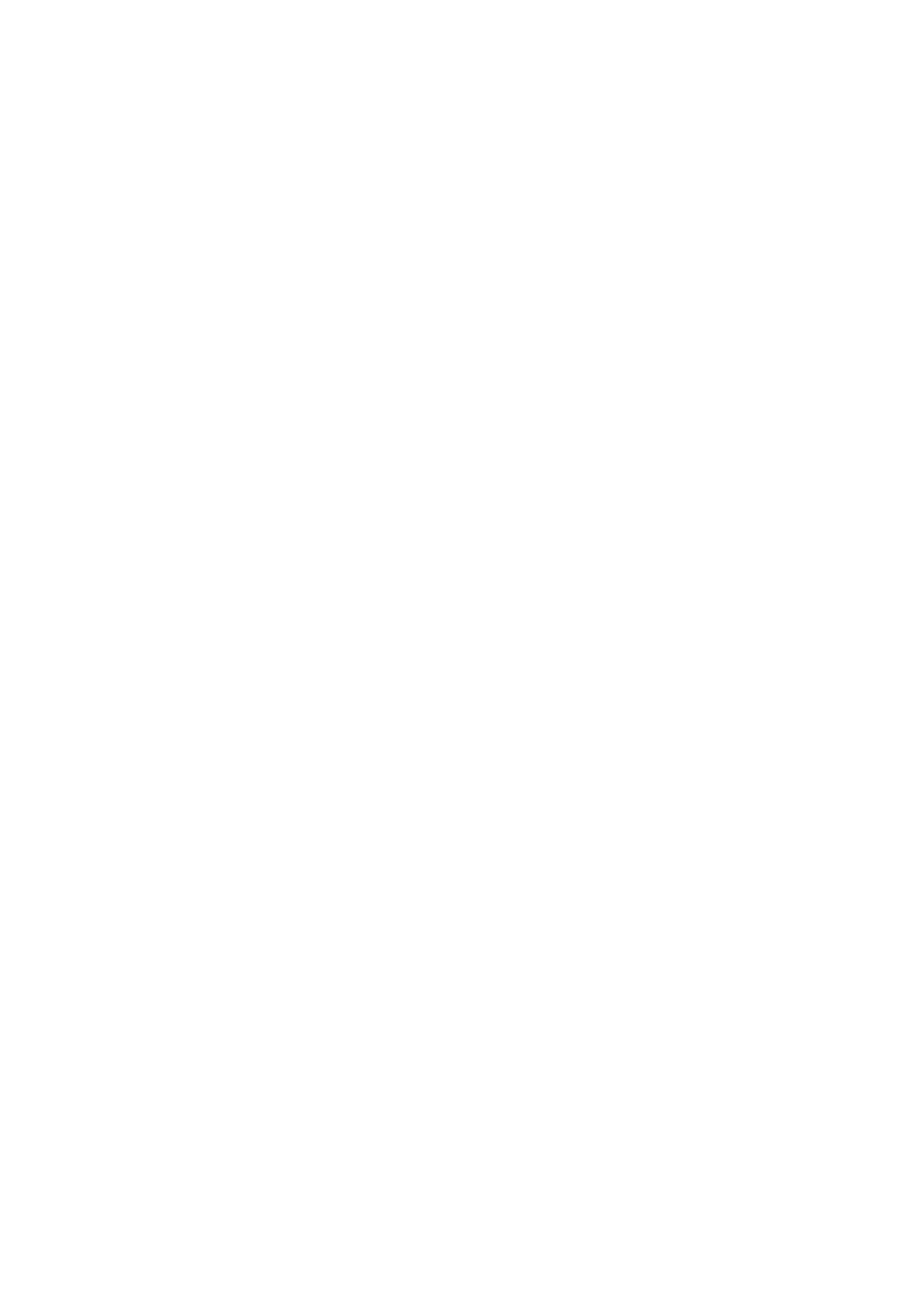# **Annexes**

# **Annex 1 Summary of the case studies selected**

| <b>Certification scheme</b> | Title                                                                                                                                                 | Product                                | Region             |
|-----------------------------|-------------------------------------------------------------------------------------------------------------------------------------------------------|----------------------------------------|--------------------|
|                             | The case of Top Organic Products and<br>Supplies Company Limited (TOPS)                                                                               | Organic jasmine rice                   | Northeast Thailand |
|                             | The case of Bak Ruea Farmer<br>Organization (BRFO).                                                                                                   | Organic jasmine rice                   | Northeast Thailand |
|                             | Organic basmati rice farmers in North<br>East of India                                                                                                | Organic basmati<br>rice                | India              |
| Organic                     | Horticulture farmers participating in the<br>ECOVIDA Agro-ecological Network in<br><b>Brazil</b>                                                      | Organic fresh fruits<br>and vegetables | Brazil             |
|                             | Organic horticultural farmers in the Czech<br>Republic                                                                                                | Organic fresh fruits<br>and vegetables | Czech Republic     |
|                             | Organic horticultural farmers in Hungary                                                                                                              | Organic fresh fruits<br>and vegetables | Hungary            |
|                             | Study on capacity building and<br>investments needed to comply with<br>EurepGAP standards in Kenya                                                    | Fresh fruits and<br>vegetables         | Kenya              |
| GAP                         | Institutional strengthening and<br>investments needed to meet EurepGAP<br>requirements for fresh fruits and<br>vegetables: case studies from Chile    | Fresh fruits and<br>vegetables         | Chile              |
|                             | Study on capacity building and<br>investments needed to comply with<br>EurepGAP standards in the fresh fruit and<br>vegetable sector in West Malaysia | Fresh fruits and<br>vegetables         | Malaysia           |
|                             | Queso Turrialba                                                                                                                                       | Turrialba cheese                       | Costa Rica         |
|                             | Proceso de calificación y sello de calidad<br>en relación con el origen, caso: Café de<br>Colombia                                                    | Coffee of Colombia                     | Colombia           |
|                             | Chivito criollo del Norte Neuguino                                                                                                                    | Norte Neuquino's<br>baby goat          | Argentina          |
| Geographical                | Limón de Pica                                                                                                                                         | Lime from Pica                         | Chile              |
| indications                 | El Queso Cotija                                                                                                                                       | Cotija cheese                          | Mexico             |
|                             | Estudio de caso: denominación de origen<br>"Cacao Arriba"                                                                                             | Cocoa                                  | Ecuador            |
|                             | Denominación de origen "Cacao Chuao"                                                                                                                  | Cocoa                                  | Venezuela          |
|                             | Estudio de caso sobre el proceso de<br>obtención de la Denominación de Origen<br>del "Maíz Blanco Gigante Cuzco"                                      | Cuzco's giant white<br>corn            | Peru               |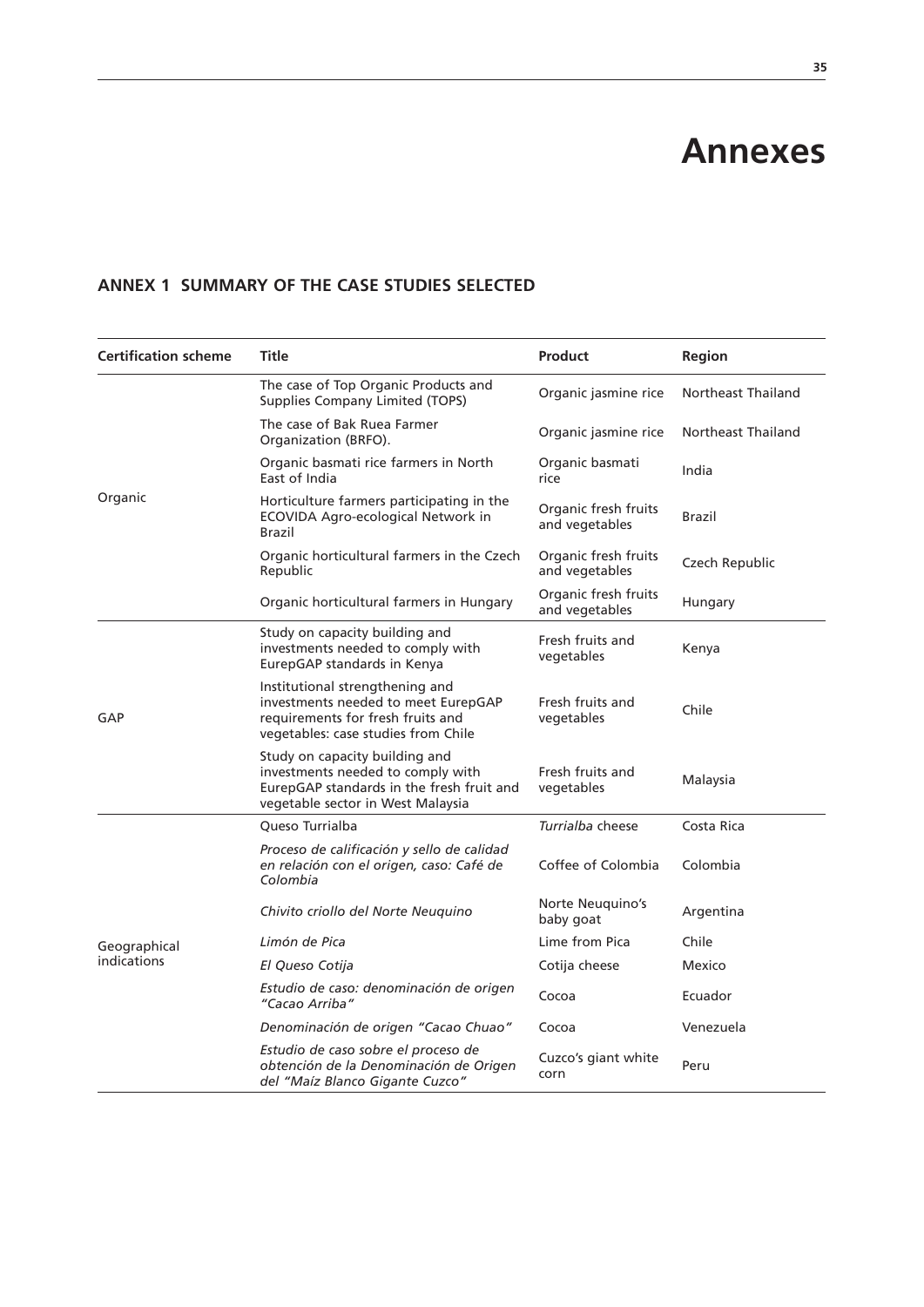# **Annex 2 Framework for analysing the case studies**

### **Strategic choices**

- • Target market
- Competitors, positioning: local and global
- Choice of certification scheme, certification system, "cahier des charges", standards compliance
- • Who drives the certification aspiration? Who does the thinking and writing of the "cahier des charges"?
- • Percentage of production sold certified
- Price premium
- Participation in a producer organization, cooperative
- Involvement in cooperative: input from producer, what they receive for taking part
- Branding, participation in fairs, product quality contests
- Diversification options

## **Value creation**

- Core capabilities
- • Hard assets
- • Technical skills
- Planning, management and business skills
- • Quality features of the product
- Product and productivity innovation

### **Value capture**

- Price premium
- Revenue streams
- Cost structure
- • Cost of compliance to standards
- Cost of membership in organization, cooperative
- • Transaction costs
- Certification costs: who bares the cost? Shared?

### **Value network**

- Customer information, customer relationship
- • Governance of the value chain: type of governance, extent and legitimacy of leading actor, power relationship, bargaining power, supply or demand driven, place and role of retailers
- Prevalence of social networks, size of unions and associations
- Strategic partners/dedicated champion
- • Capacity building providers
- • Business enabling environment, policy, institutional environment
- • Access to credit
- Supporting services: labs to analyse tests required for inspections
- Development agency intervention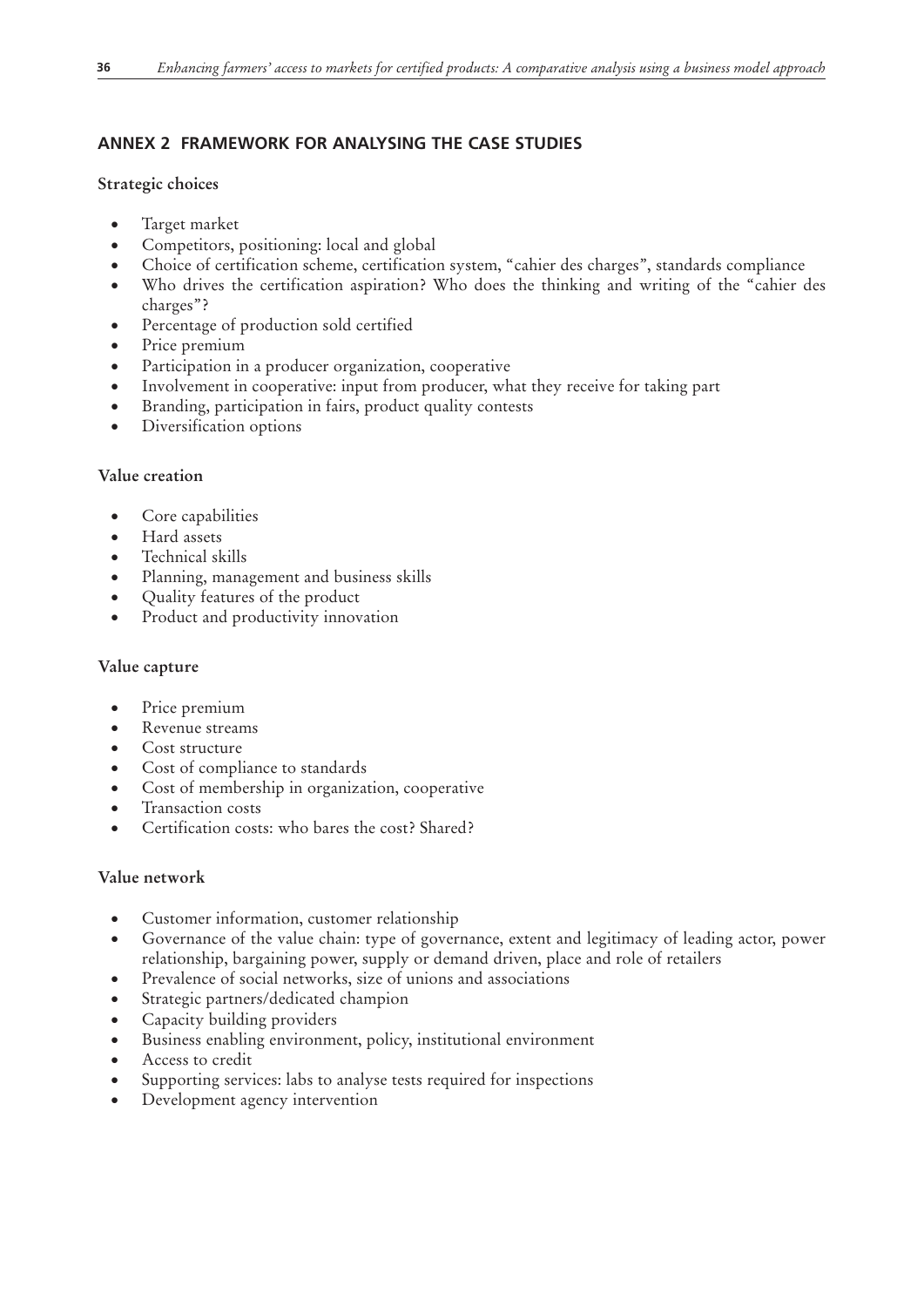## **Annex 3 References of case studies**

**Blanco, M.** 2007. Queso Turrialba. PRODAR IICA, Costa Rica. IICA and FAO.

**Gallego Gómez, J.C.** 2007. Proceso de calificación y sello de calidad en relación con el origen, caso: Café de Colombia. IICA and FAO.

**González Jiménez, E.** 2007. Denominación de origen "Cacao Chuao", Venezuela. IICA and FAO.

**Juhász, A.** 2007. Organic horticultural farmers in Hungary. (*In* Santacoloma, P., 2007. AGSF Working Document 14. FAO).

**Katyal, A.** 2007 . Organic basmati rice farmers in the Northeast India. Sunstar Overseas Limited, India. (*In* Santacoloma, P., 2007. AGSF Working Document 14. FAO).

**Mung'oma, J.** 2006. Study on capacity building and investments needed to comply with EurepGAP standards in Kenya. AGSF, FAO.

**Pérez Centino, M.** 2007. "Chivito criollo del Norte Neuquino", Chos Malal, Neuquén, Patagonia, Argentina. Istituto Nacional de Tecnología Agropecuaria (INTA). IICA and FAO.

**Poméon, T.** 2007. El Queso Cotija. CIESTAAM, Universidad Autónoma Chapingo, México. IICA and FAO.

**Quingaísa, E. & Riveros, H.** 2007. Estudio de caso: denominacion de origen "Cacao Arriba". Ecuador. IICA Ecuador and FAO.

**Rivera Campos, G. & Riveros Serrato, H.** 2007. Estudio de caso sobre el proceso de obtención de la Denominación de Origen del "Maíz Blanco Gigante de Cuzco", Peru. IICA-PRODAR and FAO.

**Robert, C.F. & Menon, S.** 2006. Study on capacity building and investments needed to comply with EurepGAP standards in the fresh fruit and vegetable sector in West Malaysia. AGSF, FAO.

**Santacoloma, P.** 2007. Horticulture farmers participating in the ECOVIDA Agro-ecological Network in Brazil. AGSF, FAO. (*In* Santacoloma, P. 2007. AGSF Working Document 14. FAO).

**Václavík, T.** 2007. Organic horticultural farmers in the Czech Republic. PRO-BIO Organic Farmers' Association. (*In* Santacoloma, P. 2007. AGSF Working Document 14. FAO).

**Vandecandelaere, E.** & Mery J.E. 2007. Limón de Pica. Chile, IICA and FAO.

**Villalobos, P.** 2006. Institutional strengthening and investments needed to meet EurepGAP requirements for fresh fruits and vegetables: Case studies from Chile. AGSF, FAO.

**Vitoon, G.** 2007. Organic jasmine rice farmers in Northeast Thailand: The case of Top Organic Products and Supplies Company Limited (TOPS) and the case of Bak Ruea Farmer Organization (BRFO). Green Net/Earth Net Foundation. (*In* Santacoloma, P. 2007. AGSF Working Document 14. FAO).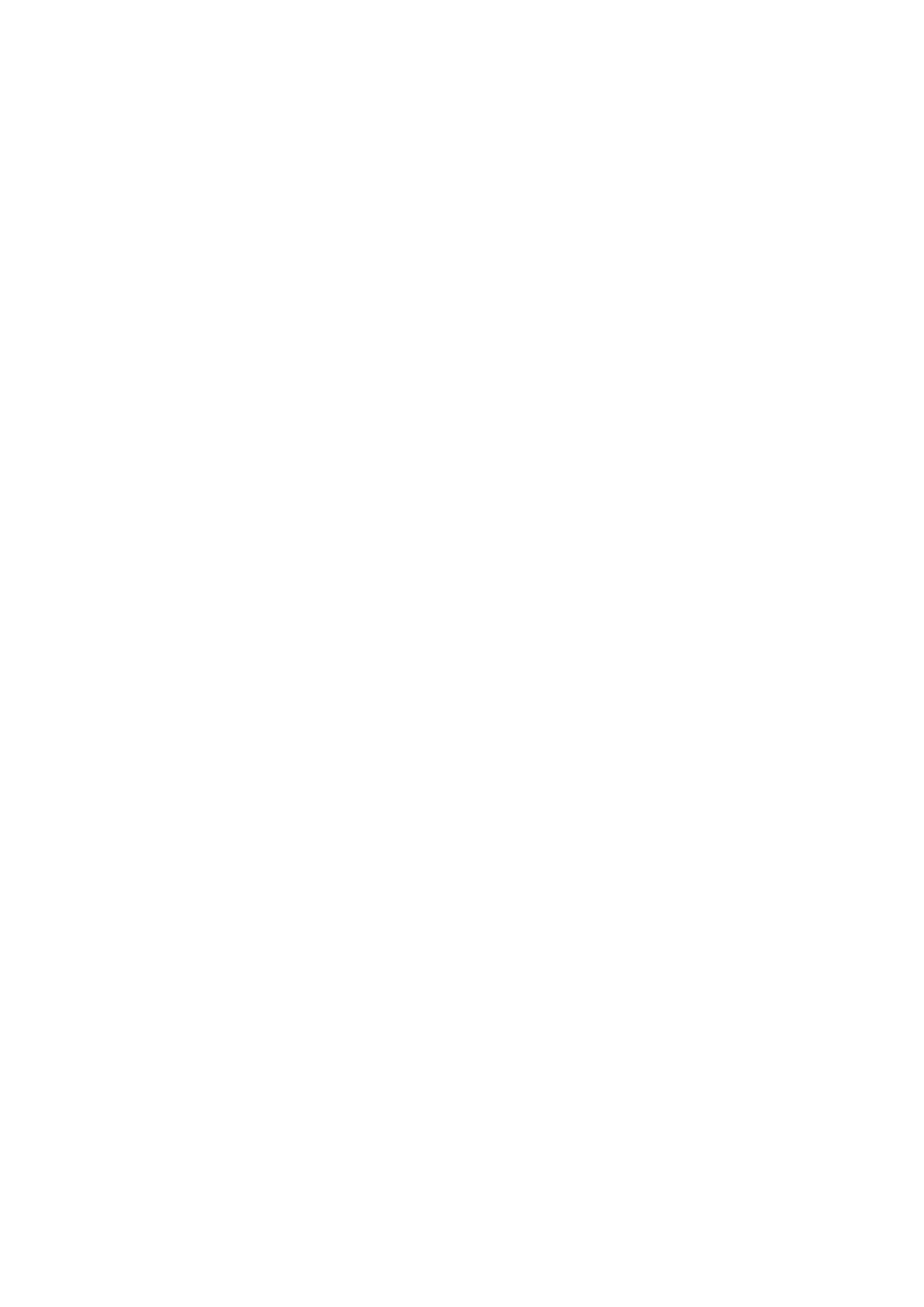# **References**

**Cuffaro, N. & Liu, P.** 2008. Technical regulations and standards for food exports: trust and the credence goods problem. *Commodity market review 2007–2008*

**Dankers, C.** 2007. Private standards in the United States and European Union markets for fruit and vegetable: Implications for developing countries. FAO Commodity Studies 3.

**Dell'Aquila, C. & Caccamisi, D.** 2007. Accessing market opportunities: Quality and safety standards. Agricultural Trade Policy and Food Security in the Caribbean, FAO.

**FAO** portal page on Environmental and social certification for responsible agricultural production and trade - http://www.fao.org/es/esc/en/15/190/highlight\_199.html

**FAO.** 2007. Accessing market opportunities: Quality and safety standards. Agricultural Trade Policy and Food Security in the Caribbean.

**Graffham, A., Karehu, E. & MacGregor, J.** 2007. Impacts of EurepGAP on small-scale vegetable growers in Kenya. Fresh Insights number 6. International Institute for Environment and Development (also available at www.agrifoodstandards.net)

**Hamel, G.** 2000. Leading the Revolution. New York: Plume.

**Le Courtois, E., Santacoloma, P., Tartanac, F. & Galvez, E.** 2008. *Business Models to Enhance Farmers' Access to Markets for Certified Products*. Presentation at ALFATER 2008, IVth International Congress of the Localized Agriculture Systems Network (SIAL), October 2008.

**Linder, J. & Cantrell, S.** 2000. So what is a Business Model anyway? Research Note. Accenture Institute for strategic change.

**Linder, J.C. & Cantrell, S.** 2001. Five Business Model myths that hold companies back. Strategy and leadership, Vol. 9, 6, 13–18.

**Linder, J. & Cantrell, S.** 2001. Changing Business Models: Surveying the Landscape. Working Paper. Accenture Institute for strategic change.

**FAO.** 2007. Governance, coordination and distribution along commodity value chains. Fao Commodities and Trade Proceedings 2. Trade and Markets Division. Food and Agriculture Organization of the United Nations. Rome, 2007.

**Magretta, J.** 2002. Why Business Models Matter. *Harvard Business Review*, 80 (5): 86–92.

**Osterwalder, A., Ben Lagha, S. & Pigneur, Y.** 2002. *An Ontology for Developing e-Business Models.* Proceedings of the International Conference on Decision-Making and Decision Support in the Internet Age (IFIP), Cork, Ireland.

**Osterwalder, A. 2007.** Personal Design Blog. Workshop on Business Models in Australia presentation. Melbourne, Australia, July 2007. (http://business-model-design.blogspot.com).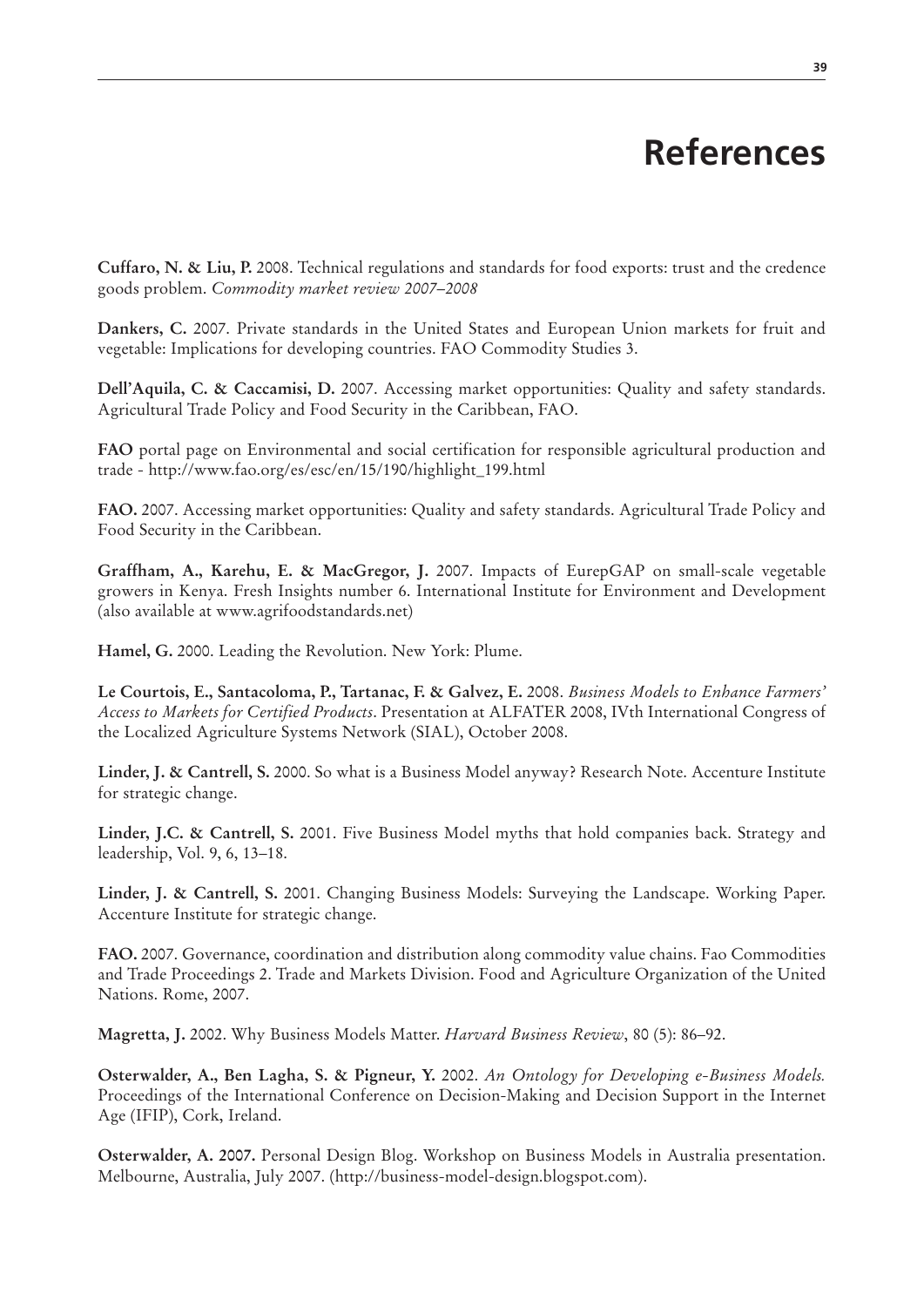**Porter, M. E.** 2000. Strategy and the Internet. *Harvard Business Review*, 79 (3).

**Rappa, M.** 2007. Managing the Digital Enterprise: Business Models on the Web, http://digitalenterprise. org/modles/models.htm (16 October 2007).

**Santacoloma, P.** 2007a. Organic certification schemes: managerial skills and associated costs. AGSF Occasional Paper 16, FAO.

**Santacoloma, P.** 2007b. Certification costs and managerial skills under different organic certification schemes – selected case studies. AGSF Working document 14, FAO.

**Shafer, S.M., Smith, J.H. & Linder, J.C.** 2005. The power of business models. *Business Horizons*, 48: 199–207.

**Timmers, P.** 1998. Business Models for Electronic Markets. *Electronic Markets*, 8 (2): 3–8.

**USAID.** 2006. Business Models for Aquaculture in Iraq, May 2006, *TechnoServe*.

**Vorley, B., Lundy, M. & MacGregor, J.** 2009. Business Models that are Inclusive of Small Farmers. *In* Da Silva, C.A. *et al.* (Eds). Agro-industries for Development, Food and Agriculture Organization of the United Nations and the United Nations Industrial Development Organization by arrangement with CAB International, UK, 2009. pp. 186-222.